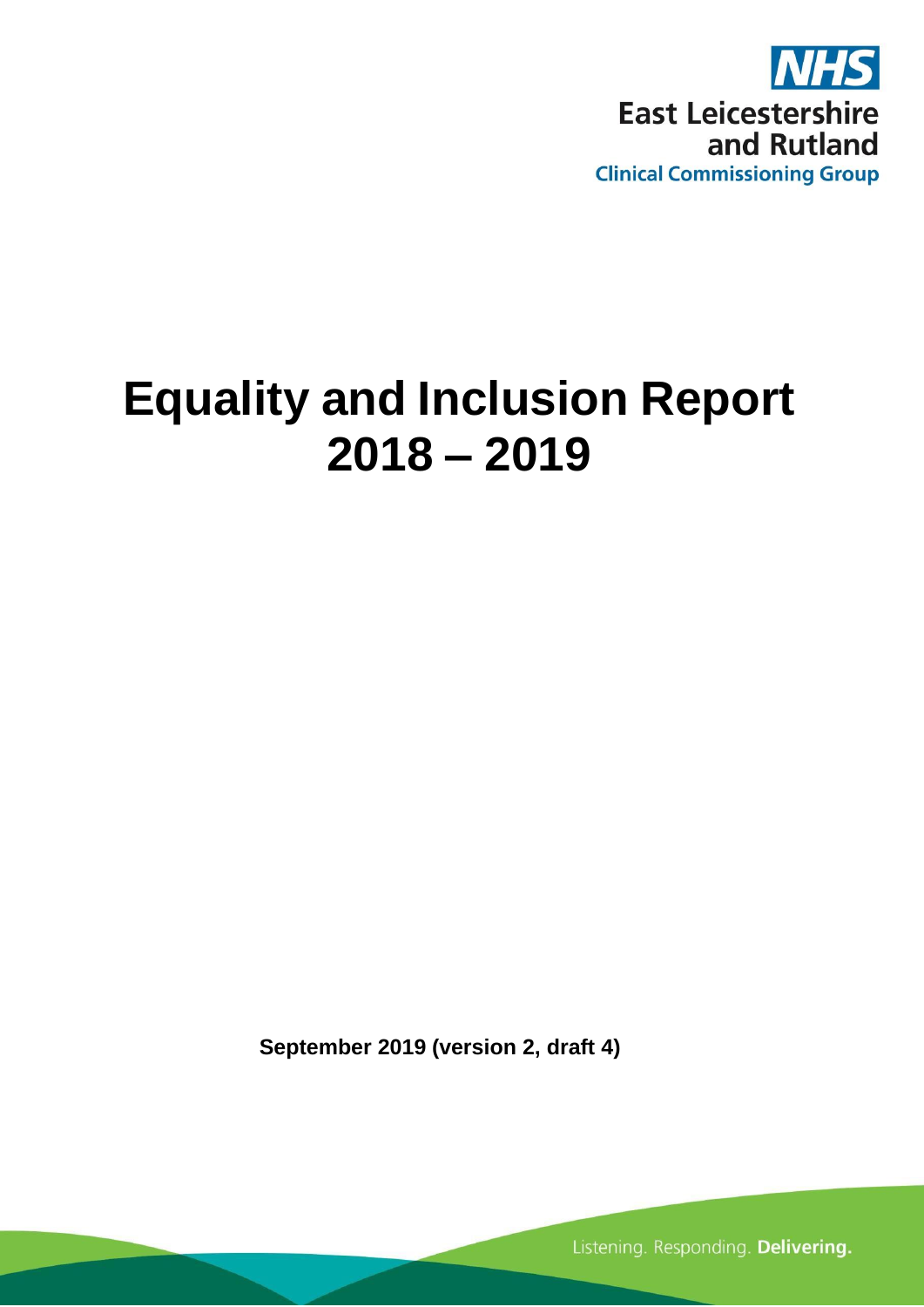# **Contents**

|                                                                                                                                                                                                                                                      | Page |
|------------------------------------------------------------------------------------------------------------------------------------------------------------------------------------------------------------------------------------------------------|------|
| <b>Executive Summary</b>                                                                                                                                                                                                                             | 3    |
| <b>Introduction</b>                                                                                                                                                                                                                                  | 3    |
| <b>Legal Requirement</b><br><b>Statutory Human Rights Requirements</b>                                                                                                                                                                               | 4    |
| <b>Compliance with the Public Sector Equality Duty</b><br><b>Workforce Race Equality Standard (WRES)</b><br>$\bullet$<br>• Workforce Disability Equality Standard (WDES)<br>• Accessible Information Standard (AIS)<br>• Modern Day Slavery Act 2015 | 5    |
| The Clinical Commissioning Group and our local population                                                                                                                                                                                            | 8    |
| <b>Our Workforce Profile</b>                                                                                                                                                                                                                         | 9    |
| Equality and Inclusion Strategy 2017 - 2021                                                                                                                                                                                                          | 13   |
| <b>Patient Engagement and consultation</b>                                                                                                                                                                                                           | 13   |
| Equality Objectives - progress in 2018 - 19                                                                                                                                                                                                          | 15   |
| <b>Equality Analysis</b>                                                                                                                                                                                                                             | 16   |
| <b>Equality Delivery System 2 (EDS2)</b>                                                                                                                                                                                                             | 16   |
| <b>Performance monitoring of providers</b>                                                                                                                                                                                                           | 18   |
| Meeting statutory human rights requirements                                                                                                                                                                                                          | 18   |
| <b>Equality and inclusion development 2019 - 20</b>                                                                                                                                                                                                  | 19   |
| <b>Conclusion</b>                                                                                                                                                                                                                                    | 19   |
| <b>Appendices:</b><br>• Appendix 1 – CCG Workforce Profile                                                                                                                                                                                           | 20   |
| Appendix 2 – EDS2 – Examples of Equalities Information 2018-19                                                                                                                                                                                       | 24   |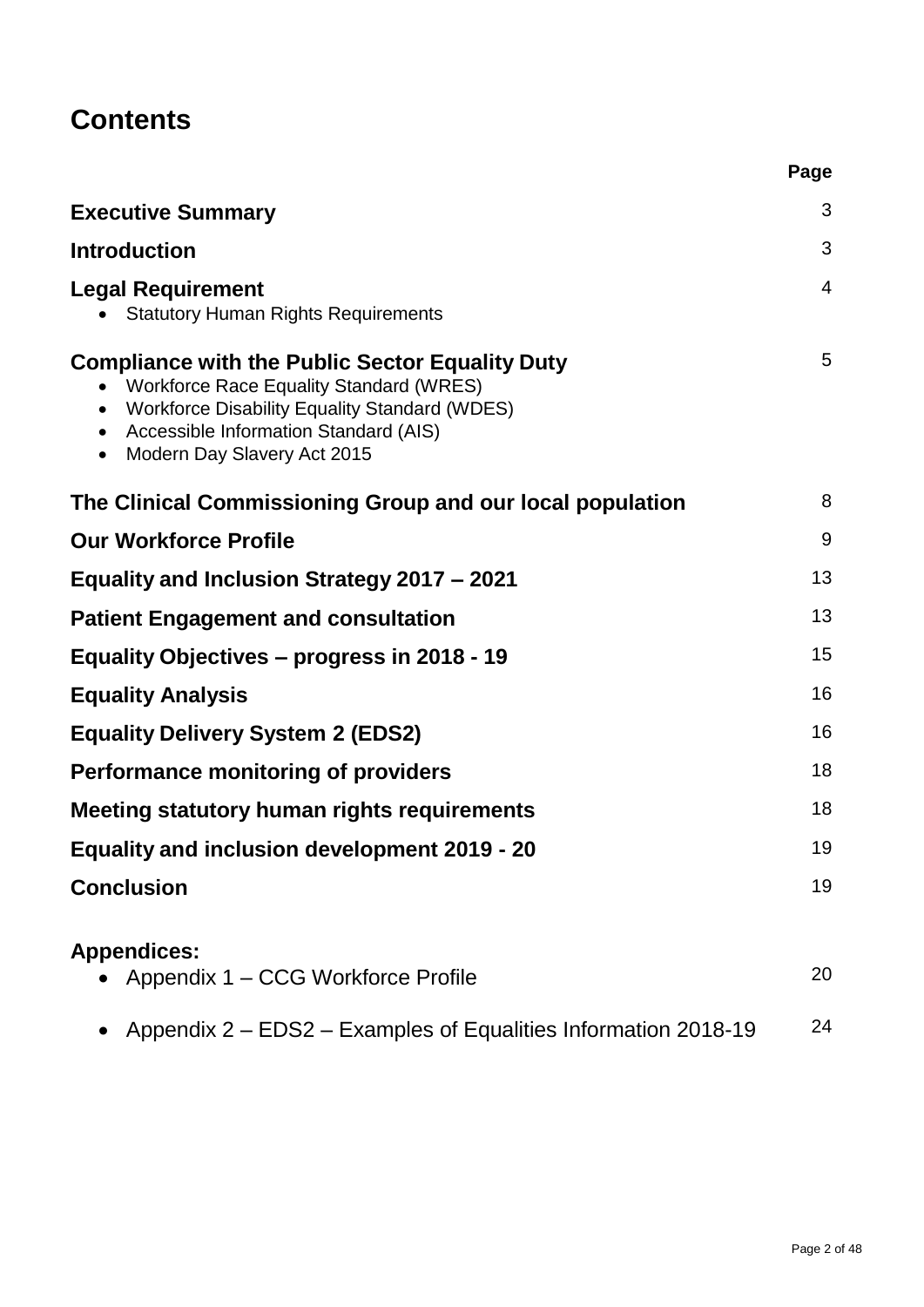# **Executive Summary**

- 1. East Leicestershire and Rutland Clinical Commissioning Group (ELR CCG or the CCG) is pleased to present its annual Equality and Inclusion Report 2018 – 2019, which sets out the CCG's response to the key equalities legislation and guidelines; and details equality and workforce information, and some of the key achievements the CCG has made over the course of the year, along with key areas of focus for the next year.
- 2 . The is committed to reducing health inequalities, eliminating discrimination, promoting equality and valuing diversity including Human Rights as an integral part of everything the CCG does.
- 3. During 2018-19, the CCG has continued to work to implement the objectives linked to the Equality Delivery System (EDS2) goals and outcomes, the CCG plans to ensure the needs of the public, patients, carers and CCG staff are met. The CCG will continue to monitor progress against the action plan and report regularly and openly on the development of this work; with a focus over the next year to increase efforts to tackle health inequalities across the local area where there are high levels of deprivation in line with the requirements of the NHS Long Term Plan.

### **Introduction**

- 4. As an authorised public sector organisation since April 2013, the CCG is required by the Equality Act 2010 to work in ways that ensures equality and inclusion is embedded into all of its functions.
- 5. This is ELR CCG's second annual Equality and Inclusion Report, which sets out how the CCG has continued to demonstrate 'due regard' to the Public Sector Equality Duty's three aims; and how we assure having "due regard" for the Equality Act's Protected Characteristics (but also health inequalities experienced by other vulnerable groups e.g. people who live in poverty or people who are geographically isolated) when commissioning, planning, and monitoring services.
- 6. Having "due regard" involves giving advanced consideration of any potential equality, inclusion and discrimination issues, prior to making any policy / commissioning decisions; and improving relationships. Due regard must be considered in a way that is proportionate to the issue at hand. This is a valuable requirement that is seen as an integral and important part of the mechanisms for ensuring the fulfilment of the aims of antidiscrimination legislation set out in the Equality Act 2010.
- 7. This report will provide an overview of some of the evidence for meeting the specific equality duty, which requires all public sector organisations to publish their equality information annually. This report sets out:
	- The CCG's commitment to equality and inclusion;
	- The legal duties for equality and inclusion;
	- Progress against the CCG's Equality Objectives;
	- Progress against the NHS Mandated Standards to help deliver on the Public Sector Equality Duty;
	- Communications and engagement activities of the CCG; and
	- Exercise Key areas for development in  $2019 20$ .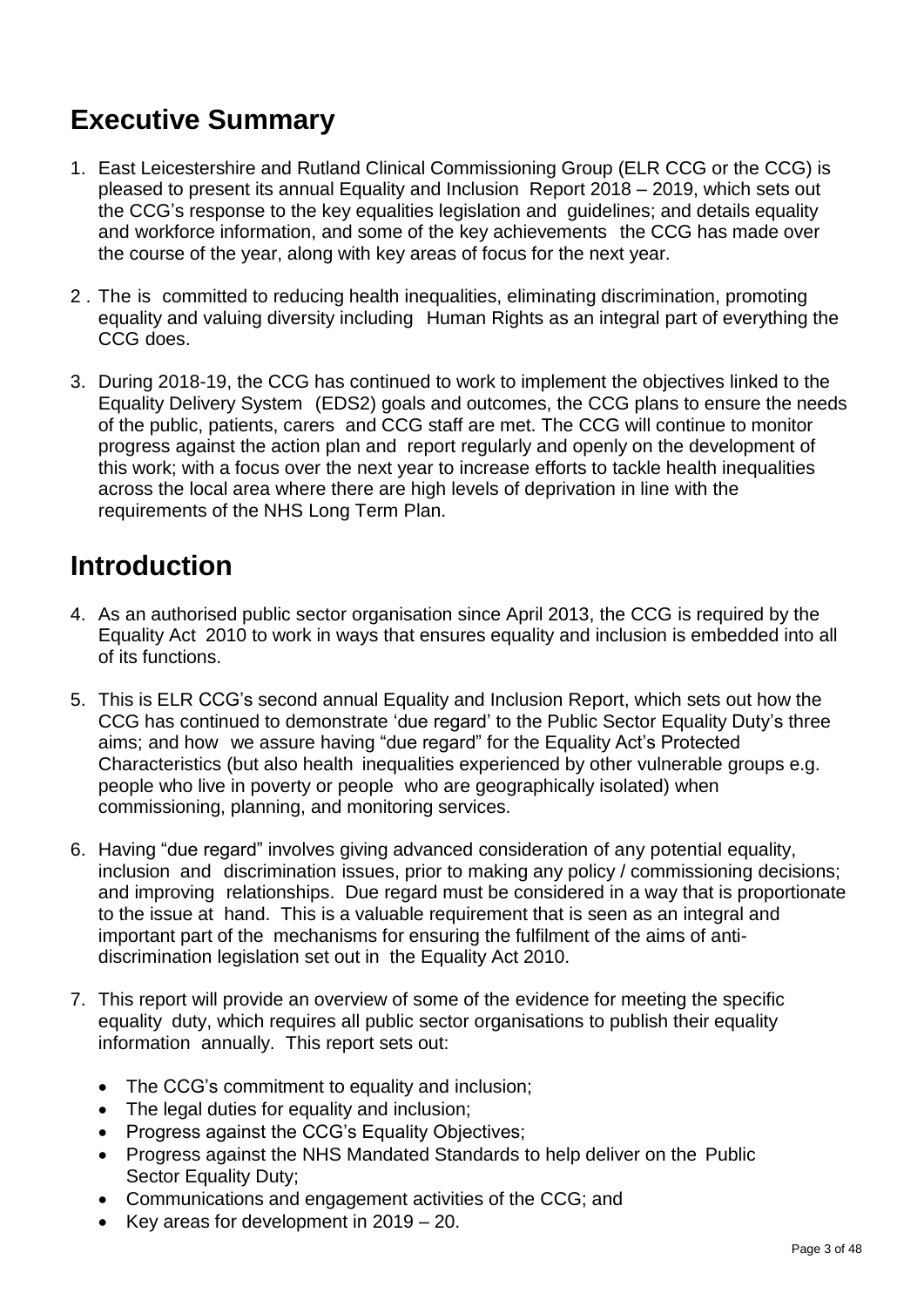# **Legal Requirement**

- 8. The **Public Sector Equality Duty** (Section 149, Equality Act 2010) comprises a general equality duty which is supported by specific duties.
- 9. The general PSED states that public authorities like ELR CCG must, when exercising their functions, have a 'due regard', that is consideration, to the need of the following aims:
	- I. Eliminate discrimination, harassment and victimisation and any other conduct that is prohibited by or under the Equality Act 2010;
	- II. Advance equality of opportunity between persons who share a relevant protected characteristic and persons who do not share it; and
	- III. Foster good relations between persons who share a relevant protected characteristic and persons who do not share it.
- 10.To comply with the general duty, a public authority needs to have 'due regard' to these aims in relation to the following nine equality protected characteristics:
	-

Relationship

• Marriage and Civil • Pregnancy and

maternity

- Age Cisability Cender Reassignment
- Race Sex Sexual Orientation
	- Religion or Beliefs
- 11.The CCG also needs to have 'due regard' to the need to eliminate unlawful discrimination against someone because of their marriage or civil partnership status. This means that Aim 1 of the General Equality Duty applies to this characteristic; but the other two aims do not. This applies only in relation to work, not to any other part of the Equality Act 2010 as per section 149 of the Equality Act 2010 [www.legislation.gov.uk/ukpga/2010/15/section/149](http://www.legislation.gov.uk/ukpga/2010/15/section/149)
- 12.The Equality Act 2010 also has specific duties which must be adhered to by public authorities and these are:
	- a) The CCG must prepare and publish one or more equality objectives it thinks it should achieve to support the PSED. The objectives must be published at intervals of not greater than four years. Each objective must be specific and measurable.
	- b) The CCG must publish its equalities information to demonstrate compliance with the PSED. The information published must relate to persons who share a relevant protected characteristic who are:
		- Its employees (only when employing 150 people or more);
		- Other persons affected by its policies and practices.

### **Brown and Bracking Principles**

13.There are many cases in which the courts have considered whether a body has complied with the PSED and the former equality duties for race, gender and disability. The Principles set out in those cases will be relevant to the duty under s.149.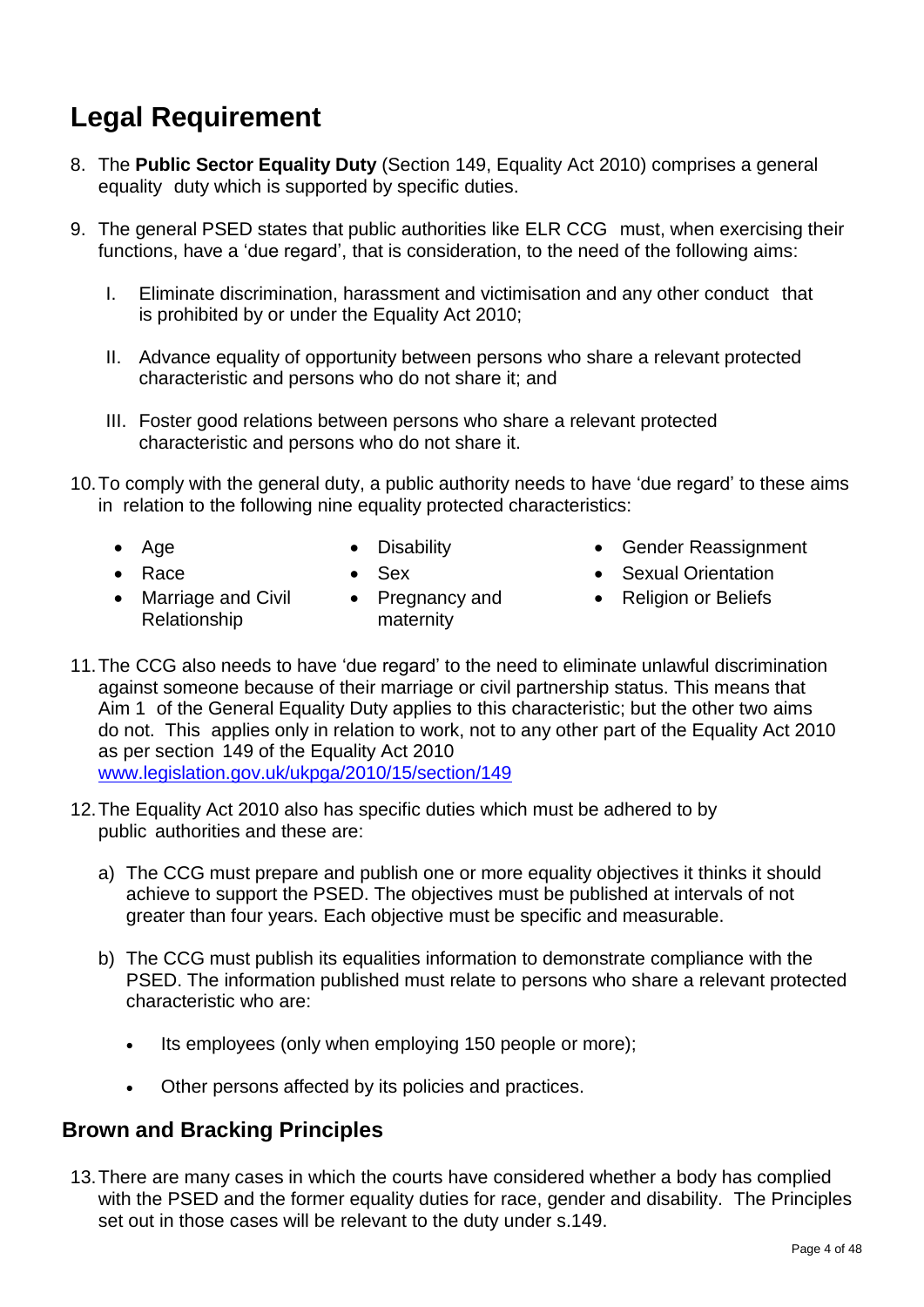- 14.In *R. (Brown) v. Secretary of State for Work and Pensions [2008] EWHC 3158,* the court considered what a relevant body has to do to fulfil its obligation to have 'due regard' to the aims set out in the general equality duty. The following six 'Brown principles' it set out have been accepted by courts in later cases:
	- I. In order to have due regard, those in a body subject to the duty who have to take decisions that do or might affect people with different protected characteristics must be made aware of their duty to have 'due regard' to the aims of the duty.
	- II. Due regard is fulfilled before and at the time a policy that will or might affect people with protected characteristics is under consideration as well as at the time a decision is taken. Due regard involves a conscious approach and state of mind.
	- III. A body subject to the duty cannot satisfy the duty by justifying a decision after it has been taken. Attempts to justify a decision as being consistent with the exercise of the duty when it was not, in fact, considered before the decision are not enough to discharge the duty.
	- IV. The duty must be exercised in substance, with rigor and with an open mind in such a way that it influences the final decision. The duty has to be integrated within the discharge of the public functions of the body subject to the duty. It is not a question of 'ticking boxes.
	- V. Carrying out the function where it is to have 'due regard' is not determinative of whether the duty has been performed. But it is good practice for the policy or decision maker to make reference to [s.149] and any Code or other non-statutory guidance in all cases where [s.149] is in play. 'In that way the decision maker is more likely to ensure that the relevant factors are considered and the scope for argument as to whether the duty has been performed will be reduced'.
	- VI. The duty is a non-delegable one. The duty will always remain the responsibility of the body subject to the duty. In practice another body may carry out the practical steps to fulfil a policy stated by a body subject to the duty. In those circumstances the duty to have 'due regard' to the needs identified will only be fulfilled by the body subject to the duty if (a) it appoints a third party that is capable of fulfilling the 'due regard' duty and is willing to do so (b) the body subject to the duty maintains a proper supervision over the third party to ensure it carries out its 'due regard' duty.
- 15.In *Bracking v Secretary of State for Work and Pensions [2013]*, the Court of Appeal approved the 'Brown principles', as well as setting out the following additional principles that are relevant for a public body in fulfilling its duty to have 'due regard' to the aims set out in the general equality duty:
	- a) The equality duty is an integral and important part of the mechanisms for ensuring the fulfilment of the aims of anti-discrimination legislation;
	- b) The duty is upon the decision maker personally. What matters is what he or she considered and what he or she knew;
	- c) A body must assess the risk and extent of any adverse impact and the ways in which such risk may be eliminated before the adoption of a proposed policy.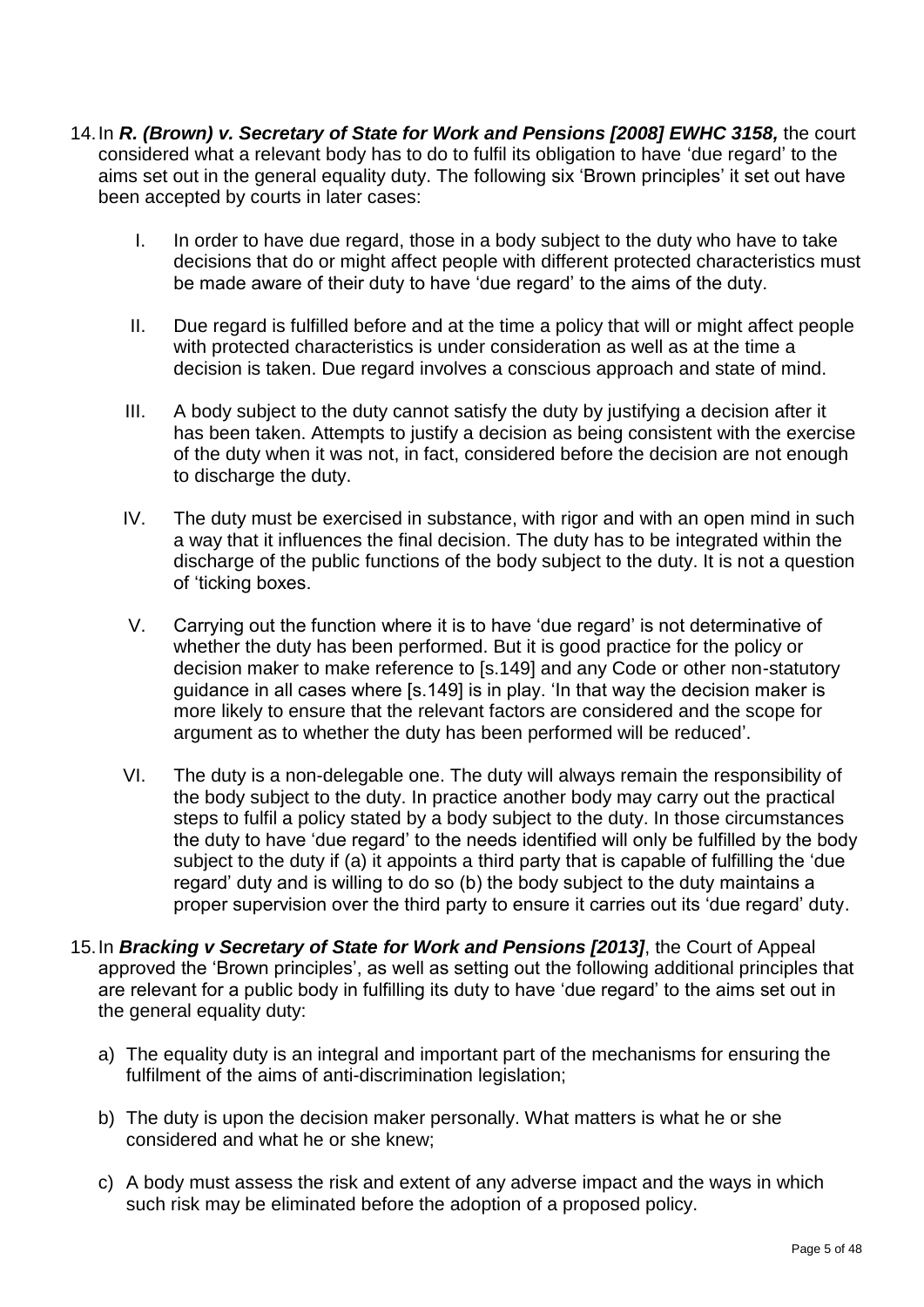### **Statutory Human Rights Requirements**

- 16.The **Human Rights Act 1998** sets out a range of rights which have implications for the way the CCG buys services and manages their workforce. In practice, this means that we must:
	- Act compatibly with the articles contained in the Human Rights Act in everything we do;
	- Recognise that anyone who is a 'victim' under the Human Rights Act can bring a claim against the CCG (in a UK court, tribunal, hearing or complaints procedure);
	- Wherever possible, existing laws that the CCG as a public body deals with, must be interpreted and applied in a way that aligns with the articles and conventions in the Human Rights Act 1998.
- 17. The CCG have received relevant equality related training, which includes information on Human Rights and the **FREDA** principles of the Human Rights Act (i.e. Fairness; Respect; Equality; Dignity; Autonomy).
- 18.Reducing health inequalities is essential to protect the right to health. The **Health and Social Care Act 2012** introduced the first legal duties on health inequalities, with specific duties on NHS England and CCGs, which took effect from 1 April 2013. This means that CCGs have duties to:
	- a) Have regard to the need to reduce inequalities between patients in access to health services and the outcomes achieved (s.14T);
	- b) Exercise their functions with a view to securing that health services are provided in an integrated way, and are integrated with health-related and social care services, where they consider that this would improve quality, reduce inequalities in access to those service or reduce inequalities in the outcomes achieved (s.14Z1);
	- c) Include in an annual commissioning plan, an explanation of how they propose to discharge their duty to have regard to the need to reduce inequalities (s.14Z11);
	- d) Include in an annual report, an assessment of how effectively they discharged their duty to have regard to the need to reduce inequalities (s.14Z15).
- 19.NHS England has a statutory duty under the Health and Social Care Act 2010 to conduct an annual assessment of CCGs using the **CCG Improvement and Assessment Framework (IAF).**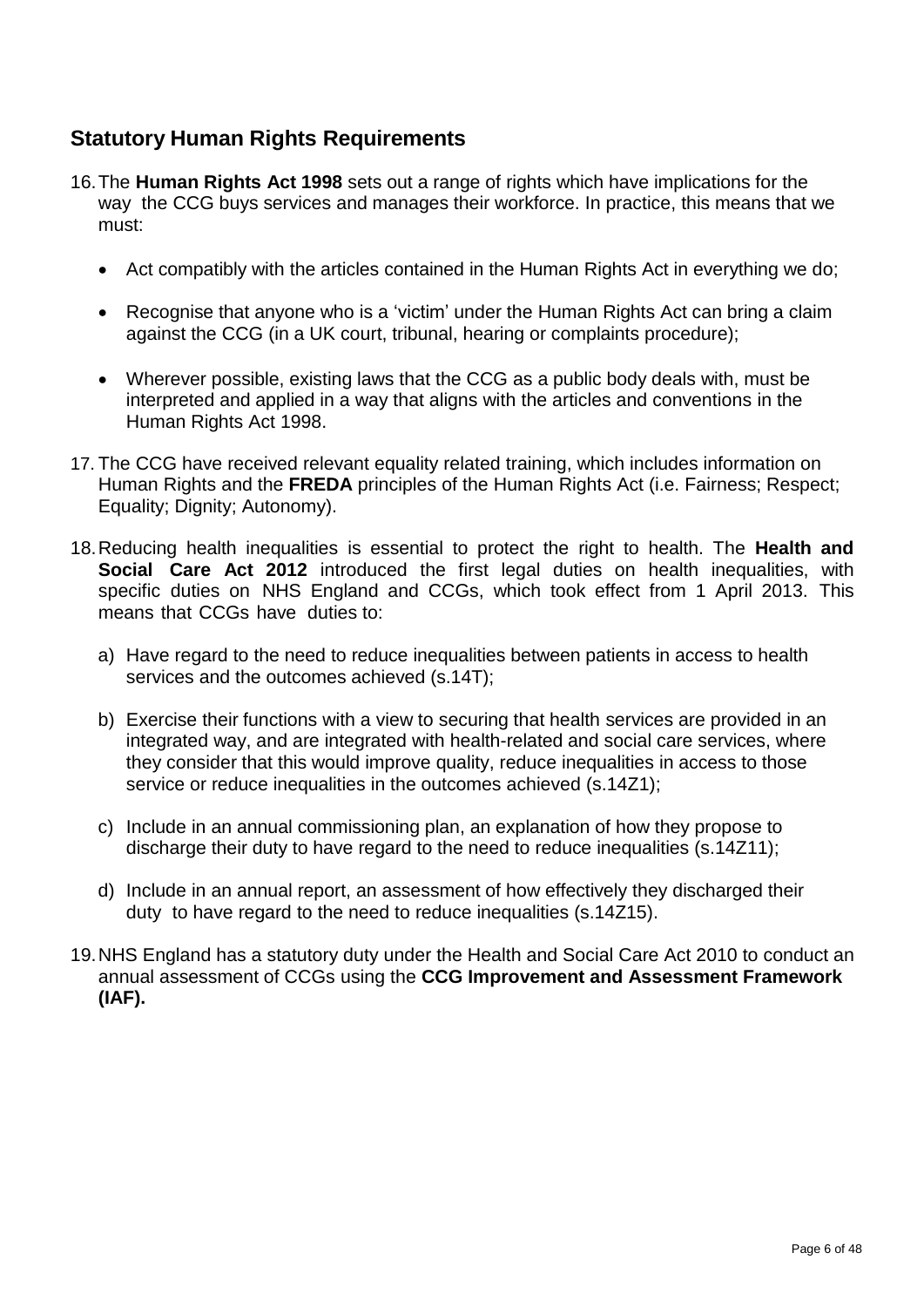# **ELRCCG and Health Inequalities**

- 20.The CCG recognises that people living in deprived areas have poorer health and shorter lives. Research states that socio-economic inequalities result in increased morbidity and decreased life expectancy. Below are some of the nationally reported statistics in relation to health inequalities:
	- African Caribbean and Asian Women over 65 have a higher risk of cervical cancer;
	- Lesbian and Bisexual women are twice as likely to have never had a cervical smear test completed compared to women in general;
	- The under 75 mortality rates for Cardio Vascular Disease is almost five times higher in the most deprived communities compared to the least deprived communities;
	- People with a learning disability are 4 times as likely to die of preventable causes;
	- Suicide is amongst the biggest killer of men under 35 in the UK;
	- South Asian people are up to 6 times more likely to develop type 2 diabetes and it is becoming more common for children to develop type 2 diabetes.
- 21.In 2018, ELR CCG commissioned a report by Public Health to try and understand the vast differences in health inequalities in two of its counties (i.e. Oadby and Wigston), which was presented to is Primary Care Commissioning Committee in November 2018 [https://eastleicestershireandrutlandccg.nhs.uk/wp-content/uploads/2018/11/ELR-CCG-](https://eastleicestershireandrutlandccg.nhs.uk/wp-content/uploads/2018/11/ELR-CCG-PCCC-Public-Papers-07.11.18.pdf)[PCCC-Public-Papers-07.11.18.pdf](https://eastleicestershireandrutlandccg.nhs.uk/wp-content/uploads/2018/11/ELR-CCG-PCCC-Public-Papers-07.11.18.pdf) . The findings highlighted the following:
	- a) Oadby and Wigston has the 4th largest inequality in male life expectancy at birth in England, at 13.5 years, which falls shortly behind Stockton-on-Tees (14.9 years); Kensington and Chelsea (13.8 years); and Blackpool (13.6 years);
	- b) There are clear differences between Oadby and Wigston with regards to the ethnic groups living in the area. In Oadby almost half (47.5%) of the population are from a Black and Minority (BME) ethnic group in comparison to 11.6% in Wigston;
	- c) Almost two-thirds (64.5%) of the population in Oadby live in the most affluent 20% areas nationally compared to 23.3% of the population in Wigston. Almost a quarter (24.6%) of the population in Wigston live in the 30% most deprived areas nationally compared to just 5.9% of the population in Oadby;
	- d) Between 2011–2015, Wigston had a similar Standardised Mortality Ratio (SMR) of 100.5 for all causes compared to England; whereas Oadby performed significantly better (lower) than the national average. Examining broad cause of deaths in Wigston, Leicestershire and in England, all cancers were the leading cause of death followed by circulatory diseases and respiratory diseases. In Oadby, circulatory diseases were the leading cause of death followed by cancer and Coronary Heart Disease (CHD);
	- e) For both male and female genders, life expectancy at birth has been increasing for those living in the least deprived decile while decreasing for those living in the most deprived decile. Hence, widening the gap of inequality in life expectancy. This rate of change in life expectancy in the most and least affluent areas in Oadby and Wigston is much faster than the pattern witnessed nationally.
- 22.Following the publication of this report, the CCG is working with its strategic partners to ensure that commissioning activities prioritise and target the prevalence of health inequalities in these two localities.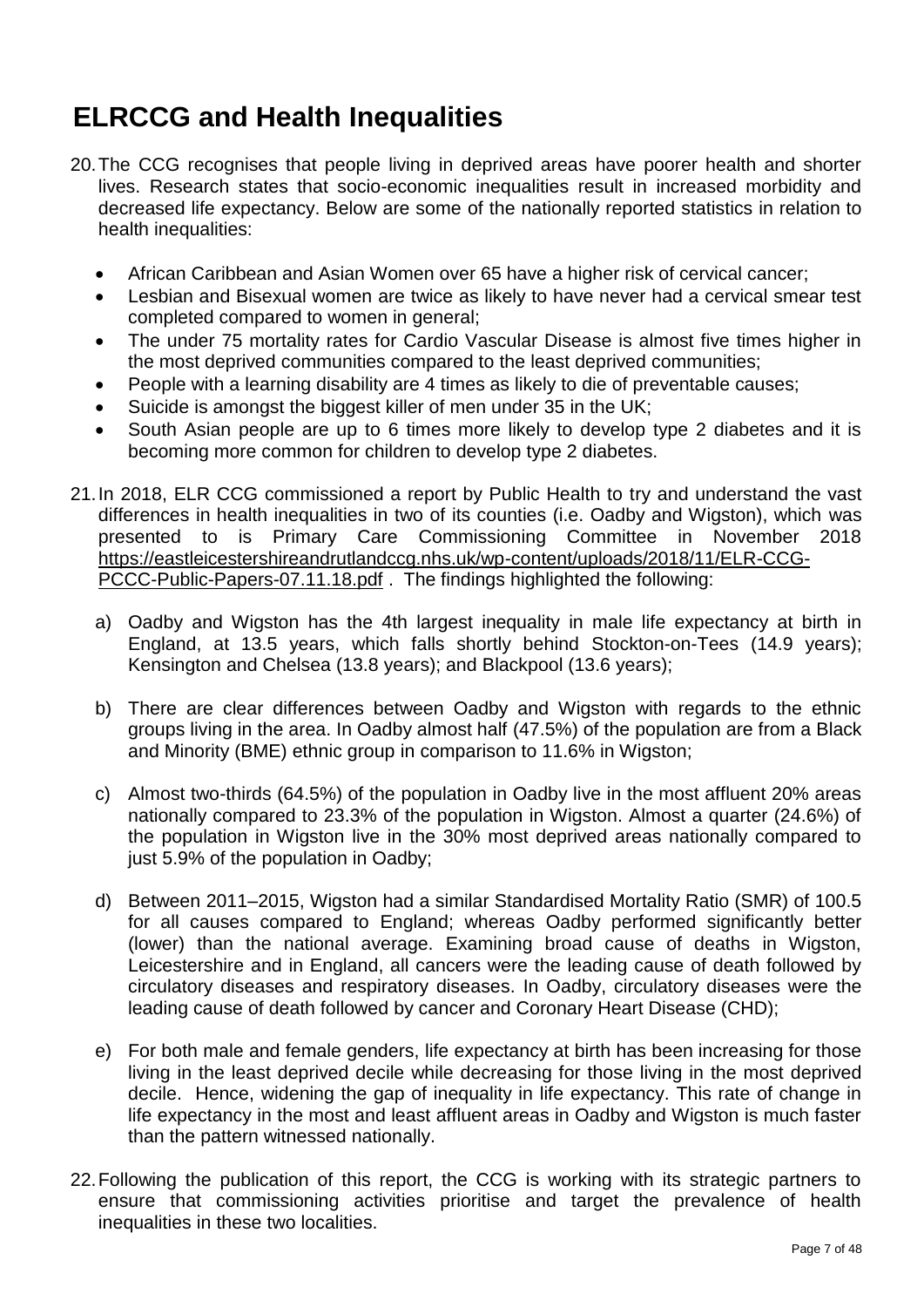# **Compliance with the Public Sector Equality Duty (PSED)**

23.In order to structure the available evidence that demonstrates how the CCG is working to meet the PSED, the CCG adopted and utilises the following NHS mandated standards, which also details progress to date.

### **NHS Equality Delivery System 2 (EDS2)**

- 24.The **EDS2** aims to demonstrate how we are meeting the three aims of the Equality Duty. The main purpose of the EDS2 is to help local NHS organisations, in discussion with local partners and people, review and improve their performance for people with characteristics protected by the Equality Act 2010 and help to deliver on the PSED. EDS2 implementation is clearly cited within the CCG IAF and will continue to be a key requirement for the CCG assurance process.
- 25.From April 2015, implementation of the EDS2 by NHS provider organisations was made mandatory in the NHS standard contract. Another key requirement is that as a commissioning organisation, we monitor our NHS/larger providers to ensure they are meeting their obligations but also to allow for collaborative working, discuss opportunities and the sharing of good practice.
- 26.In meeting the duty to publish information, the CCG publishes a range of equality information including demographic profiles, equality objectives, equality analysis, equality key performance indicators, and workforce data.
- 27.This report summarises the CCG's equality information and achievements during 2018 2019, some of which is evident in Appendix 1.
- 28.A revised EDS3 performance framework is in the process of being developed by NHS England and the CCG will ensure this new framework is adopted and implemented, once released.
- 29.Further details about EDS2 can be found on the NHS England website <https://www.england.nhs.uk/about/equality/equality-hub/eds/>

### **Workforce Race Equality Standard (WRES)**

- 30.The NHS WRES was made available and became mandatory for the NHS from April 2015, and included in the NHS standard contract from 2015/16. The main purpose of the WRES is to help local, and national, NHS organisations to review their data on an annual basis against the nine WRES indicators to:
	- a) produce action plans to close the gaps in workplace experience between White and Black and Ethnic Minority (BME) staff;
	- b) improve BME representation at the Board level of the organization;
	- c) make comparisons with similar organisations on level of progress over time;
	- d) take remedial action on causes of ethnic disparities in WRES indicator outcomes.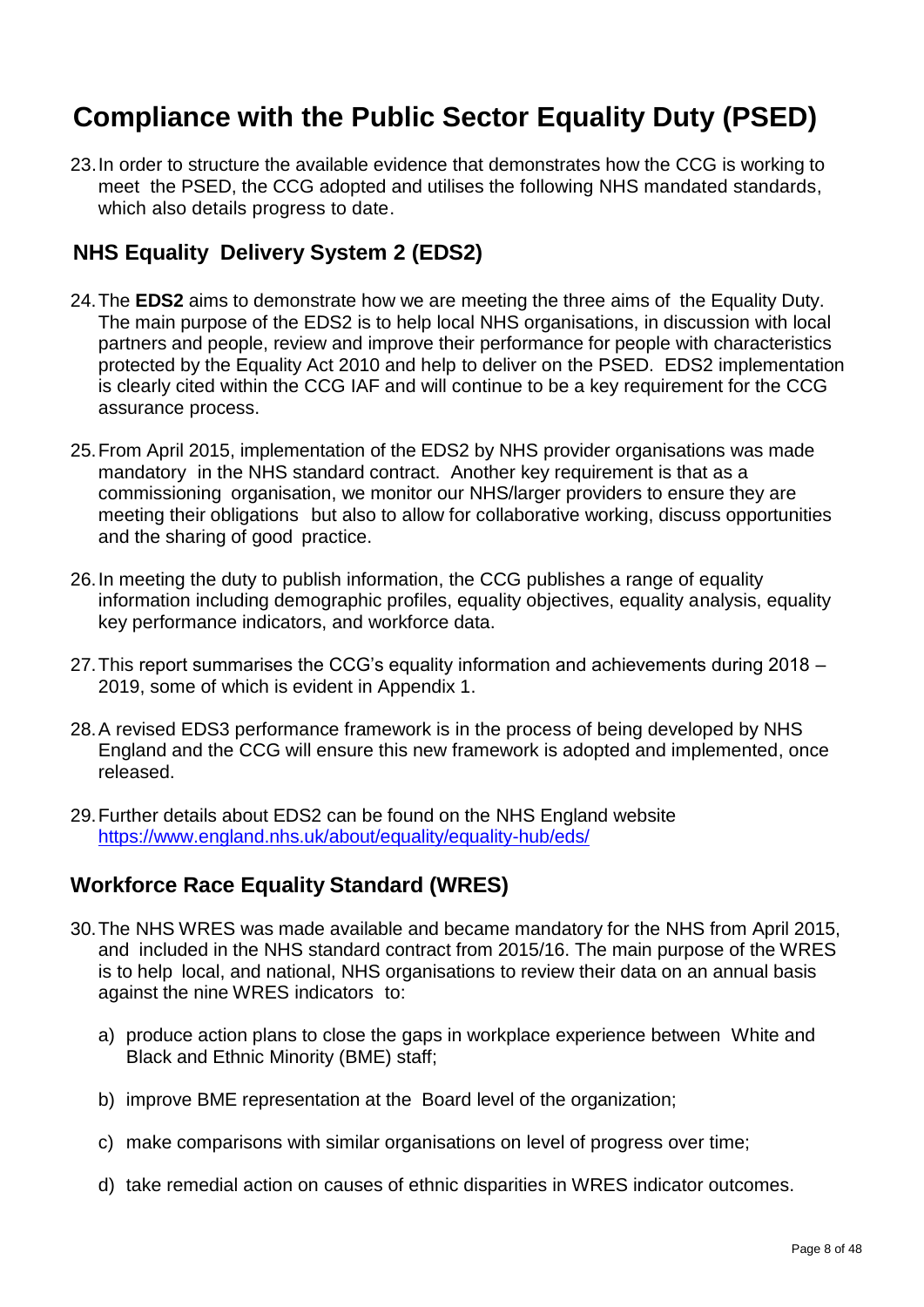Further details about WRES can be found on the NHS England website <https://www.england.nhs.uk/about/equality/equality-hub/equality-standard/>

### **Workforce Disability Equality Standard (WDES)**

- 31.The WDES is a set of specific measures (metrics) that will enable NHS organisations to compare the experiences of disabled and non-disabled staff in the NHS. This information will then be used by the relevant organisations to develop a local action plan and enable them to demonstrate progress against the indicators of disability equality.
- 32.The NHS Standard Contract for 2017-19 (January 2018 edition) set out that NHS Trusts and Foundation Trusts will have to implement the WDES in the first year by publishing their results and action plans to address the differences highlighted; with the aim of improving workforce disability equality. The CCG continues to seek assurances from provider organisations in respect of this.
- 33.The CCG has been preparing for the implementation of the WDES by reviewing the responses to the staff survey data and completing a data cleansing exercise of its employee records system to capture information on disability data. The implementation of the WDES will enable the CCG to better understand the experiences of disabled staff. It will support positive change for existing employees and enable a more inclusive environment for disabled people working in the NHS. Planning is underway for the CCG to prepare for the implementation of the WDES and ELRCCG Contract Managers have incorporated the WDES into quality schedules for 2019-20.

34.Further details about WDES can be found on the NHS England website: <https://www.england.nhs.uk/about/equality/equality-hub/wdes/>

### **Accessible Information Standard (AIS)**

- 35.The AIS aims to make sure that people who have a disability, impairment or sensory loss get information that they can understand, which includes any communication support that they need from health and care services. All organisations that provide NHS care or adult social care must follow the AIS in full from August 2016 (Health and Social Care Act 2012, section 250).
- 36.Although CCGs are exempt from implementing the AIS, we are committed to demonstrate 'due regard' when carrying out functions and support provider organisations to implement and comply with the requirements of the AIS. The AIS directs and defines a specific, consistent approach to identifying, recording, flagging, sharing and meeting individuals' information and/or communication support needs by NHS and adult social care service providers, so that they can access services appropriately and independently, and make decisions about their health, wellbeing, care and treatment.
- 37.The aim should be to establish a framework with a clear process which ensures patients and service users (and where appropriate carers and parents) who have information or communication needs relating to a disability, impairment or sensory loss, receive:
	- 'Accessible information' ('information which is able to be read or received and understood by the individual or group for which it is intended'); and
	- 'Communication support' ('support which is needed to enable effective, accurate dialogue between a professional and a service user to take place');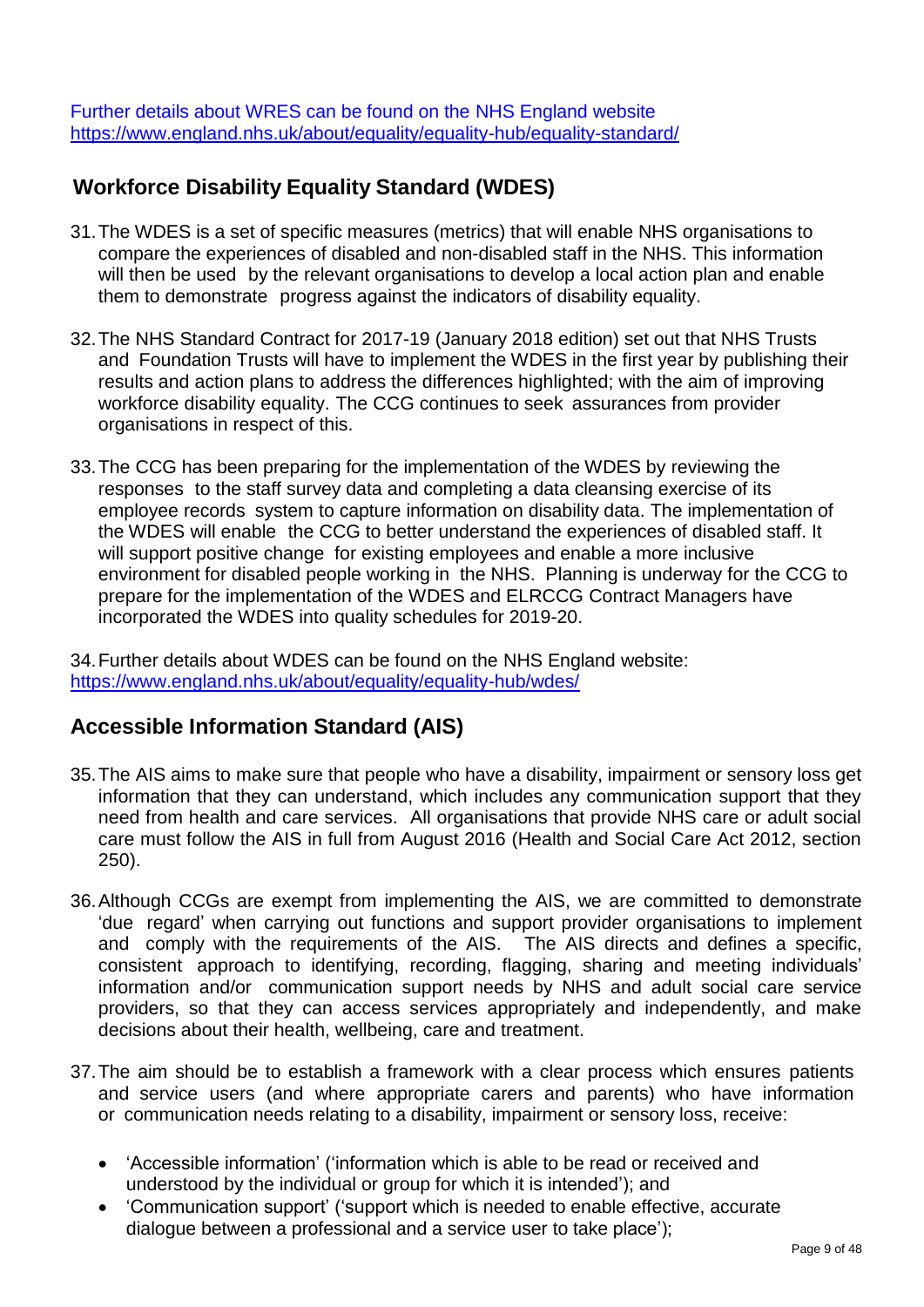- Such that they are not put "at a substantial disadvantage in comparison with persons who are not disabled" when accessing NHS or adult social services.
- 38.During the year, the CCG has continued to work with provider organisations to ensure that they are compliant with the standard through contract monitoring arrangements; and has received assurances that the relevant standards have been met, including the EDS2 and the WRES.

### **Modern Day Slavery Act 2015**

- 39.All public authorities are required to co-operate with their police commissioner under the Modern Slavery Act 2015. This means that police and health care services, together with voluntary organisations, are legally required to work together to support people who have experienced slavery.
- 40.The CCG is committed to complying with the principles of the Modern Slavery Act and has published a '**Modern Slavery and Human Trafficking' statement** on its website to make it clear that the CCG operates a 'zero tolerance' policy in relation to modern day slavery and breaches of human rights. The CCG also ensures this protection is built into processes, service specifications and contract management arrangements with supplier organisations. For further information, see

<https://eastleicestershireandrutlandccg.nhs.uk/about-us/equality-diversity-and-human-rights/>

### **The CCG and our local population**

- 41.ELR CCG is responsible for commissioning most healthcare services in East Leicestershire and Rutland and is made up of 30 GP practices, which forms its membership, serving approximately 327,000 people across the following three localities: Oadby and Wigston; Melton, Rutland and Harborough; and Blaby and Lutterworth.
- 42.The CCG is responsible for commissioning healthcare services in the south and east of Leicestershire serving around 327,000 patients. For further details on the formation of the CCG, see 'The CCG and our local population' section below.
- 43.The CCG has a diverse population made up of many different groups and communities. People have differing health needs which need tailored commissioning, communication and engagement. We believe that patients are at the centre of the way we design and commission our services. Our commissioning strategy is designed to respect and reflect the needs of all communities and groups in order to deliver first class health services to all. This is most apparent in our commitment to delivering equitable health services in line with equality legislation and policy. This is supported by our approach to tailoring our communication, engagement and consultation to meet the needs of our different communities.
- 44.The demographics of the population, along with existing health equalities, are a key consideration when developing our annual commissioning intentions and strategic and operating commissioning plans. The commissioning of local NHS services involves the CCG working in partnership with public health, other local CCGs, local authorities, providers (including NHS, voluntary groups, third sector), partners, patients and local communities, to identify and understand patients' needs and design services to meet those needs. This is done by working within a structured and planned process called the 'commissioning cycle'. This process is continuous to ensure that services are developed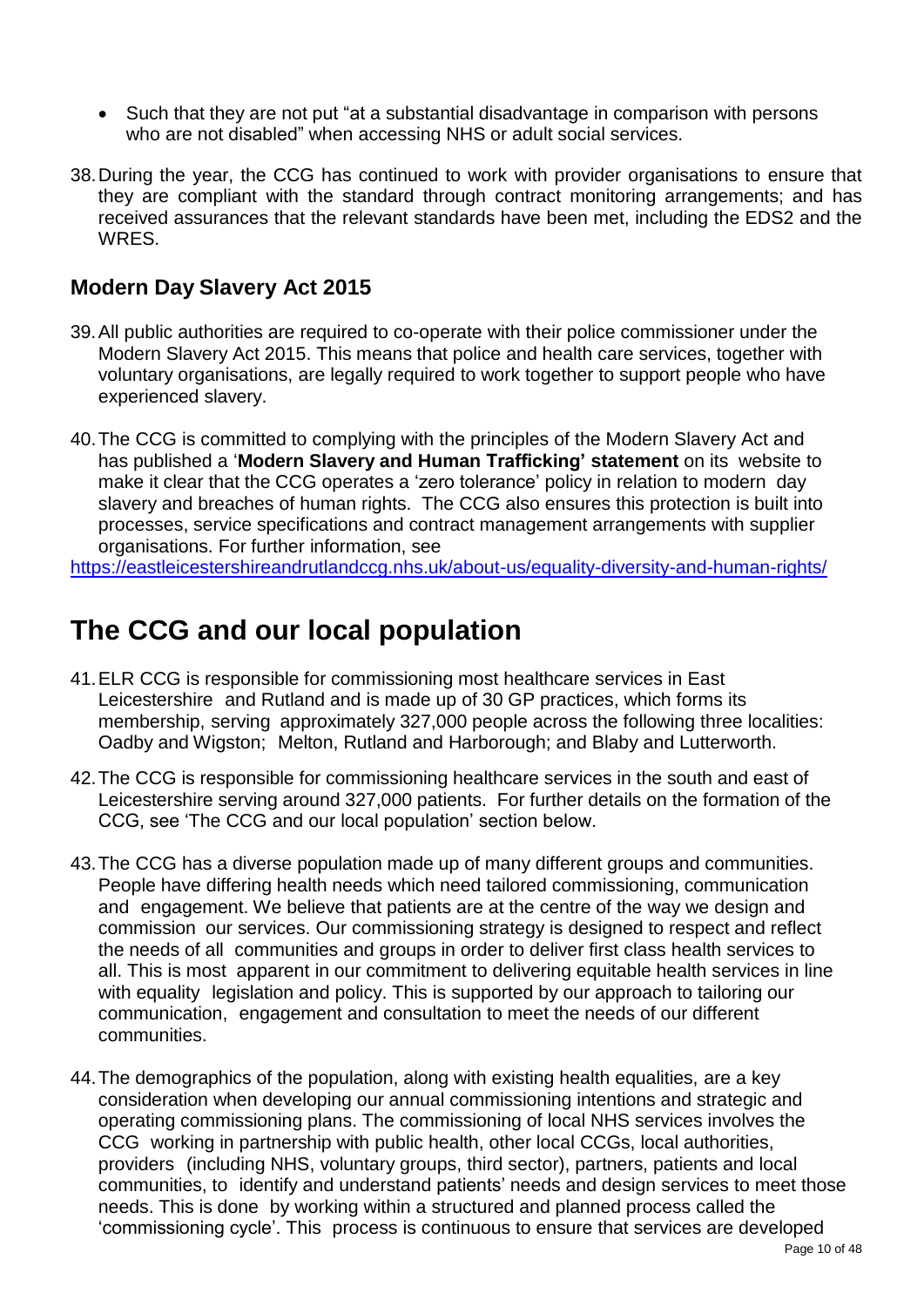and improved based on provider performance, patient experience and current local need. The commissioners of services lead the process for deciding how best to provide services and for making this happen.

- 45.During our planning in 2018-19, we have taken the needs of our local population in East Leicestershire and Rutland into account. This section sets the demographics of the CCG, the progress have made against our equality objectives, provider performance, and how we demonstrate due regard in decision making.
- 46.The CCG uses a range of equality information to define its strategic equality objectives and design health services including demographic information, patient feedback and information, and public health data.
- 47.Equality information is collected on the services we commission and monitored through our contracts with health providers that enables us to:
	- a) evaluate the impacts of the services we commission on different protected groups;
	- b) identify groups that are not accessing our health services,
	- c) establish our vulnerable service users;
	- d) meet diversity of need;
	- e) target our initiatives and resources more effectively.

### **Our population**

- 48.The following information has been collated from the national census data in 2011 and the Joint Strategic Needs Assessment 2015 [http://www.lsr-online.org/leicestershire-2015](http://www.lsr-online.org/leicestershire-2015-jsna.html) [jsna.html](http://www.lsr-online.org/leicestershire-2015-jsna.html)
	- **Age / Gender** the CCG was predominantly made up of 30-59 years olds (40.4%); 21% of 0-17 year olds; 12.9% of 18-29 year olds and 25.6% of people aged between 60-90+. 22.6% of the population is 65 and over which is higher than the England average, and in the next 10 years, 19,000 more people will be aged 65 years and over, with 3,715 of this population aged over 85 years.

In addition, 49% of the CCG's population are male and 51% is female; and the average life expectancy in the CCG is 80.2 years for men, and 84.1 years for women, both of which are higher than the England average.

- **Marital status** 53% were married and 0.2% in a same sex / civil partnership; 15.9% divorced / widowed from a same sex relationship;
- **Sexual Orientation** Leicestershire's Lesbian, Gay, Bisexual and Transgender (LGBT) community is estimated at around 4% of the population;
- **Disability** People had varying long-term health problems / disabilities that predominantly affected those aged 35-84 and limited their daily activities. 1 in 4 households living in Leicestershire includes someone with a long term disability.
- **Maternity / Fertility rate –** In Leicestershire, there were 56.1 live births per 1000 women aged between 15 and 44; and 59.8 in Rutland (source: ONS Live births by area of usual residence publication.
- **Race** most of the population for East Leicestershire and Rutland was White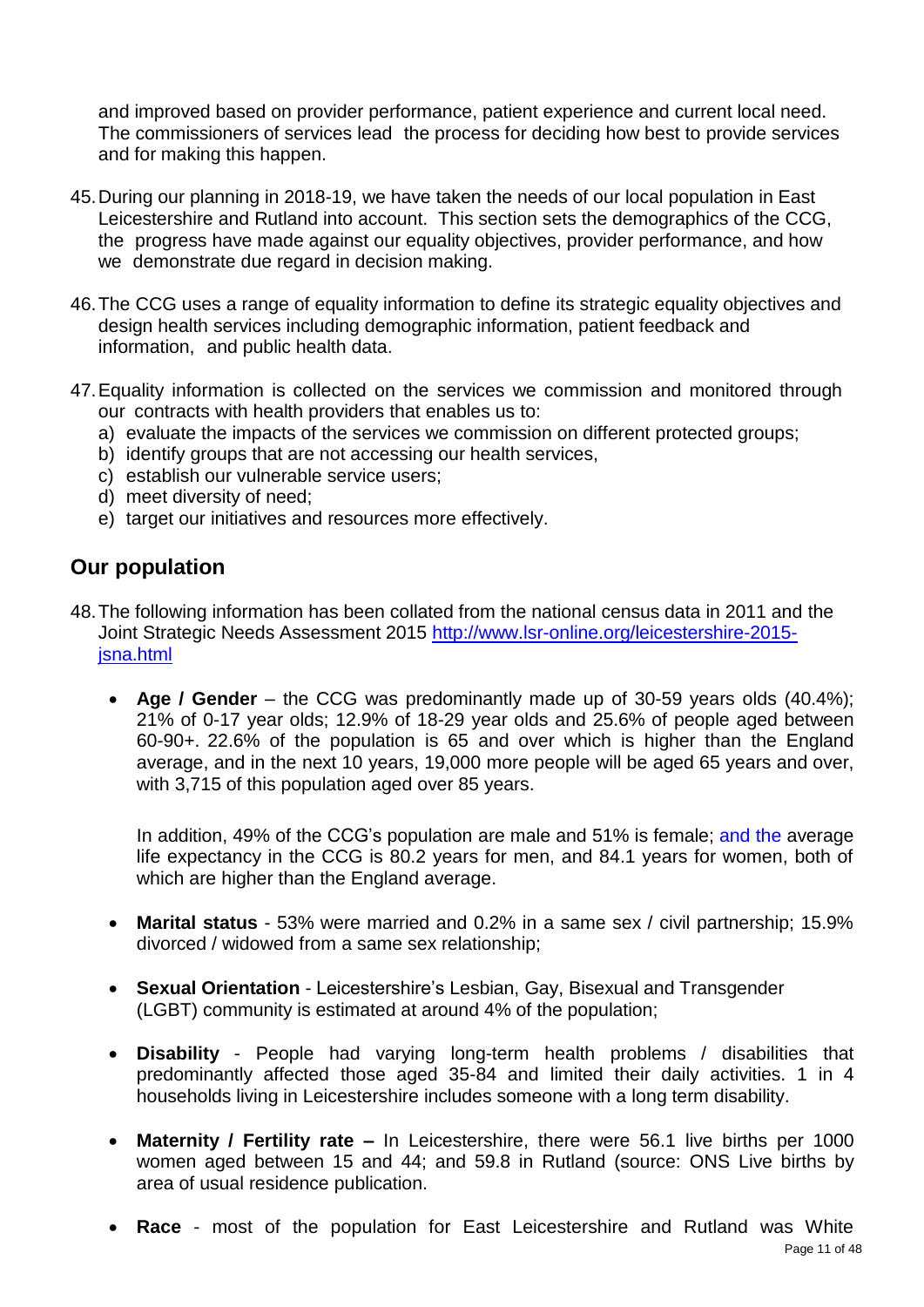(English/Welsh/Scottish/Irish/Northern Irish/British/Traveller) – 90.2%; followed by 7.2% Asian (Asian/Asian British), 0.7% Black (Black/African/Caribbean/Black British), 1.4% Mixed/multiple ethnic groups and 0.5% Other ethnic group.

- **Religion / Belief** 60.7% of the CCG's population was Christian, followed by 32% who have no religion or preferred not to declare this. The remainder of the population are either Hindu, Sikh, Muslim, Buddhist, Jewish or another religion;
- The 2011 Census classifies usual residents aged 3 and over in Leicestershire by their main language. Throughout East Leicestershire and Rutland, English is the main language spoken by 96.3% of the population, followed by Gujarati (1.0%), Panjabi (0.7%) and Polish (0.5%).
- Significant health inequalities exist for our patients from minority and seldom heard groups, including patients from BME; the Lesbian Gay Bi and Trans (LGBT) community; travelling families; and young people suffering with mental health.
- the **health of our local population** is generally better than the overall population of England. However, there is a significant number of people affected by ill health, including GP-diagnosed coronary heart disease (10,545 people), hypertension (48,454 people), and diabetes (16,926 people).
- 49.For further information on demographic and health inequality about our population, please see the following web links, which are analysed and used in the development of our strategic priorities:
	- <http://www.lsr-online.org/leicestershire-2015-jsna.html>
	- [www.eastleicestershireandrutlandccg.nhs.uk](http://www.eastleicestershireandrutlandccg.nhs.uk/)

# **Our Workforce Profile**

- 50.The CCG is committed to holding up to date information about its workforce, in line with Data Protection legislation, and to ensure strategic decisions affecting the workforce are based on accurate reporting and data. The CCG aims to fully understand the diversity of the workforce so that it can ensure non-discriminatory practice, working with staff and staff representatives to identify and eliminate barriers and discrimination in line with the Public Sector Equality Duty and the Equality Act 2010 Employment Statutory Code of Practice. The CCG has a small workforce and as such is not required under the Specific Equality Duty to publish its workforce data; however, the CCG promotes transparency in all of its work and has provided a summary of the breakdown of the CCG staff by gender (one of the protected characteristics) in Appendix 2.
- 51.The CCG is also required to demonstrate having "due regard" (consideration) to the WRES and in meeting its requirements of the CCG Assurance Framework, which means monitoring and supporting NHS and other large provider organisations with progression of the Standard. The CCG aims to fully understand the diversity of the workforce so that it can ensure non- discriminatory practice, work with staff and staff representatives to identify and eliminate barriers and discrimination in line with the Public Sector Equality Duty, the Equality Act 2010 and Employment Statutory Code of Practice. This means having an inclusion approach with regards to recruitment, training and promotion.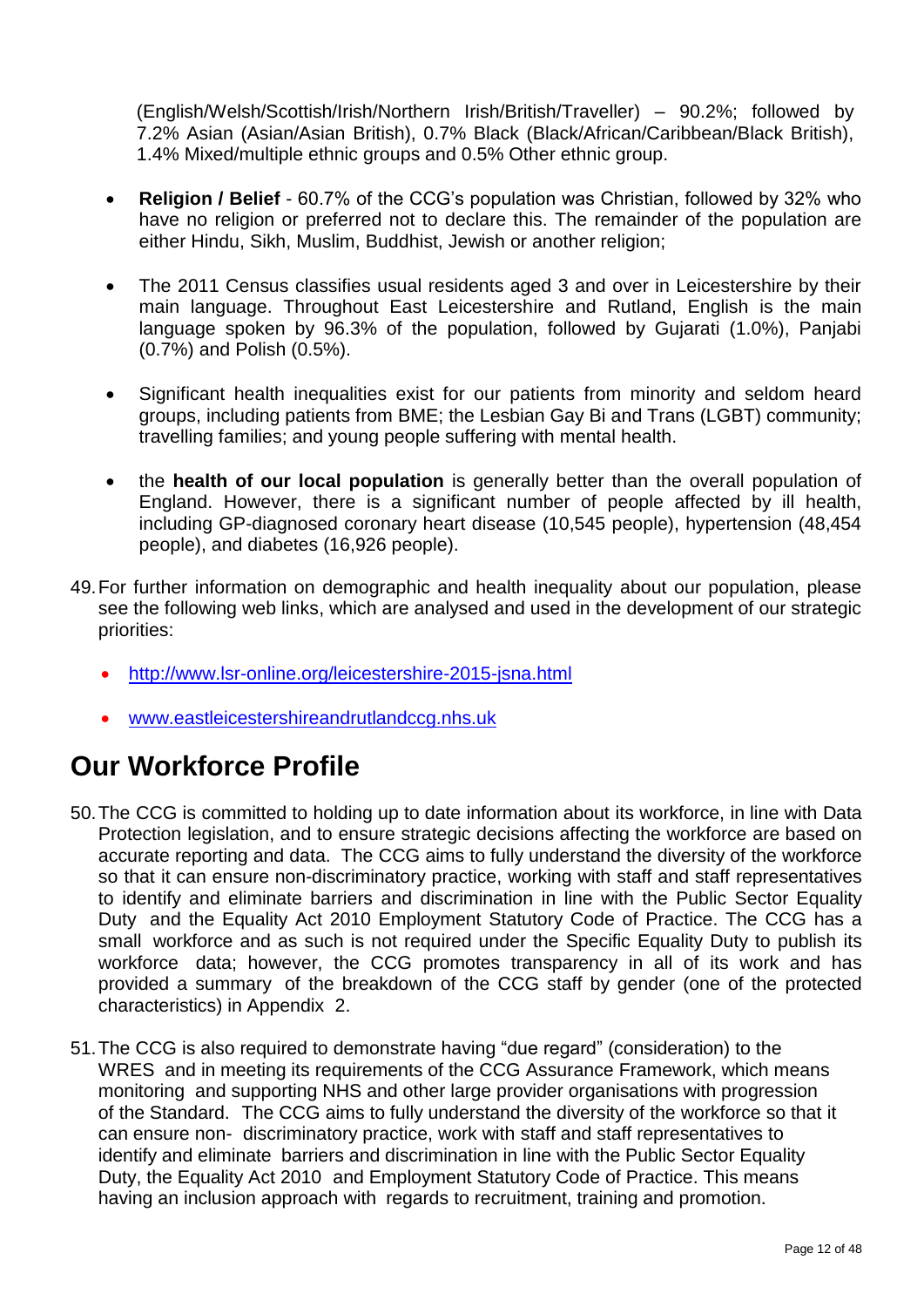- 52.As the CCG has two roles in relation to the WRES (i.e. as commissioners of NHS services and as an employer), it has continues to make good progress against the nine WRES indicators and published its latest WRES report in September 2019, which includes an action plan to address some of the issues / concerns raised. [\(https://eastleicestershireandrutlandccg.nhs.uk/about/equality-diversity-and-human-rights/\)](https://eastleicestershireandrutlandccg.nhs.uk/about/equality-diversity-and-human-rights/)
- 53.The CCG believes that everyone has a right to be treated with consideration, dignity and respect; and is committed to providing a work environment where all employees feel supported and equipped to challenge harassment, bullying, stereotyping and discriminatory behaviour; where it is expected that all employees will treat each other fairly and with mutual respect. In addition, the CCG has aimed to ensure that it has in place fair and equitable employment and recruitment practices as it continues to monitor the impact of the introduction of the TRAC recruitment system to identify any changes in numbers of applicants from different ethnic backgrounds.
- 54.The CCG's internal workforce policies have been (and continue to be) developed, in line with current legislative requirements, including the Equality Act 2010:
	- Annual Leave Policy
	- Career Break Policy
	- Flexible Working Policy
	- Freedom to Speak up: raising concerns (Whistleblowing) policy
	- Harassment and Bullying Policy
	- Management of Stress at Work Policy
	- Maternity, Adoption and Paternity Leave Policy
	- Recruitment, Selection and Induction Policy
	- Retirement Policy
	- Sickness Absence Policy
	- Special Leave Policy
- 55.The majority of workforce policies apply to all staff irrespective of their status or grade, including employees who are full / part time, back staff, office holders, agency / contractors, working in the CCG and in accordance with the 9 protected characteristics stated above.
- 56.The CCG delivered recruitment and selection training in December 2018 for recruiting managers which incorporated equality, diversity and inclusion issues and unconscious bias. In July and August 2018, the CCG delivered Harassment and Bullying at work training for individuals working within the CCG to attend.
- 57.The CCG staff have access to the online Learning Management System (LMS) for their equality and diversity mandatory training, which is undertaken by all staff at agreed intervals and forms part of their mandatory training (see Appendix 2 for training and uptake). As part of the CCGs' ongoing development, we would like to explore training and learning opportunities to further support the CCGs' commitment to embedded equality and inclusion into the organisations day to day activities.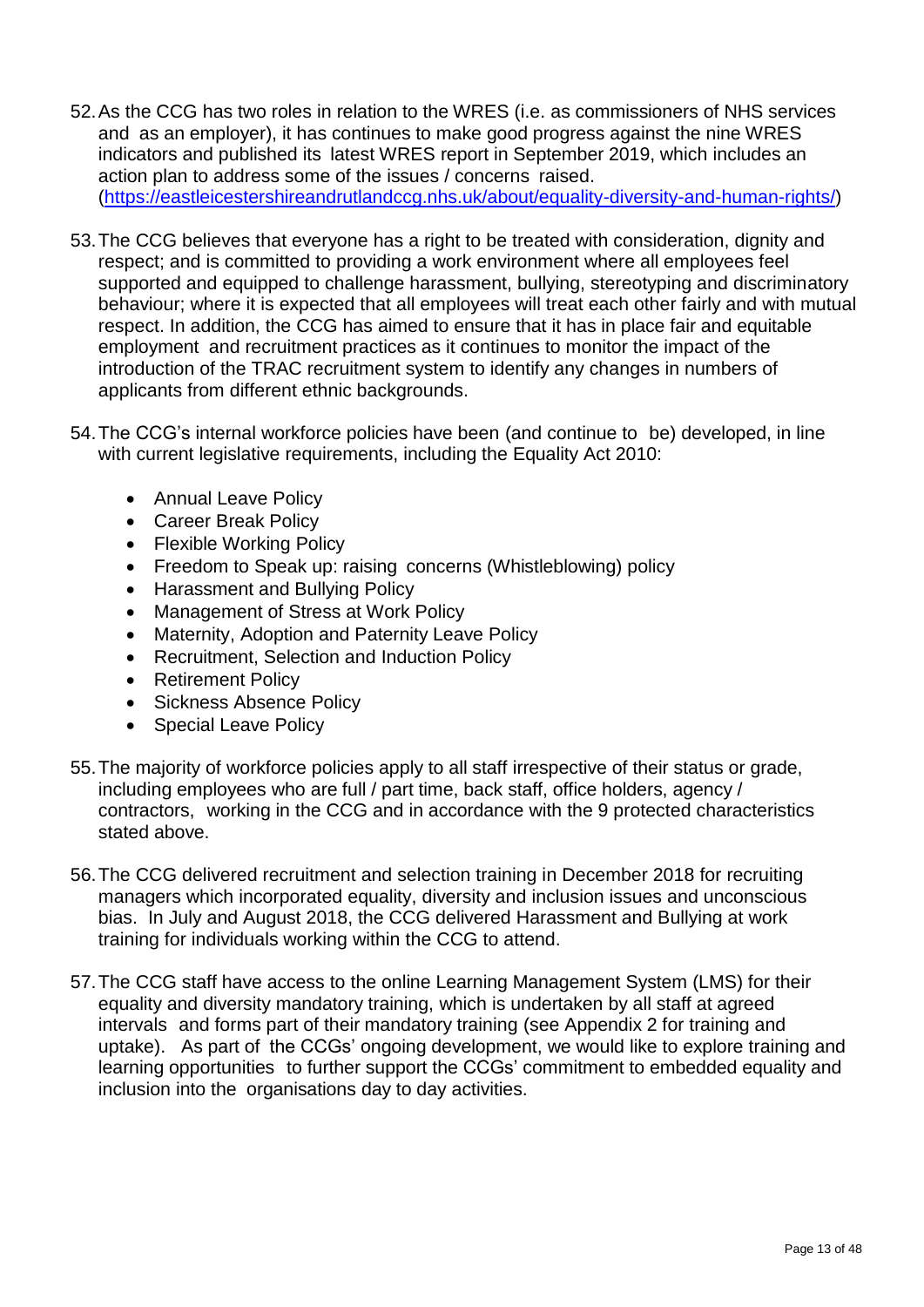# **Equality and Inclusion Strategy 2017 - 2021**

- 58.In line with the specific duty set out in the Equality Act 2010 to develop and review an Equality and Inclusion Strategy every four years, the CCG Governing Body approved the refreshed Equality and Inclusion Strategy for 2017 - 2021, which:
	- Continues to demonstrate the CCG's commitment and vision for reducing health inequality; achieving good equality in health outcomes and encouraging an organisation culture that promotes inclusion and embraces diversity; and
	- describes how the CCG will support the reduction of health inequalities through commissioning activity and take account of any specific health needs of each of the protected characteristics and workforce.
- 59.The approved Equality and Inclusion Strategy can be found on the CCG's website: [https://eastleicestershireandrutlandccg.nhs.uk/about-us/equality-diversity-and-human](https://eastleicestershireandrutlandccg.nhs.uk/about-us/equality-diversity-and-human-rights/)[rights/](https://eastleicestershireandrutlandccg.nhs.uk/about-us/equality-diversity-and-human-rights/)

### **Patient Engagement and Consultation**

- 60.The CCG's Involving and Informing Strategy plays a major part in the way the CCG approaches consultation and engagement with an aim to involving local people in decision making ensuring that any communication and engagement activity is necessary, effective and of a high standard. The CCG continues to be committed to developing effective relationships with our patients, carers, the public and partners in health, social care and the voluntary and community sector to improve the lives of our local population.
- 61.CCGs are required by law to:
	- Involve the public in the planning and development of services
	- Consult on commissioning (buying) plans
	- Act with a view to secure the involvement of patients in decisions about their care
	- Promote choice
	- Ensure efficient, cost-effective services
- 62.A number of key engagement events have taken place during 2018, some CCG specific and some in conjunction with partner organisations, these include:
	- Improving Urgent Care Services
	- Over the Counter Medicines
	- New Urgent Care Services for Blaby
	- Community Services Redesign
	- Dementia Strategy
	- Better Care Together Next Steps
	- Carers Strategy
- 63.Further information about the CCG's latest consultations and engagement activities, including different ways patients and the public can get involved can be found at the following link: <https://eastleicestershireandrutlandccg.nhs.uk/get-involved/>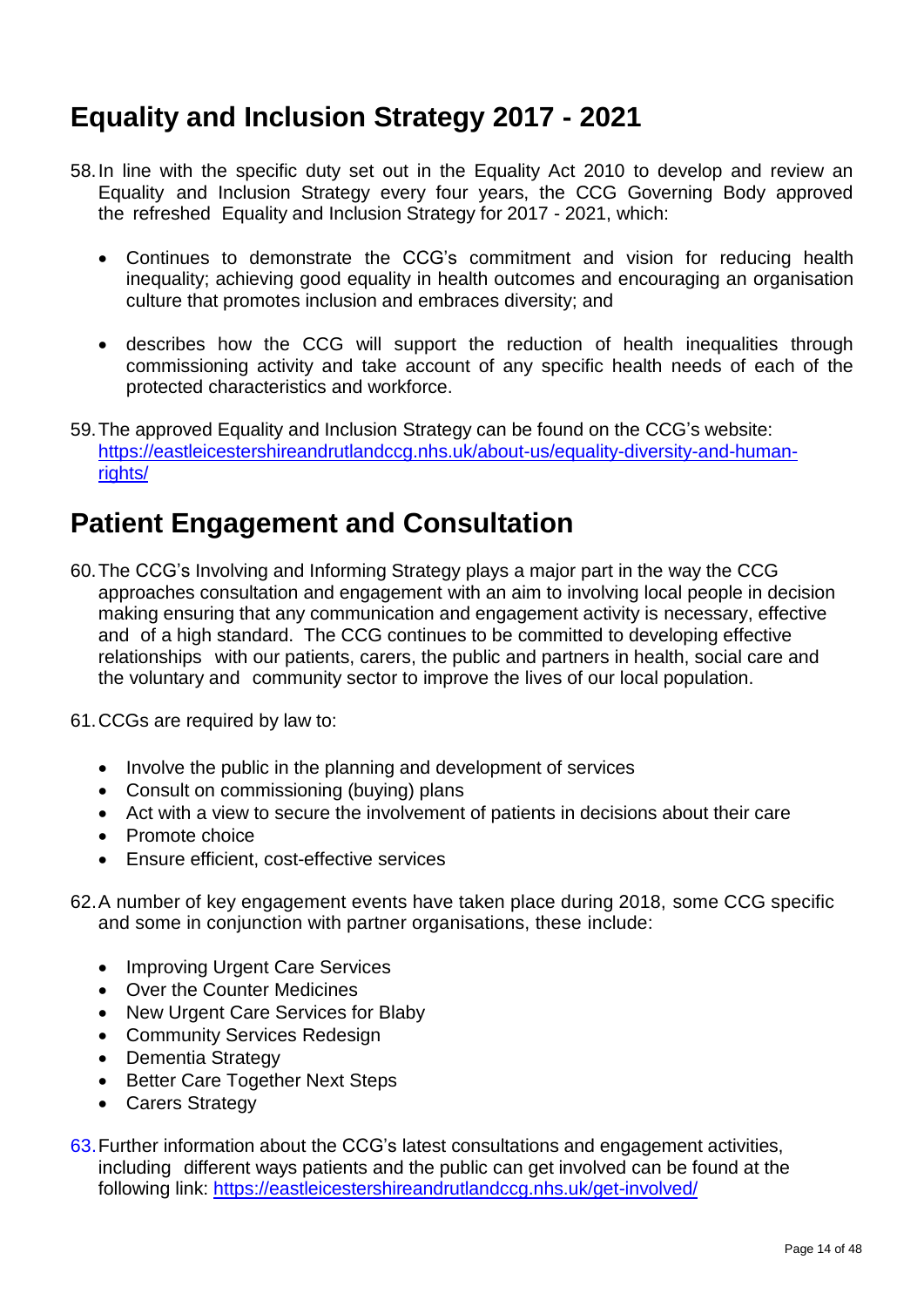### **CCG Patient and Public Engagement**

- 64.The CCG has appointed a Lay Member of the Governing Body who has responsibility for patient and public engagement and involvement. This role involves championing the views of the patients and our communities when considering our commissioning.
- 65.The member practices of the CCG also have Patient Participation Groups. These offer patients interested in health and healthcare the opportunity to get involved with their local GP practice and support its work. Most groups also include members of practice staff.

### **CCG Site User Group**

- 66.The CCG has a Site User Group which includes a representative from each Team / Directorate within the CCG and continues to meet at regular intervals; and provides a mechanism:
	- For cascading information to and from teams to ensure all members of staff are included;
	- to gauge views of staff groups representatives on key office accommodation matters, including health and safety and the development of the HR policies and procedures.
- 67.Members of the Group continue to enjoy being part of the Group as they feel integrated and part of changes that have been made to aid the wellbeing of their colleagues.

### **Equality Objectives – progress in 2018-19**

68.The CCG Governing Body approved its revised set of objectives in March 2016 and agreed at their meeting in February 2018, that the current equalities objectives, as detailed in the table below, remained valid and agreed these objectives for the duration of the Equality and Inclusion Strategy 2017-21, with the option to consider a refresh sooner, if required.

| <b>CCG Equality Objective</b>                                        | <b>Detail</b>                                                                                                                                                                                                                                                                                |
|----------------------------------------------------------------------|----------------------------------------------------------------------------------------------------------------------------------------------------------------------------------------------------------------------------------------------------------------------------------------------|
| 1. Addressing the needs<br>of older people and<br>access to services | • Focus on supporting individuals to get home safely, be<br>independent and safe; reduce length of stay in acute<br>settings - implementing discharge pathway 2 and 3).                                                                                                                      |
|                                                                      | • The CCG taking the lead on the frail older people and<br>dementia work stream across Leicester, Leicestershire and<br>Rutland - to improve service provision and access for frail<br>older people by focusing on 3 key areas (i.e. dementia,<br>carers and developing an integrated offer. |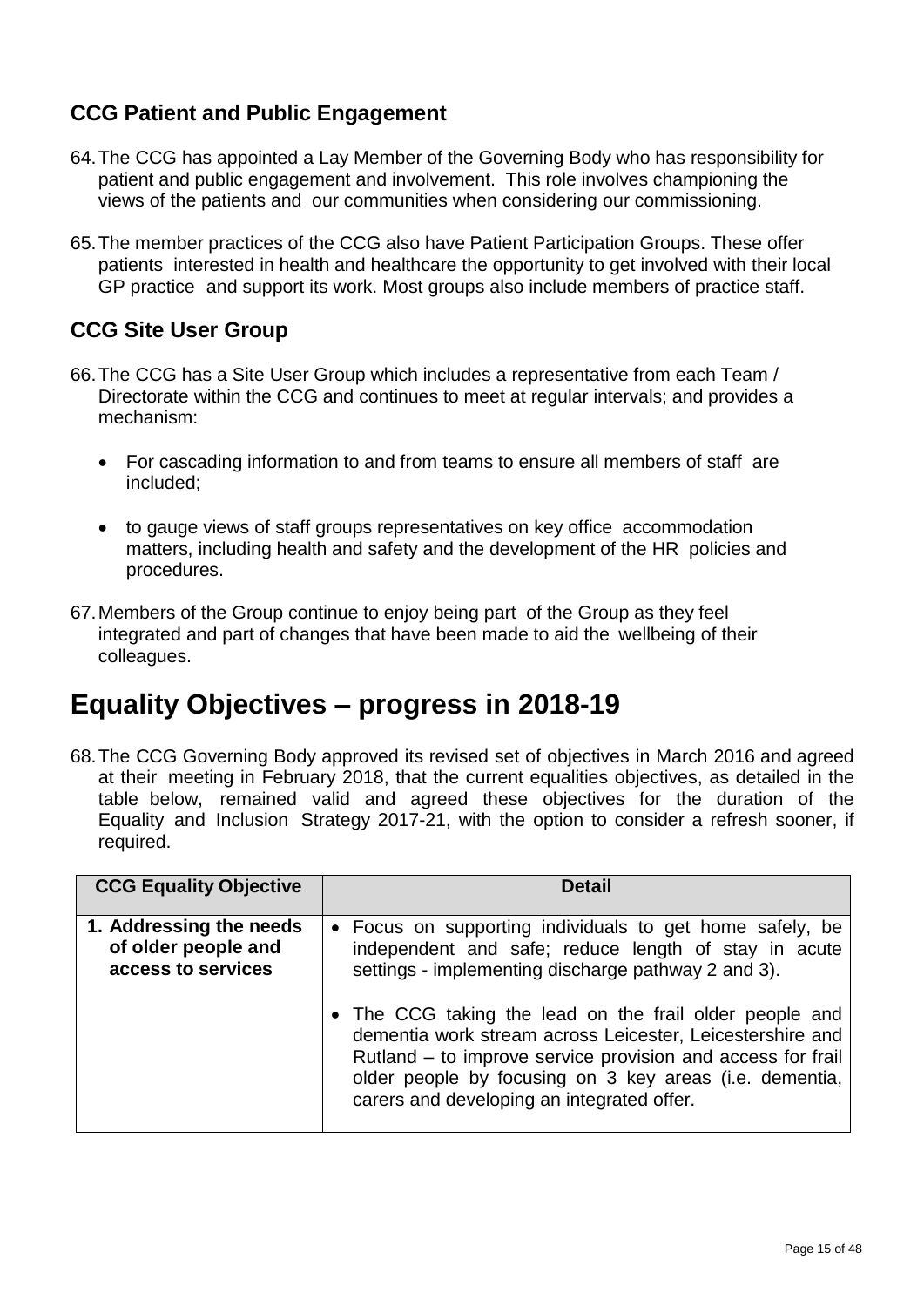| <b>CCG Equality Objective</b>                                                          | Detail                                                                                                                                                                                                                                                                                                             |
|----------------------------------------------------------------------------------------|--------------------------------------------------------------------------------------------------------------------------------------------------------------------------------------------------------------------------------------------------------------------------------------------------------------------|
| 2. Targeting provision<br>and access to seldom<br>heard groups                         | Focus on Lesbian, Gay, Bi and Trans (LGB&T) and rural<br>deprivation / BAME communities - this remains a key<br>challenge for the CCG in terms of ensuring engagement<br>with seldom heard groups.                                                                                                                 |
| 3. Access to early<br>intervention and<br>prevention of Mental<br><b>Health issues</b> | Focus on first episode psychosis and CAMHS as the CCG<br>has key constitutional standards regarding delivery of<br>waiting times for people accessing mental health services<br>and during a first episode of psychosis and delivery<br>against CAMHS waiting times where we have had some<br>specific challenges. |
| <b>4. Learning Disability</b><br>$(LD)$ :                                              | Objective to be focused and linked to the CCG plan for the<br>roll out of personal health budgets for patients with a<br>learning disability who require support and services.                                                                                                                                     |

69.Progress against the equality objectives continued to be reviewed in 2018-19 against the four goals of the Equality Delivery System (EDS2) as part of the CCG's commitment to equality and inclusion; and is included within Appendix 2 of this report.

# **Equality Analysis**

- 70.In order for the CCG to show 'due regard' to the three aims of the general equality duty by ensuring that all requirements around equality, human rights and privacy are given advanced consideration before the CCG's governing body or senior managers make any policy decisions that may be affected by them, the CCG implemented the use of an online Equality Impact and Risk Assessment (EIRA). All services commissioned and procured by the CCG are now designed and delivered to meet the health needs of local communities; and undergo an EIRA, including policies and procedures created by the CCG.
- 71.The CCG has also carried out a range of equality (and quality) analysis / screening when carrying out their duties to ensure the CCG is paying 'due regard' to the three aims of the PSED and the Human Rights Act. Throughout the year, the CCG has had to make some difficult commissioning decisions, and in doing so, the CCG needed to ensure it continued to comply with its duties and ensure due regard to the three aims of the PSED hence a more comprehensive framework was required.
- 72.The CCG continues to receive support from the Equality and Inclusion Team at the Midlands and Lancashire Commissioning Support Unit (ML CSU) in implementing an online equality impact and risk assessment process to ensure a more simplified and comprehensive process is in place; to ensure compliance with the PSED.

# **Equality Delivery System 2 (EDS2)**

- 73.The CCG adopted the EDS2 as its performance toolkit to support the CCG in demonstrating its compliance with the three aims of the Public Sector General Equality Duty.
- 74.The EDS2 has 18 outcomes that are grouped under the following four goals: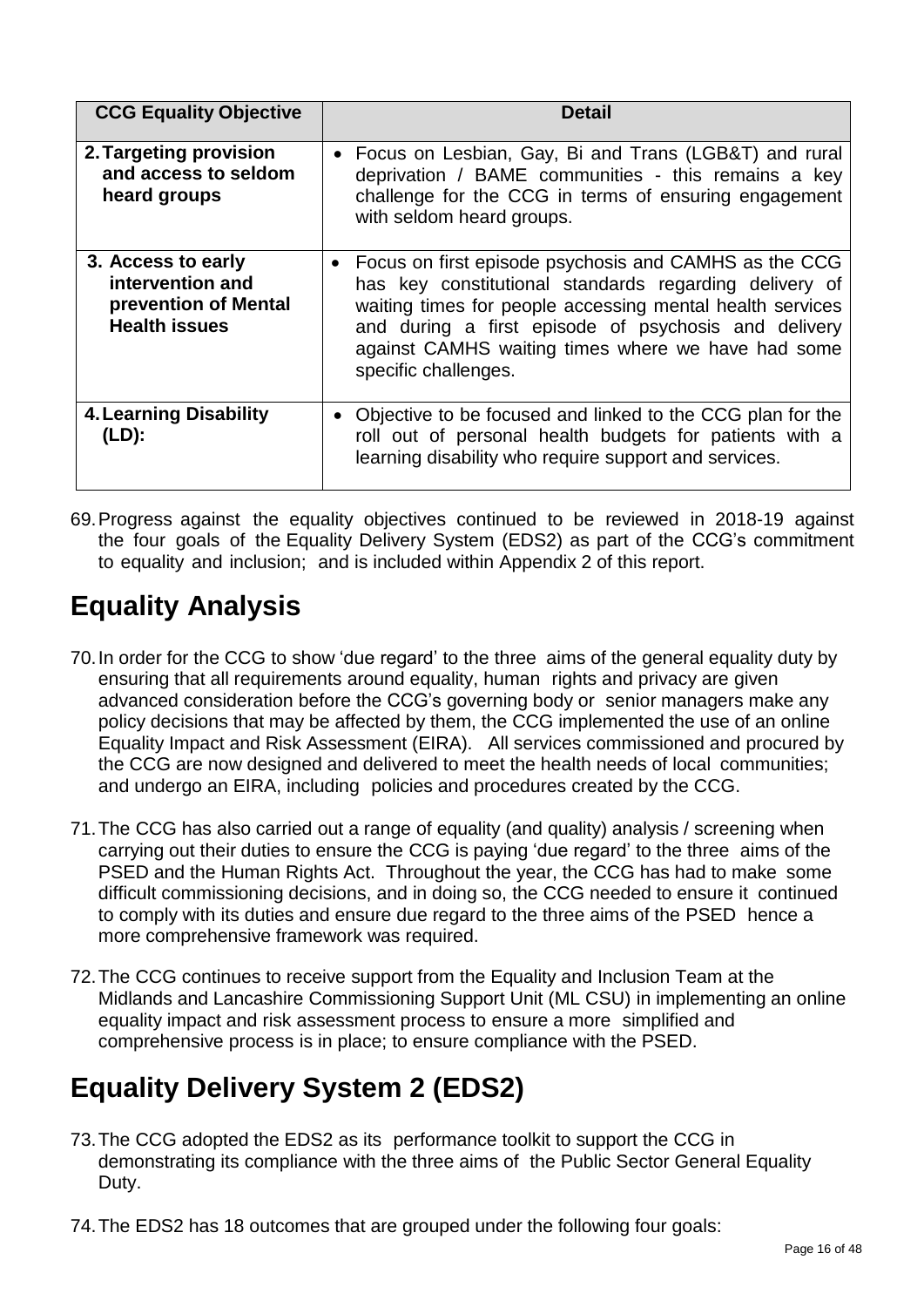#### o **Goal 1 – Better Health Outcomes**

- 1.1 Services are commissioned, procured, designed and delivered to meet the health needs of local communities
- 1.2 Individual people's health needs are assessed and met in appropriate and effective ways
- 1.3 Transitions from one service to another, for people on care pathways, are made smoothly with everyone well-informed
- 1.4 When people use NHS services their safety is prioritised and they are free from mistakes, mistreatment and abuse
- 1.5 Screening, vaccination and other health promotion services reach and benefit all local communities Improved patient access and experience.

#### o **Goal 2 – Improved patient access and experience**

- 2.1 People, carers and communities can readily access hospital, community health or primary care services and should not be denied access on unreasonable grounds
- 2.2 People are informed and supported to be as involved as they wish to be in decisions about their care
- 2.3 People report positive experiences of the NHS
- 2.4 People's complaints about services are handled respectfully and efficiently.

#### o **Goal 3 – A representative and supported workforce**

- 3.1 Fair NHS recruitment and selection processes lead to a more representative workforce at all levels
- 3.2 The NHS is committed to equal pay for work of equal value and expects employers to use equal pay audits to help fulfil their legal obligations
- 3.3 Training and development opportunities are taken up and positively evaluated by all staff
- 3.4 When at work, staff are free from abuse, harassment, bullying and violence from any source
- 3.5 Flexible working options are available to all staff consistent with the needs of the service and the way people lead their lives
- 3.6 Staff report positive experiences of their membership of the workforce

#### o **Goal 4 – Inclusive leadership**

- 4.1 Boards and senior leaders routinely demonstrate their commitment to promoting equality within and beyond their organisations
- 4.2 Papers that come before the Board and other major Committees identify equality-related impacts including risks, and say how these risks are to be managed
- 4.3 Middle managers and other line managers support their staff to work in culturally competent ways within a work environment free from discrimination.
- 75.In line with the EDS2, public sector organisations with less than 150 employees are not required to publish workforce information (i.e. Goals 3 and 4), although it is recognised that internal monitoring should take place. The CCG has considered it best practice to demonstrate compliance with Goals 3 and 4, and therefore is covered within this report. Some of the Information and evidence illustrating compliance with Goals 1 and 2 are available at Appendix 2.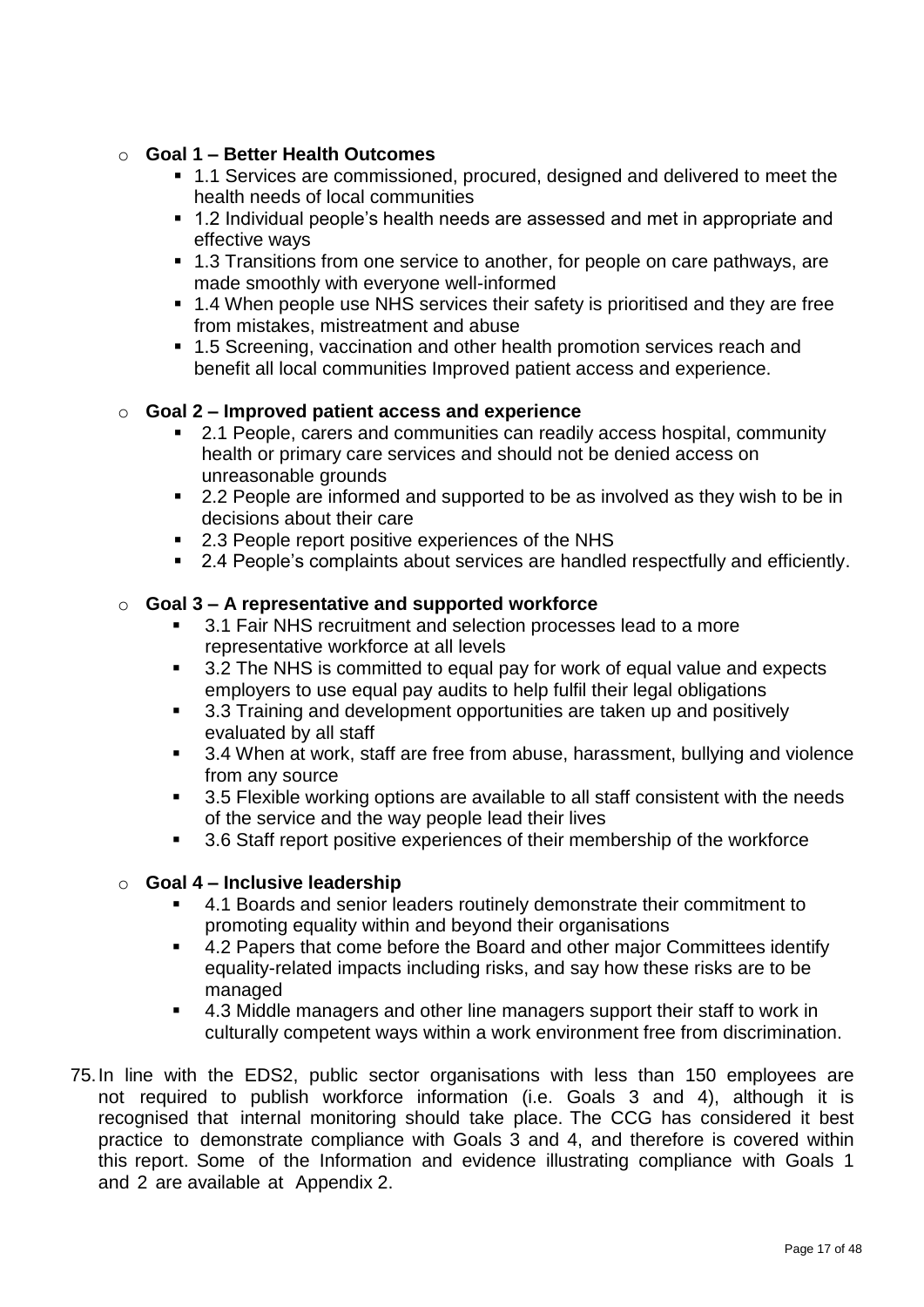76.As part of the EDS2 framework, the CCG is required to undertake a grading exercise in line with the following EDS2 grading criteria:

| <b>Undeveloped</b>                                                                                                                                                                                                                          | <b>Developing</b>                                                                                      | <b>Achieving</b>                                                                                    | <b>Excelling</b>                                                                                    |
|---------------------------------------------------------------------------------------------------------------------------------------------------------------------------------------------------------------------------------------------|--------------------------------------------------------------------------------------------------------|-----------------------------------------------------------------------------------------------------|-----------------------------------------------------------------------------------------------------|
| Undeveloped if there is<br>no evidence one way<br>or another for any<br>protected group of how<br>people fare; or<br>Undeveloped if<br>evidence shows that<br>the majority of people<br>in only 2 or less<br>protected groups fare<br>well. | Developing if evidence<br>shows the majority of<br>people in $3 - 5$<br>protected groups fare<br>well. | Achieving if evidence<br>shows the majority of<br>people in 6 - 8<br>protected groups fare<br>well. | Excelling if evidence<br>shows the majority of<br>people in all 9<br>protected groups fare<br>well. |

**9 protected characteristics** - Age, Disability, Gender re-assignment, Marriage and Civil Partnership, Pregnancy and Maternity, Race (nationality, ethnicity), Religion / Belief, Sex, Sexual Orientation.

**Other disadvantaged groups** – people who are homeless; in poverty; on long term unemployment; in stigmatised occupations; misuse drugs; have limited family / social networks; or are geographically isolated.

- 77.The EDS2 grading process provides the CCG with an assurance mechanism for compliance with the Equality Act 2010 and enables local people to co-design the CCG's objectives to ensure improvements in the experiences of patients, carers, employees and local people.
- 78.In June 2019, the CCG undertook an internal grading exercise with staff from across the CCG to review (and grade) the information and evidence collated for Goals 3 and 4; as well as an opportunity for them to put forward their views about what works well within the CCG, and what the areas for development are in the CCG.
- 79.This exercise was attended by members of staff from various protected characteristic groups: 1 male and 7 females; 2 of the 7 females were pregnant; different race, religion and beliefs. The attendees represented 7 out of 12 teams from across the organisation. Overall, the session was well received with the following areas highlighted and the outcomes for Goals 3 and 4 agreed as follows: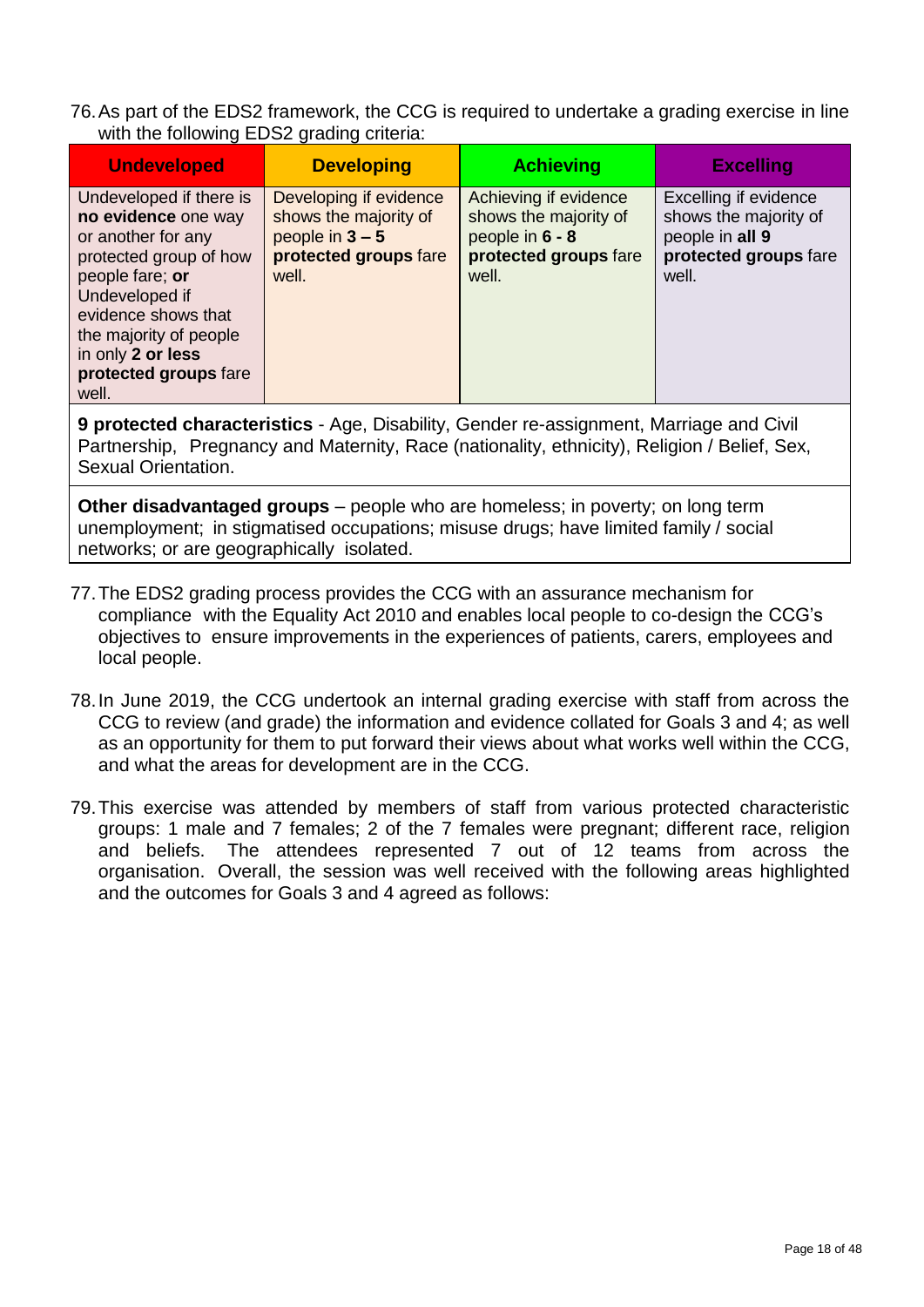|     | <b>EDS2 Outcome</b>                                                                                                                                                    | <b>Comments from the staff</b><br>group                                                                                                                                                                                                                      | Undeveloped | <b>Developing</b> | Achieving               | Excelling |
|-----|------------------------------------------------------------------------------------------------------------------------------------------------------------------------|--------------------------------------------------------------------------------------------------------------------------------------------------------------------------------------------------------------------------------------------------------------|-------------|-------------------|-------------------------|-----------|
| 3.1 | Fair NHS recruitment and selection<br>processes lead to a more<br>representative workforce at all levels                                                               | All agreed policies and procedures<br>available; assurance provided at the<br>relevant level.                                                                                                                                                                |             |                   | $\overline{\checkmark}$ |           |
| 3.2 | The NHS is committed to equal pay<br>for work of equal value and expects<br>employers to use equal pay audits to<br>help fulfil their legal obligations                | Clarification required whether<br>Equality Pay Audits undertaken.                                                                                                                                                                                            |             |                   | $\checkmark$            |           |
| 3.3 | Training and development<br>opportunities are taken up and<br>positively evaluated by all staff                                                                        | Clarification required around the<br>number of external courses funded;<br>felt opportunities not equal to all; free<br>courses offered in the main; all<br>courses need advertising wider;<br>benefits of secondments to be<br>provided to increase uptake. |             | ✓                 |                         |           |
| 3.4 | When at work, staff are free from<br>abuse, harassment, bullying and<br>violence from any source                                                                       | Harassment and bullying training to<br>be offered annually; possibly made<br>mandatory; and pitched at various<br>levels to aid understanding.                                                                                                               |             | ✓                 |                         |           |
| 3.5 | Flexible working options are available<br>o all staff consistent with the needs of<br>the service and the way people lead<br>their lives                               | Flexible working was felt to be<br>inconsistent across Teams and<br>applied in accordance with personal<br>situation and/or job role; including<br>options to work from home.                                                                                | ✓           |                   |                         |           |
| 3.6 | Staff report positive experiences of<br>their membership of the workforce                                                                                              | Noted lots of staff turnover in certain<br>teams; very positive workforce too.                                                                                                                                                                               |             | $\checkmark$      |                         |           |
| 4.1 | Boards and senior leaders routinely<br>demonstrate their commitment to<br>promoting equality within and beyond<br>their organisations.                                 | Lack of awareness from some<br>Senior Managers of cultural events;<br>use of inappropriate comments<br>during festivals.                                                                                                                                     |             | $\checkmark$      |                         |           |
| 4.2 | Papers that come before the Board<br>and other major Committees identify<br>equality-related impacts including<br>risks, and say how these risks are to<br>be managed. | No comments made.                                                                                                                                                                                                                                            |             |                   | $\checkmark$            |           |
| 4.3 | Middle managers and other line<br>managers support their staff to work in<br>culturally competent ways within a<br>work environment free from<br>discrimination.       | Some felt unsupported by middle<br>and Line Managers; no suggestions /<br>action taken for Eid/Ramadan.                                                                                                                                                      |             |                   | $\checkmark$            |           |

- 80.The feedback following the staff group meeting shows that some further work is required in respect of flexible working arrangements (outcome 3.5 in table above). This will be explored further in 2019/20 to ensure flexible working arrangements are published to staff and also if there are any perceived inconsistencies in application of the policy that these be reviewed and understood.
- 81.The CCG plans to undertake an external grading exercise for Goals 1 and 2 and for future financial years as a way to ensure an approach whereby continuous assessment and grading is undertaken throughout the year as various policy and commissioning decisions are considered so that the review forms an integral part of key activity as opposed to a one-off event.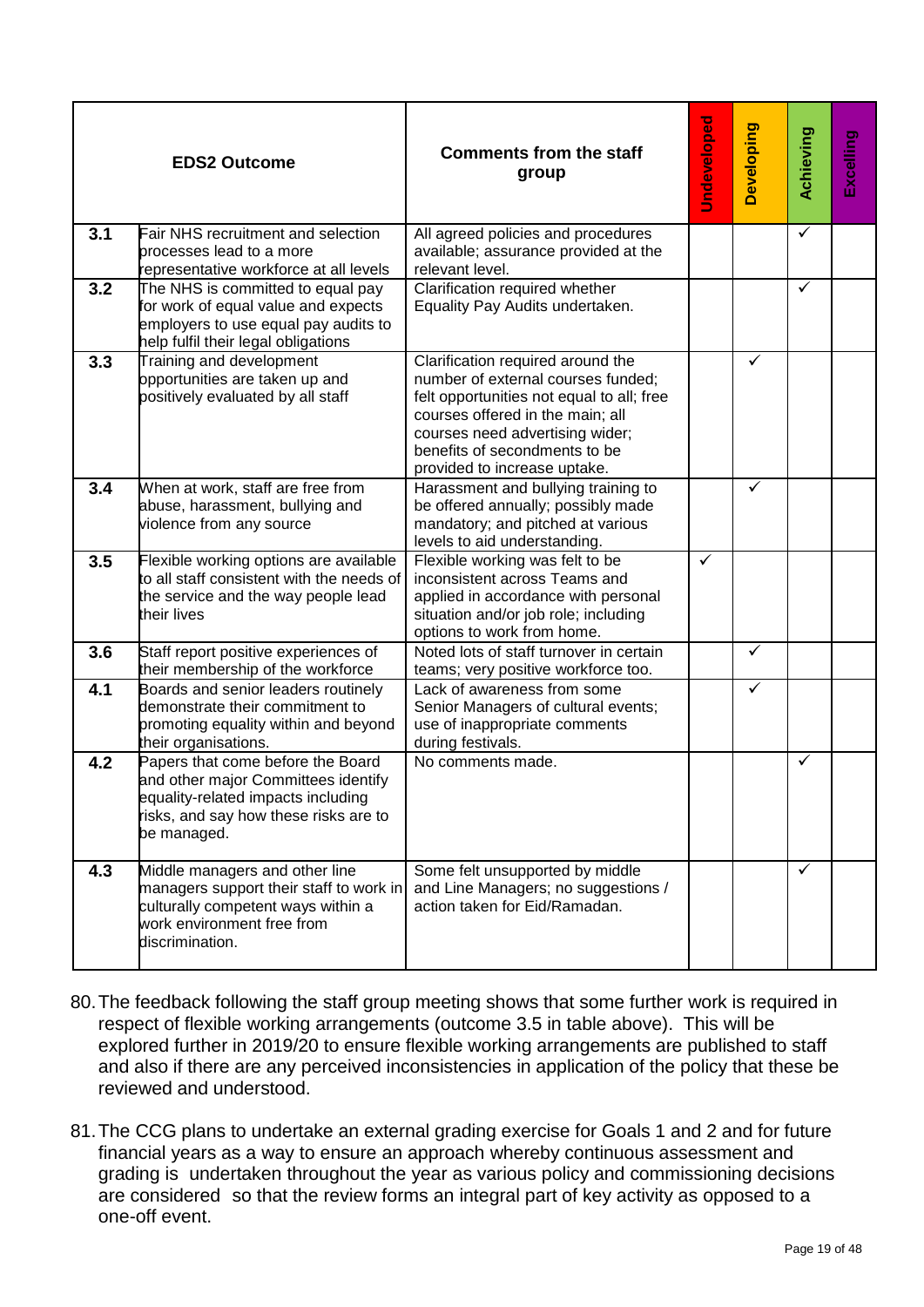# **Performance Monitoring of Providers**

- 82.Through its contracts with providers, the CCG continues to ensure that those provider organisations are compliant with equality legislation. All the NHS providers which the CCG contracts with undertake the annual equality performance review using the NHS EDS2. Each NHS provider's performance has been monitored by the CCG through the contract and performance monitoring meetings. Information about each of the providers can be found on their respective websites, such as:
	- University Hospitals of Leicester NHS Trust
	- Leicestershire Partnership NHS Trust
- 83.Through our contract and performance monitoring review meetings with the NHS providers, the CCG has received assurances that the relevant standards have been met, which include the WRES, WDES and the AIS too.
- 84.In addition to the main NHS providers, the CCG also commissions primary medical care services from our GP Practices. In relation to AIS, the CCG's Primary Care Team provide ongoing support to GP practices to ensure they are meeting this standard. Previously, the CCG organised proactive awareness raising sessions for GP Practice staff and provided them with:
	- a) the '5 steps' of the AIS, Practice Readiness Checklist, and an outline of key timescales to ensure compliance;
	- b) NHS England's simplified implementation of the AIS guidance, and posters for personalisation and display within their Practices;
	- c) guidance on the use of email and text messages for communicating with patients with disabilities and sensory loss; and obtained advice and information for our GP Practices from local organisations such as the 'Make it Clear' guidelines from Vista.
- 85. The CCG is in contact with GP practices to ensure that the AIS is being implemented consistently and to determine whether any further support is required. The AIS has been included within the registration forms, to ensure any specific patient requests are captured proactively for new patients.

### **Meeting statutory human rights requirements**

- 86.The Human Rights Act 1998 sets out a range of rights which have implications for the way the CCG buys services and manages its workforce. In practice this means that the CCG must:
	- Act compatibly with the rights contained in the Human Rights Act in everything the CCG does
	- Recognise that anyone who is a 'victim' under the Human Rights Act can bring a claim against the CCG (in a UK court, tribunal, hearing or complaints procedure)
	- Wherever possible existing laws that the CCG as a public body deals with, must be interpreted and applied in a way that fits with the rights in the Human Rights Act 1998.
- 87.The CCG aims to undertake Human Rights screening in its decision making including its commissioning and decommissioning and service redesign programmes. This is an area for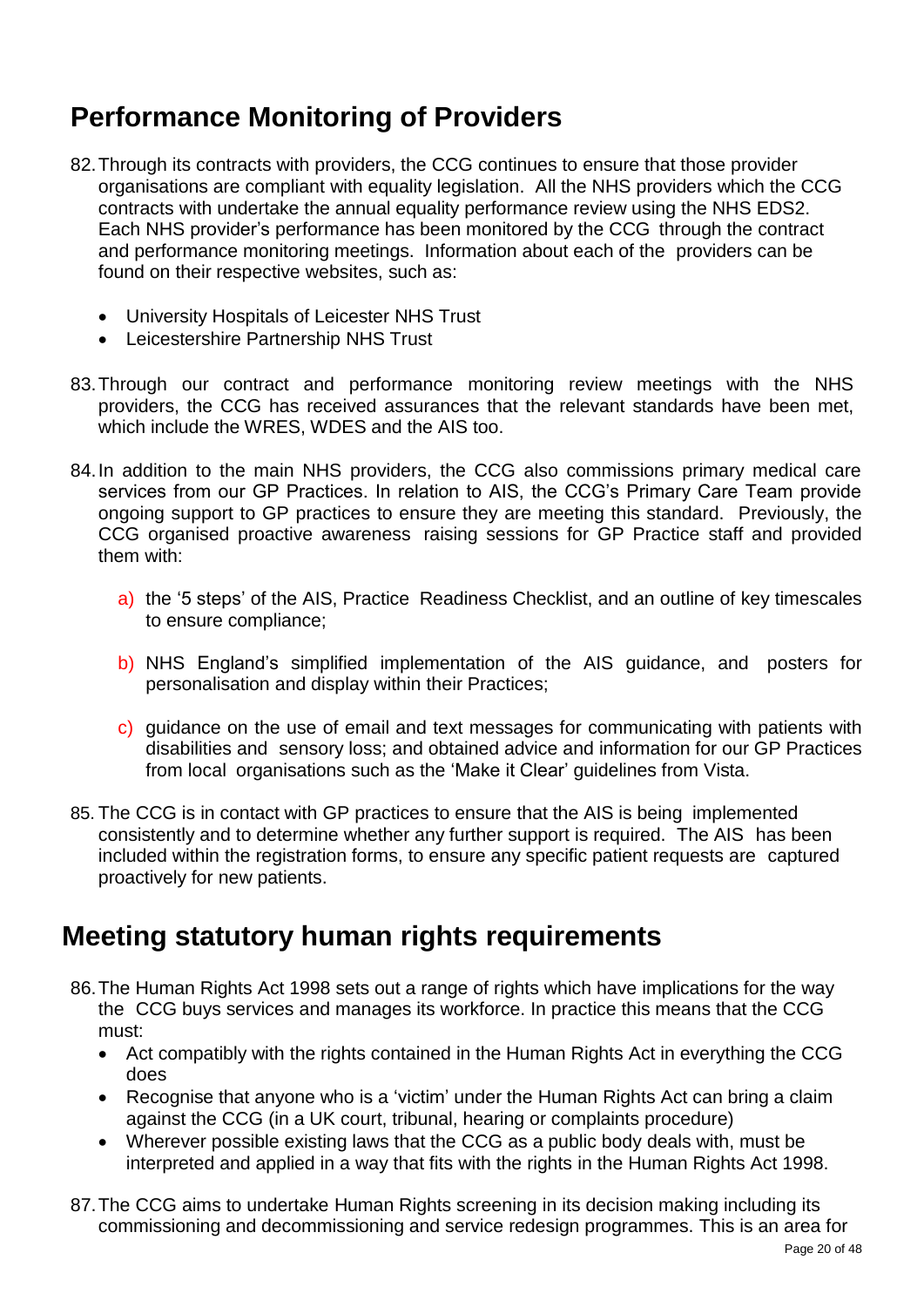further development in the review of the equality analysis template to enable a more comprehensive review to be carried out.

### **Equality and inclusion development 2019-20**

- 88.In 2019, a key focus will be continuing to implement and embed our Equality and Inclusion Strategy with a review of progress against the PSED equalities objectives and EDS2 Outcomes.
- 89.The CCG will continue to embed equality and inclusion into commissioning decisions and demonstrate "due regard" to the nine protected characteristics and other vulnerable groups.
- 90.Areas of further development in 2019-20 include:
	- Embedding the online Equality Impact and Risk Assessment (EIRA) process; to collate and analysis centrally;
	- Continue to review how key provider monitoring of equality and inclusion is reported to the CCG Governing Body and how the CCG can support its providers;
	- Develop and embed a more integrated approach to grading equality information, including grading by external stakeholders and staff;
	- Develop targeted staff briefings on equality and inclusion and ensure these are communicated on a regular basis;
	- Ensure STP workstreams undertake robust EIRAs;
	- Monitor and report on the WRES and the WDES;
	- Review equality and inclusion training available to staff; including face-to-face sessions; and following the approval of HR policies and procedures (e.g. recruitment and selection).

# **Conclusion**

91.The evidence set out in this report demonstrates that the CCG continues to make good progress towards paying due regard to the way healthcare services are commissioned and delivered; and is committed to making continuous improvements as a commissioner of services and an exemplar employer. The CCG will continue to monitor progress and report regularly and openly on the development of this work.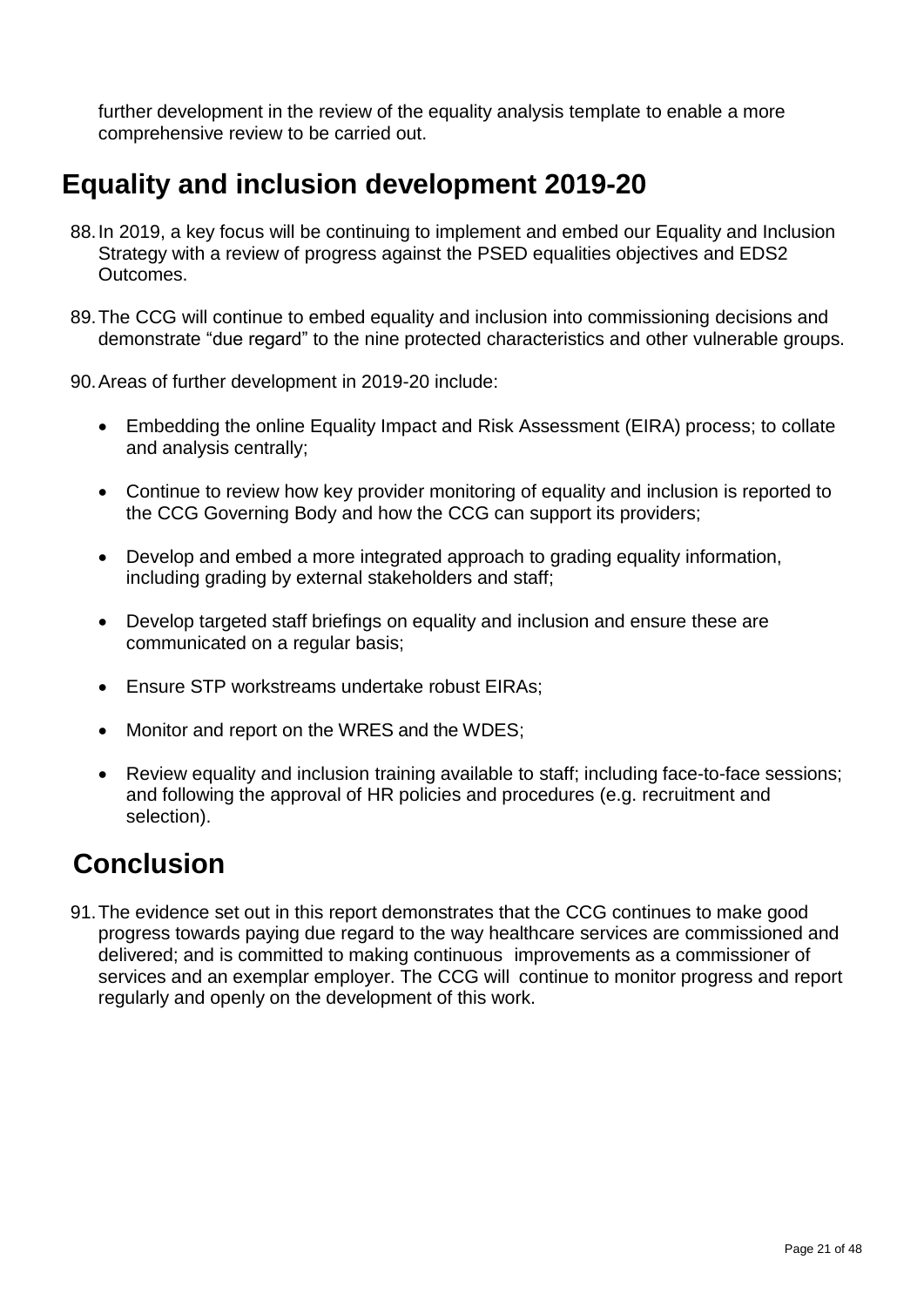# **Appendix 1 – CCG Workforce Profile**

The CCG has less than 150 employees and as such is not required under the Specific Equality Duty to publish its workforce data; however the CCG promotes transparency in all of its work and has provided a summary of the breakdown of the CCG staff by Protected Characteristics.

As at January 2019, the CCG employed 103 members of staff which included both permanent staff and those on fixed term contracts; who are employed full and part time. The profile of the workforce has been broken down as follows:

|              | <b>Ethnic Origin</b>                                | <b>Headcount</b> | % of Staff |
|--------------|-----------------------------------------------------|------------------|------------|
| A            | White - British                                     | 66               | 64.08%     |
| B            | White - Irish                                       | 1                | 0.97%      |
| C            | White - Any other White Background                  | $\overline{2}$   | 1.94%      |
| н            | Asian or Asian British - Indian                     | 18               | 17.48%     |
| J            | Asian or Asian British - Pakistani                  | 1                | 0.97%      |
| L            | Asian or Asian British - Any other Asian Background | 4                | 3.88%      |
| R            | Chinese                                             | 1                | 0.97%      |
| Κ            | Bangladeshi                                         | $\overline{0}$   |            |
| N            | African                                             | 3                | 2.91%      |
| Z            | Not stated                                          | 7                | 6.80%      |
|              | <b>Null</b>                                         | $\Omega$         |            |
|              | <b>TOTAL</b>                                        | 103              | 100%       |
|              | <b>Religious Belief</b>                             |                  |            |
|              | Christianity                                        | 41               | 39.81%     |
|              | I do not wish to disclose my religion/belief        | 29               | 28.16%     |
|              | <b>Atheism</b>                                      | 12               | 11.65%     |
|              | Hinduism                                            | 7                | 6.80%      |
| Islam        |                                                     | 7                | 6.80%      |
|              | <b>Sikhism</b>                                      | 5                | 4.85%      |
|              | Undefined                                           | 0                |            |
| Other        |                                                     | $\overline{2}$   | 1.94%      |
| <b>Total</b> |                                                     | 103              | 100%       |
|              | <b>Sexual Orientation</b>                           |                  |            |
|              | Heterosexual                                        | 71               | 68.93%     |
|              | I do not wish to disclose my sexual orientation     | 30               | 29.13%     |
|              | Undefined                                           | 1                | 0.97%      |
| Gay          |                                                     | 1                | 0.97%      |
|              | <b>Bisexual</b>                                     | 0                |            |
| <b>Total</b> |                                                     | 103              | 100%       |
| No           | <b>Disability Status</b>                            | 83               | 80.58%     |
|              | Not Declared                                        | 14               | 13.59%     |
|              | Undefined                                           | $\overline{0}$   |            |
| Yes          |                                                     | 6                | 5.83%      |
| <b>Total</b> |                                                     | 103              | 100%       |

The CCG encourages staff to complete an annual NHS staff survey, which provides individuals with the opportunity to feedback in relation to development, appraisals and support which has been provided. The annual survey includes a range of questions in relation to appraisals /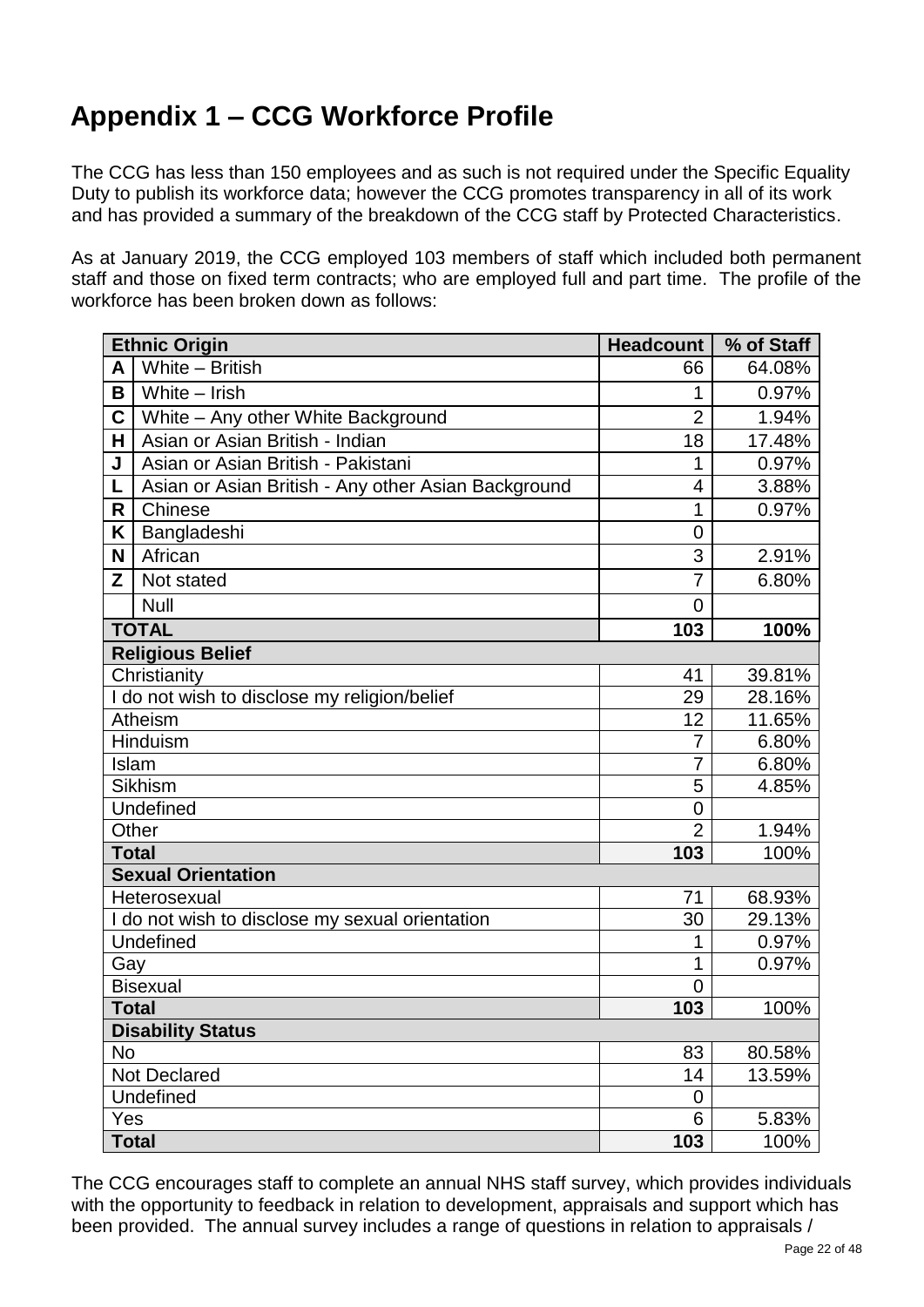training for staff; and includes both positive and negative comments (the lower the score, the better they reflect performance). Where a training need is identified by staff and/or the Line Manager, appropriate action is taken to bridge the gap.

In October 2018, the **National NHS Staff Opinion Survey** for the CCG was disseminated to staff with a closing date of 30 November 2018, which was completed by a total of 82 members of staff (including GPs on the Governing Body), which are summarised below.

Comparing results over time, the two tables below shows the question against which the CCG has most improved and least improved since the 2017 survey:

| Most improved from last survey |                                                                                                                                      |     | 2018 |
|--------------------------------|--------------------------------------------------------------------------------------------------------------------------------------|-----|------|
| Q <sub>13</sub> d              | The last time you experienced harassment, bullying or abuse at<br>work, did you or a colleague report it?                            | 27% | 44%  |
| Q <sub>2</sub> b               | I am enthusiastic about my job                                                                                                       | 55% | 65%  |
| Q22b                           | I receive regular updates on service user experience feedback<br>in my department                                                    | 61% | 70%  |
| Q19a                           | In the last 12 months, have you had an appraisal, annual<br>review, development review, or Knowledge and Skills<br>Framework review? | 89% | 96%  |
| Q <sub>2</sub> a               | I look forward to going to work                                                                                                      | 45% | 50%  |

| Least improved from last survey |                                                                                                                      |     | 2018 |
|---------------------------------|----------------------------------------------------------------------------------------------------------------------|-----|------|
| Q <sub>5</sub> d                | How satisfied are you with your level of responsibility                                                              | 73% | 57%  |
| Q21a                            | Care of service users is my organisation's top priority                                                              | 75% | 60%  |
| Q21d                            | If a friend or relative needed treatment I would be happy with<br>the standard of care provided by this organisation | 64% | 52%  |
| Q <sub>19f</sub>                | Were any training, learning or development needs identified?                                                         | 80% | 68%  |
| Q19q                            | My manager supported me to receive this training, learning or<br>development                                         | 47% | 36%  |

The average response rate for the 66 CCG organisations was 78% against which ELR CCG continues to perform well with a response rate of 80%, which was lower than the response rate for the previous year (84.8%).

In addition to the core questions, the CCG added some additional local questions to the survey, for example, whether the Executive Management Team operate an 'open door' policy. At the time of writing the report the results of the local questions have not been provided.

Comparing results over time, the table below shows the top 5 and bottom 5 scores compared to the average scores of other similar organisations: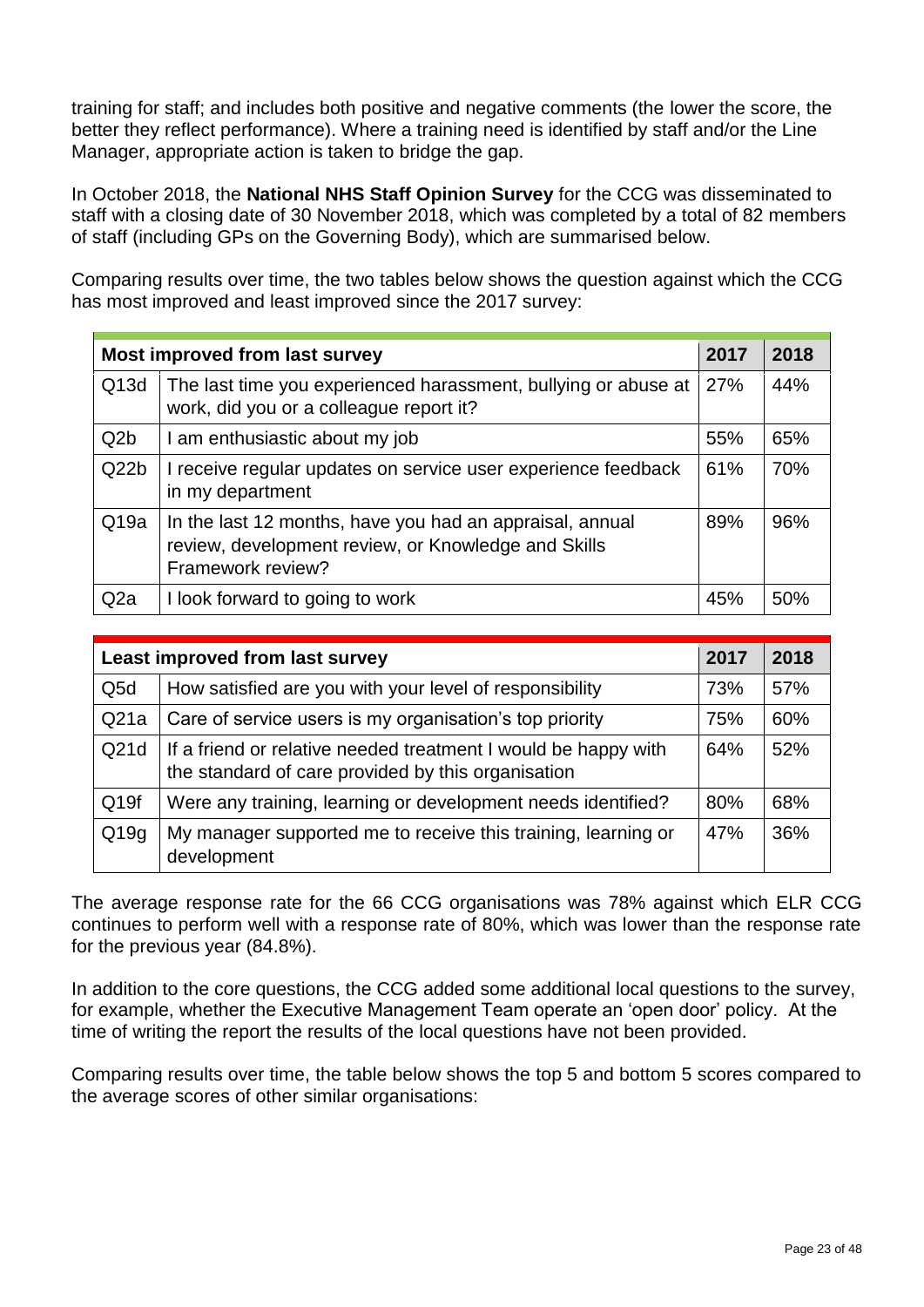| Top 5 scores compared to the average scores of other similar<br>organisations |                                                                                                                                      |     | Average |
|-------------------------------------------------------------------------------|--------------------------------------------------------------------------------------------------------------------------------------|-----|---------|
| Q19a                                                                          | In the last 12 months, have you had an appraisal, annual<br>review, development review, or Knowledge and Skills<br>Framework review? | 96% | 84%     |
| Q22b                                                                          | I receive regular updates on service user experience<br>feedback in my department                                                    | 70% | 60%     |
| Q <sub>19e</sub>                                                              | The review or training included a discussion of the values of<br>my organisation, as part of the appraisal process                   | 42% | 32%     |
| Q4f                                                                           | I have adequate materials to do my work                                                                                              | 77% | 68%     |
| Q13a                                                                          | In the last 12 months how often have you experienced<br>harassment, bullying or abuse at work from the public                        | 95% | 90%     |

|                  | Bottom 5 scores compared to the average scores of other<br>similar organisations |     |     |
|------------------|----------------------------------------------------------------------------------|-----|-----|
| Q <sub>6</sub> c | Relationships at work are strained                                               | 26% | 50% |
| Q19q             | My manager supported me to receive this training, learning<br>or development     | 36% | 57% |
| Q <sub>23c</sub> | As soon as I can find another job, I will leave this<br>organisation             | 35% | 54% |
| Q4j              | I receive the respect I deserve from my colleagues                               | 57% | 74% |
| Q23b             | I will probably look for a job at a new organisation in the next<br>12 months    | 25% | 42% |

The key facts of the survey were shared with staff at a Staff Briefing in January 2019; and Teams will be asked to review results and identify any areas they want to address locally.

### **Mandatory Training**

All staff within the CCG are required to undertake a range of statutory training within the first few weeks of their employment. As at December 2018, training uptake across the CCG for the mandatory training modules was as follows:

| <b>Courses</b>                                             | <b>Certified</b> |
|------------------------------------------------------------|------------------|
| <b>CSTF: Basic Prevent Awareness - 3 years</b>             | 93.7%            |
| CSTF: Equality, Diversity and Human Rights - level 1 - 3   |                  |
| years                                                      | 95.3%            |
| CSTF: Fire Safety - 1 year                                 | 84.3%            |
| CSTF: Health, Safety and Welfare - 3 years                 | 94.5%            |
| CSTF: Infection Prevention and Control - level 1 - 3 years | 93.7%            |
| CSTF: Moving and Handling - level 1 - 3 years              | 95.3%            |
| CSTF: Safeguarding Adults - level 1 - 3 years              | 92.9%            |
| CSTF: Safeguarding Children - level 1 - 3 years            | 92.9%            |
| IAA: Fraud and Bribery Awareness - 2 years                 | 94.5%            |
| MTPR: Managing Conflicts of Interest Module 1 - 1 year     | 90.6%            |
| <b>Grand Total</b>                                         | 92.8%            |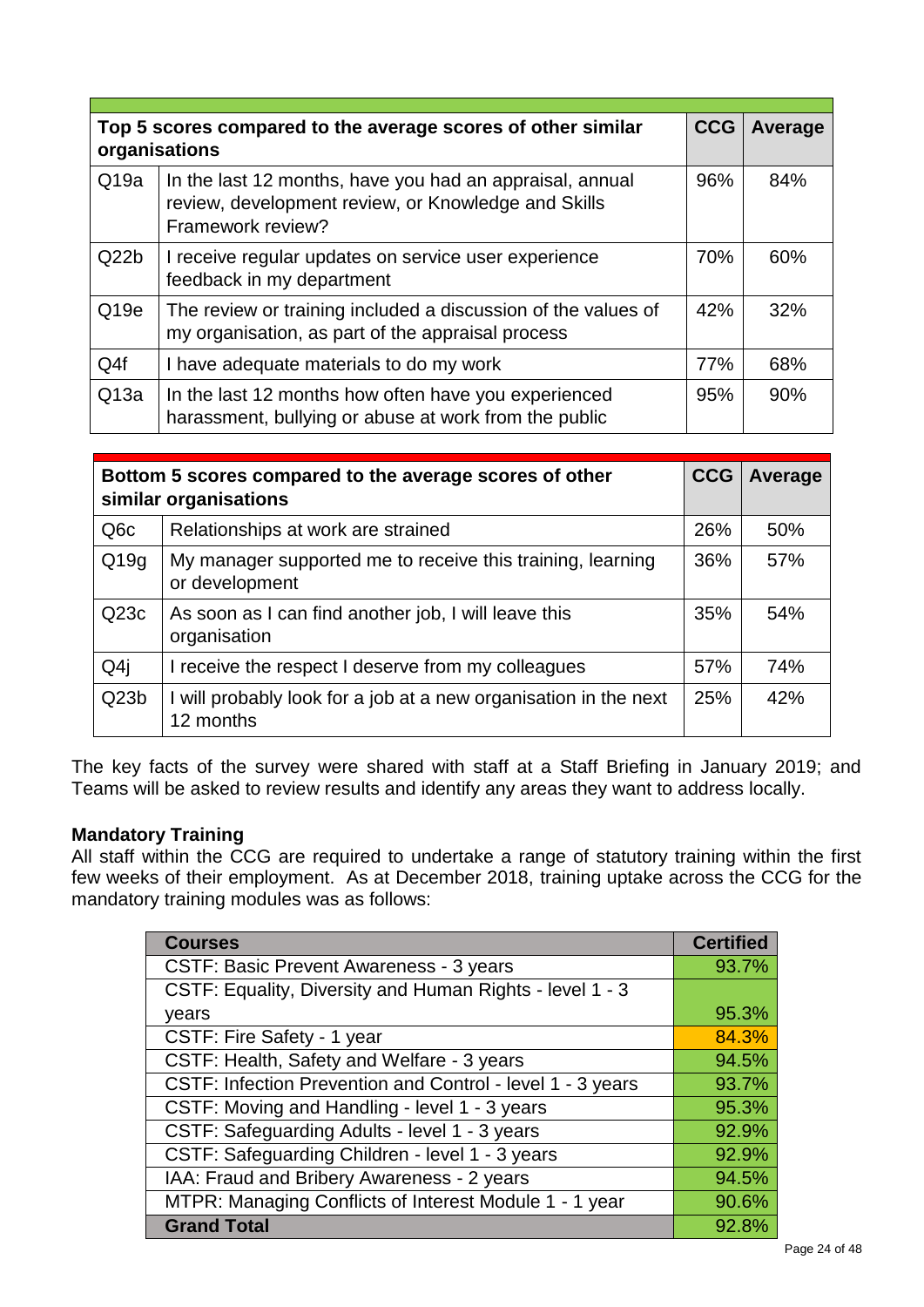### **Appendix 2: Equalities Objectives - Progress during 2018- 19**

#### **Goal 1: Better Health Outcomes -**

**1.1 Services are commissioned, procured, designed and delivered to meet the health needs of local communities**

The CCG's within Leicester, Leicestershire and Rutland (LLR) continue to work collaboratively with the wider health and social care economy, which have been developed further through the following:

- a) **LLR 5 Year Strategy – Better Care Together (BCT) Programme**  a key detriment of contracted service changes aimed at improving clinical care, patient experience and increasing efficiency;
- b) **LLR Sustainability and Transformational Plan (STP)** builds on the work of the LLR BCT Programme to improve health outcomes for patients and ensure our services are safe and high quality, within the financial resources available;
- c) **LLR CCG's Operational Plan (refresh of 2017-18 and 2018-19)** sets out how the CCG has identified and will subsequently achieve what we determine are our local critical challenges and milestones for accelerating progress towards achieving the triple aim as set out in the Five Year Forward View. It maps out how the CCG will deliver the requirements set out in the Five Year Forward View whilst maintaining our commitment to high quality services for all, whilst concurrently driving the delivery of transformative plans outlined in the STP;
- d) **LLR CCG's Commissioning Intentions 2017-19** considers the health needs of the local population, incorporating key health challenges and directs how services are commissioned from providers and contracts agreed; ensuring it supports the alignment of clinical pathway development, the BCT Workstreams, contractual negotiations, the operational plan; the Five Year Forward View and the Joint Strategic Needs Assessment (JSNA).

The **LLR CCG's Operational Plan** and the **LLR CCG's Commissioning Intentions 2017-19** available at [https://eastleicestershireandrutlandccg.nhs.uk/wp-content/uploads/2018/06/Final-LLR-Operational-](https://eastleicestershireandrutlandccg.nhs.uk/wp-content/uploads/2018/06/Final-LLR-Operational-Plan-June-2018.pdf)[Plan-June-2018.pdf](https://eastleicestershireandrutlandccg.nhs.uk/wp-content/uploads/2018/06/Final-LLR-Operational-Plan-June-2018.pdf) align with the BCT 9 settings of care priorities at both a local and LLR level (i.e. Maternity, neonates, children and young people; Planned Care with Cancer; Urgent Care; Mental Health; Learning Disabilities; Long Term Conditions; Frail and Older People; End of Life Care; CHC and Personalisation).

Underpinning these operational priorities remain our core commissioning responsibilities of quality, innovation and value. In addition, the plan has been developed using the **Right Care Atlas of Variation**  data for each of the BCT Clinical priority areas, to ensure that focus is given to areas of health need for which ELR CCG are an outlier to support a focus for improving health outcomes (e.g. Mental Health and Learning Disabilities).

The **Quality, Innovation, Productivity and Prevention (QIPP) programme** was (and continues to be) aligned to the BCT workstreams; and also reflects the Right Care priorities for the CCGs population. The QIPP schemes focus on ensuring patients experience the right treatment in the right setting, and across all protected characteristic groups of the Equality Act 2010. For ELR CCG, the QIPP programme is led by GP's reviewing current services and pathways delivering healthcare, supported by NHS managers, that are aligned to each healthcare area who work with the GP's and healthcare providers such as University Hospitals Leicester and Leicestershire Partnership Trust; as well as GP practices to make changes to service that improve care, access, quality standards and look at new models for delivering care closer to patients whilst remaining in financial balance.

The quality and equality impact assessments process evolved in 2018-19 from the use of an Equality Impact Assessment (EIA) / Quality Impact Assessment (QIA) with a revised online **Equality Impact and Risk Assessment (EIRA)** to be completed as follows for each scheme, policy and service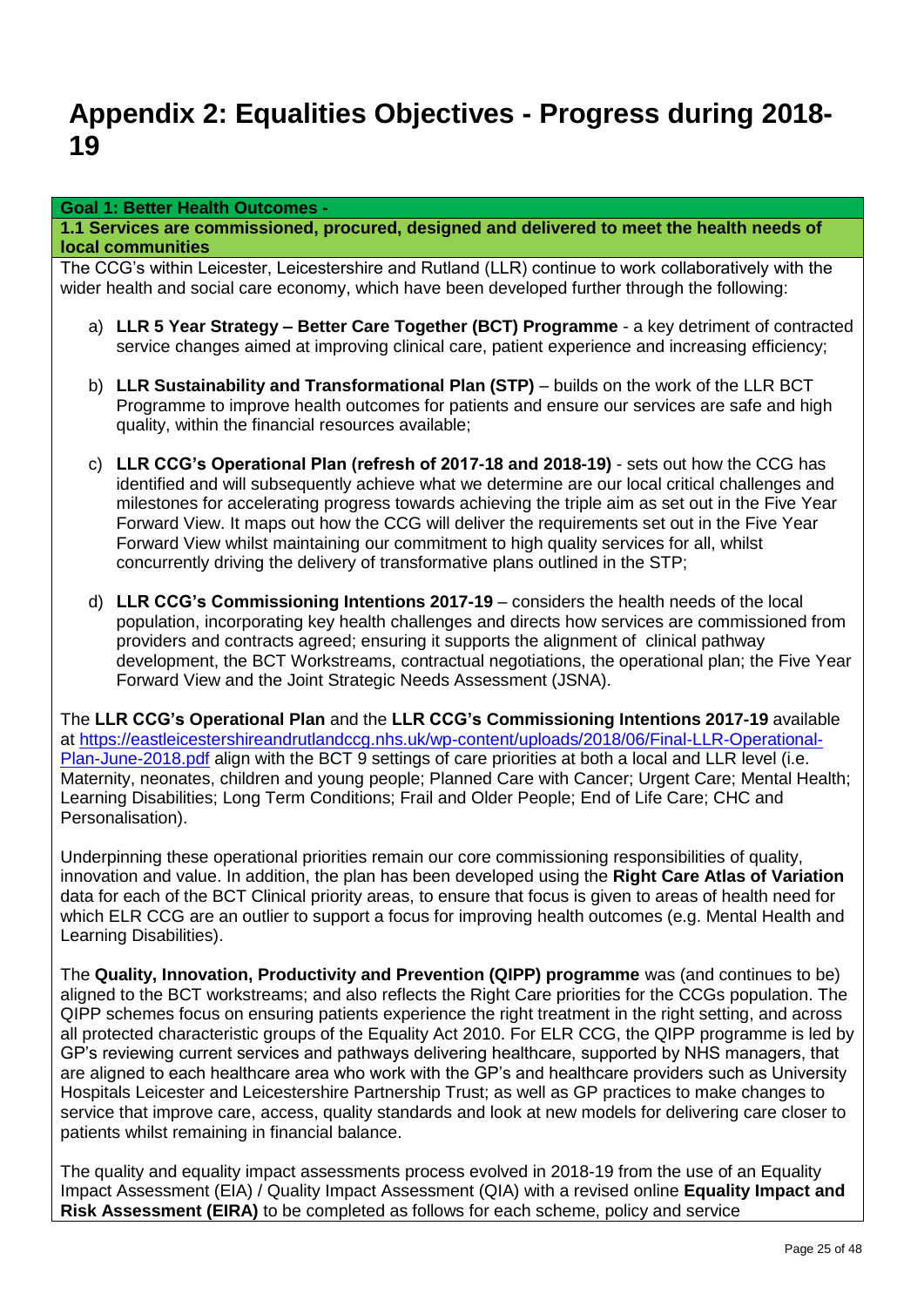- Stage 1 initial assessment
- Stage 2 detailed assessment depending on the outcome of Stage 1.

All schemes are subjected to an equality assessment before being allowed to proceed, which ensures patients are at the heart of any service transformation as they aim to:

- a) understand any impact against the protected groups,
- b) identify what group may be affected,
- c) recognise the mitigating circumstances

d) agree actions to address any negative impact and any potential barriers to access of services. Although these form a key part of the planning process (including the business cases reviewed as part of the QIPP process), going forward there will be a focus on outcomes and impact as part of the evaluation process. The QIPP plan for 2017-18 formed the foundation for the 2018-19 QIPP plan to deliver the service improvements and financial efficiencies for the benefits of patients of the CCG.

In support of this system wide working, the CCG have developed governance processes that ensure patients are at the heart of any change and part of the discussions through focus groups, regular public updates through committees, engaging with patient groups and experts and undertaking appropriate consultation, where required.

All **provider quality schedules,** as included within their contracts**,** are designed around the type of care the provider has been commissioned to provide. National and local indicators are built into the schedules to allow the CCG to monitor the service being provided and the provider organisation's ability to assess and meet all patients' needs. These continue to be reviewed and monitored on an annual basis through a variety of formats, including patient experience/feedback, incident reporting, national and local benchmarking performance data and patient outcomes and updated to ensure that the quality monitoring of providers is in line with current regulation/guidance. This also includes any concerns which have been identified through the previous year's review of the provider; taking into account any supplementary information, which has been gathered from a range of other stakeholders including patient complaints and GP feedback.

The **NHS Standard Contract for providers** has been implemented to ensure compliance with equalities and the quality schedules include indicators to ensure that each provider reports progress to the CCG in line with these requirements and actions required to become compliant. Where gaps are identified, the CCG will work with the provider to promote improvements. The Quality Schedules are monitored on a regular basis and reviewed in conjunction with the service provider at regular meetings. The process of review will mean that any areas of concern will be added to the Quality schedule or existing indicators enhanced to ensure the CCG receives assurance that providers are meeting with requirements.

In addition, the CCG continues to review the latest contractual requirements within the NHS Standard Contract for providers and ensure compliance with the following:

- **Workforce Race Equality Standard (WRES)**  The NHS Equality and Diversity Council announced on 31 July 2014 that it had agreed action to ensure employees from black and minority ethnic (BME) backgrounds have equal access to career opportunities and receive fair treatment in the workplace;
- **Workforce Disability Equality Standard (WDES)**  a set of specific measures (metrics) that will enable NHS Trusts and Foundation Trusts to compare the experiences of disabled and nondisabled staff; and for this to be then used by the relevant organisations to develop a local action plan, and enable them to demonstrate progress against the indicators of disability equality. This will become mandatory for these organisations from 1 April 2019;
- **Accessible Information Standard**  The standard aims to make sure that people who have a disability, impairment or sensory loss are provided with information that they can easily read or understand and with support so they can communicate effectively with health and social care services.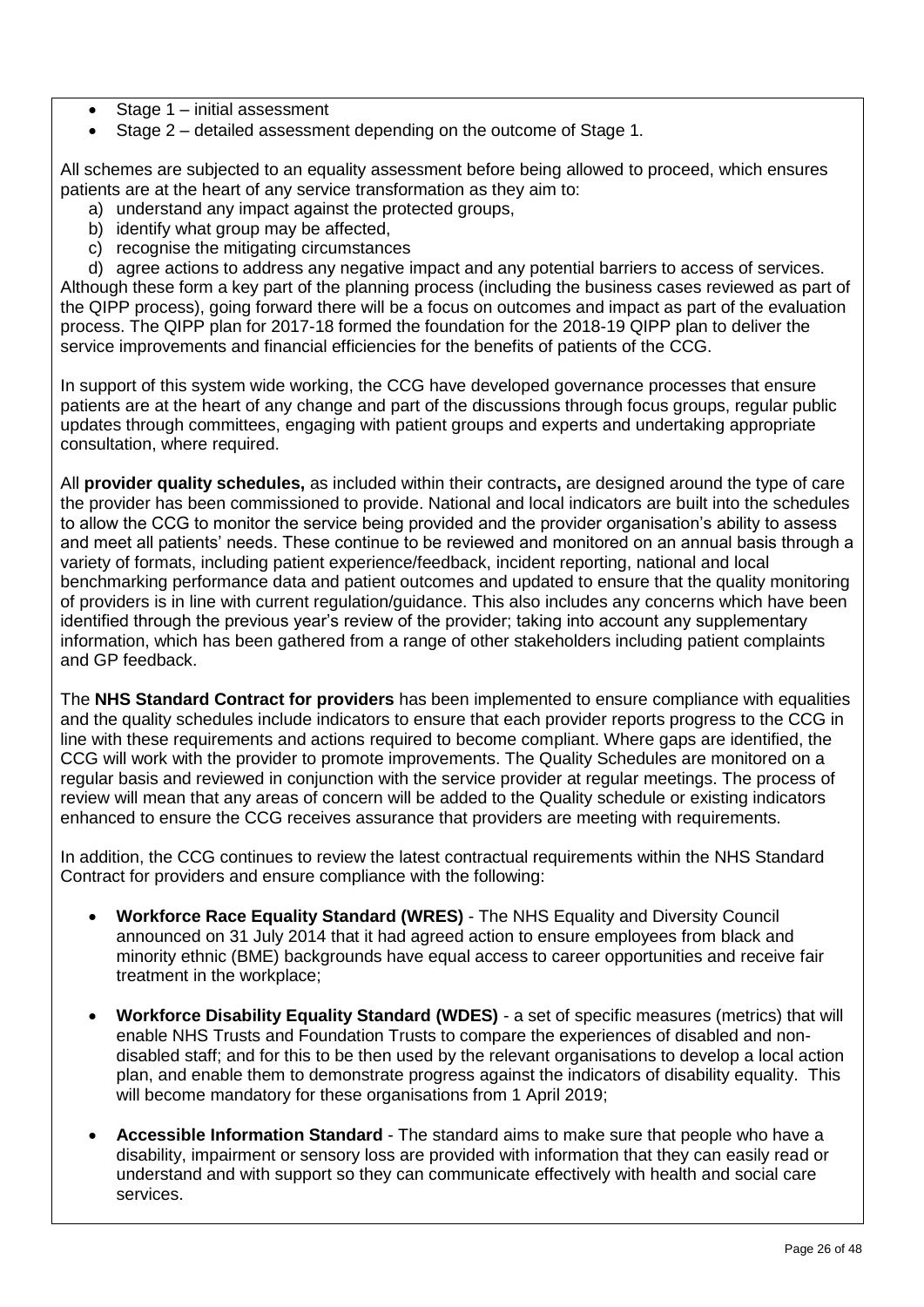The **Community Services Redesign (CSR)** project has designed a future model for core community based services in LLR, which will support the objectives of the BCT plan, in particular to deliver more care closer to home with better patient outcomes and to develop better integrated health and social care services. The future model of care has been:

- a) designed with strong clinical leadership and reflects significant engagement with stakeholders, patients, carers and staff;
- b) developed based on evidence on best practice models of integrated community care both nationally and locally, and responds to analysis of benchmarking data on community services provided by LPT.

The reasons to change the model are because:

- a) The current service model has an imbalance of expenditure and resource, with too much of the LLR spend going on bed based care, and with not enough capacity in community nursing and therapies to respond to patients' needs in the way needed to deliver a preventative and reabling model, that also supports continuity of care for the frail population and those with multiple long term conditions;
- b) Services are not designed to support integrated care, or to work closely with GP practices as part of neighbourhood teams or deliver a population health management approach;
- c) There is insufficient medical support to achieve the potential for patients to be cared for well at home, preventing admission and ensuring high quality care after discharge from hospital;
- d) The current model is not well aligned to a future integrated care system approach.

The new model is based around the following main services:

- **Neighbourhood community** nursing as part of integrated locality teams, which would manage the majority of care of patients in the community, working closely with primary care neighbourhoods and social care;
- **Home First services,** which are integrated crisis response and re-ablement services, would deliver intensive, short term care for up to 6 weeks. Home First services would be accessed via Locality Decision Units, with health and social care services working on the basis of trusted assessment and delivering co-ordinated packages of care;
- **Community bed based care**, delivered either in community hospitals for patients requiring medical rehab needing significant 24/7 nursing care and on-site therapies, and in 'Pathway 3' reablement beds for patients with lower medical needs requiring re-ablement and a degree of 24/7 support.

The proposal will, over time, deliver benefits in terms of reductions in acute admissions and length of stay, supporting the system bed bridge through a model of frailty/multi-morbidity that manages more patients in the community with reduced reliance on acute and community beds. The modelling undertaken shows benefits of the model compared to the 'do nothing' scenario, in three areas;

- i. Avoidance of admission to hospital by offering a more proactive community offer, single access point to home and bed based step provision to prevent admission
- ii. Facilitating faster discharge from acute and community hospitals
- iii. Diverting clinically appropriate activity from secondary care and community hospital beds into lower cost community services (Home First and pathway 3 beds).

The 3 CCGs within LLR have jointly commissioned a number of specific services from the Leicestershire Partnership NHS Trust (LPT) to support people with mental health and learning disabilities. ELR CCG hosts the following contracts and continues to work closely with its **mental health** providers, clinicians and service users to improve the acute mental healthcare pathway, promote independence and enable individuals to be part of their communities. In times of crisis, when patients require admission to inpatient care, we want to ensure they receive high quality of care that promotes recovery in safe settings.

 **Improving Access to Psychological Therapies (IAPT)** services are designed based on addressing the mental health prevalence of each practice and allocating sufficient resources in meeting patients' needs, providing treatment, and specific therapies to aid in the recovery of the patient. The choice of treatment is part of the assessment and the patient has a voice in which treatment is used through discussion at the outset of treatment. For instance, if a patient has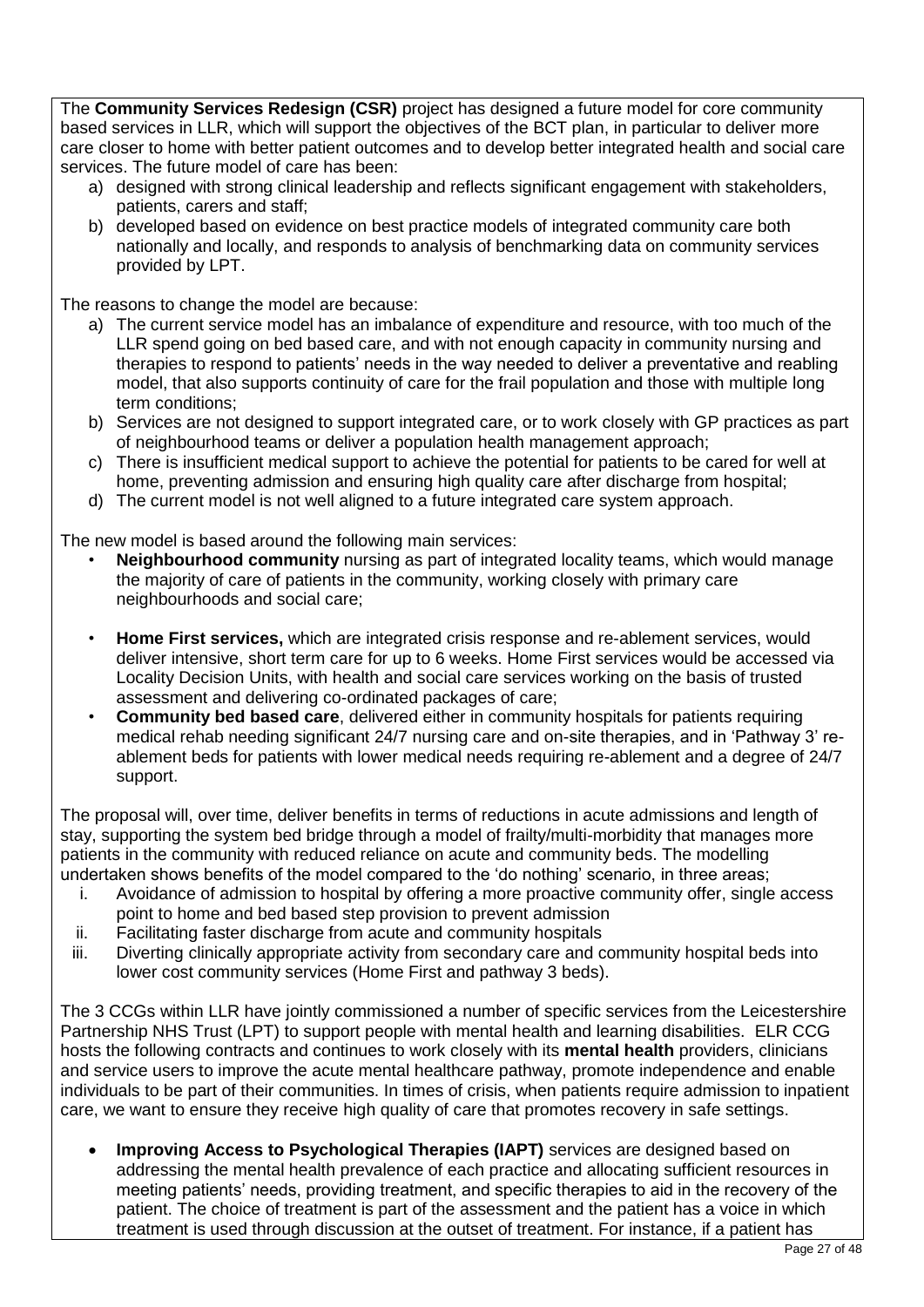more than one problem, they agree which to concentrate on first and how to go about it, recording the way forward.

The CCG continues to improve the referral rates to the IAPT service across LLR and contributes towards the effective re-procurement of the IAPT service in 2019 through effective engagement. The IAPT service also collates information in relation to age, gender, disability (learning / physical / mental / sensory etc), long term conditions, ethnicity, religion and sexual orientation, which is used to focus on the areas of under representation in the service.

- **Child and Adolescent Mental Health Services (CAMHS)** support all children and young people who have difficulties with the emotional or behavioural wellbeing, as well as direct support for their parents too;
- **Future in Mind Contracts:**
	- **XenZone Online Counselling June 2017 – May 2020** helps to improve the lives of children, young people and adults by connecting them with clinicians and each other in safe, supportive online communities;
	- **Centre for Fun and Families July 2017 – June 2020** promotes good health and resilience for all children, young people and their families through school based emotional programmes and outcomes presented to the Commissioner;
	- **Relate: Early Intervention** supports children with low level mental health needs that do not require CAMHS intervention, and includes a MH assessment to ensure appropriate intervention is provided to meet their needs.
- **LLR Transforming Care Partnership (TCP)** continues to make progress in relation to the inpatient trajectory for patients with Learning Disabilities and/or Autism. Following a Peer Review in September 2018, the TCP Executive Board agreed to hold a Strategic Workshop to discuss recommendations and to consider the longer term future of the TCP and the wider LD work stream, which will be taken into consideration during 2019 in terms of delivery.

The **Primary Care Liaison Nursing Team** provide support to people with a learning disability, their families and carers, professionals, support staff and social care colleagues to find solutions to barriers to good health and help people to stay healthy.

- The **Learning Disability Community Team** provides specialist clinical intervention to all people with a learning disability who are referred to them. An initial assessment is undertaken and may involve input from any of the following professionals who are part of a multi-disciplinary team (i.e. LD Physiotherapy; LD Occupational Therapy; LD Speech and Language Therapy; LD Community Nursing; LD Psychology; LD Psychiatry; LD Autism Service; LD Outreach Service).
- The **Learning Disability Outreach Team** is a multi-disciplinary team comprising of qualified Registered Nurses Learning Disabilities (RNLD) and unqualified nurses; occupational therapy; speech and language therapy; and dedicated psychiatry professionals. The service operates Monday to Sunday (8.00 hrs -21.00hrs); and may also occasionally offer planned on-call support outside of these hours.
- The **Specialist LD Assessment and Treatment Unit** at the Agnes Unit is a 14 bedded specialist LD assessment and treatment unit. The overarching aim of the unit is to assess and treat people with Intellectual Disability and associated challenging behaviour and/or mental health problems, to enable them to lead lives in the community.

A person centred approach to assessment and treatment of patients with co-ordinated interagency work through a pathway approach enables patient's to be discharged in a timely manner.

LLR has a **Transforming Care Plan (TCP) 2016-2019** aims to work with partners in health and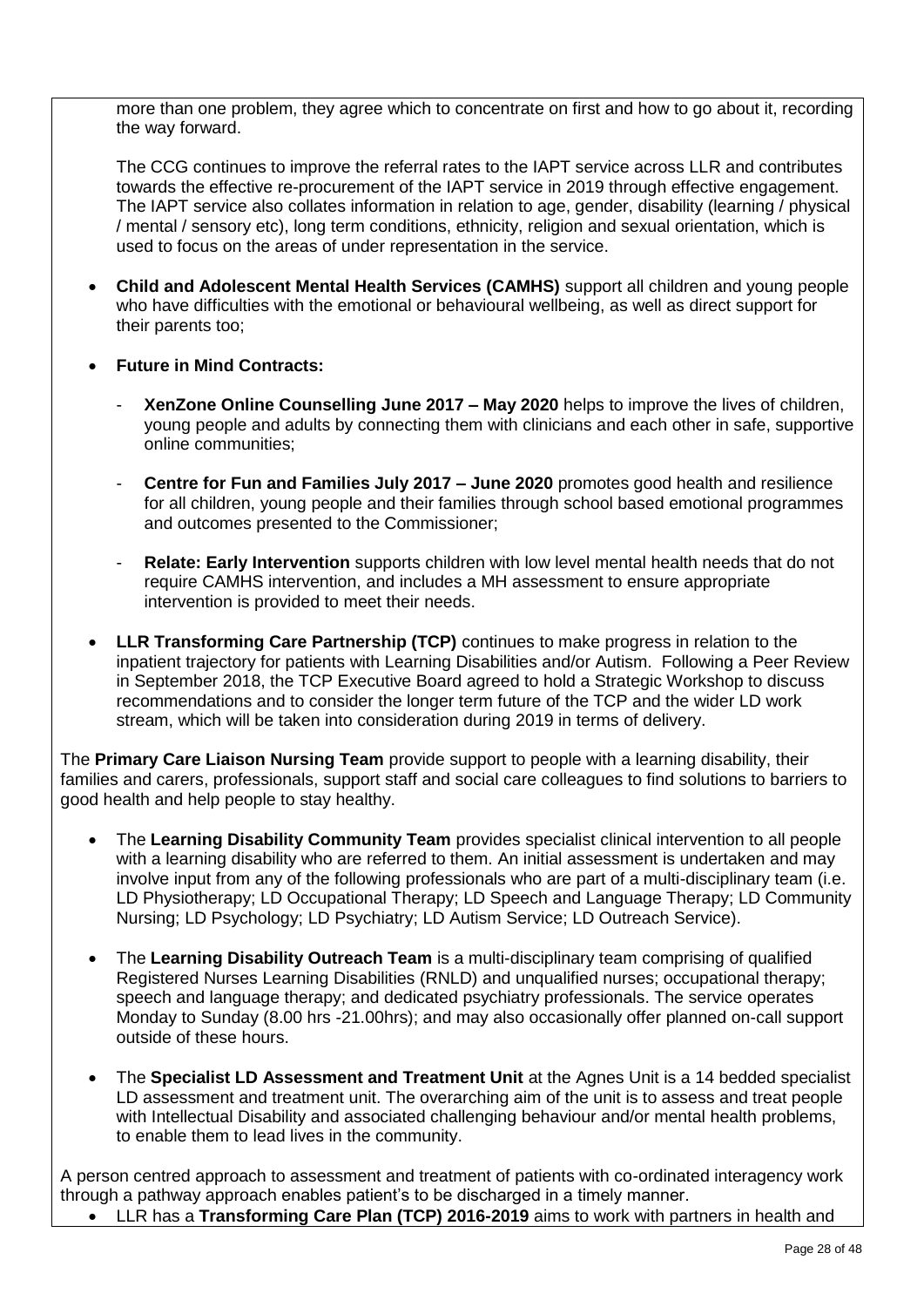social care to develop good local services and support that will help people of all ages with a learning disability and/or autism, and those who may have mental health problems, to stay well in the community; and move from in-patient settings when they are well and able too.

The impact of the TCP plan is measured through the number of people with LD (and reductions of) in a mental health inpatient setting. LLR has an inpatient trajectory for both CCG commissioned (non-secure) and specialised commissioned (secure) hospital beds that it needs to meet, which has been extended to cover Mortality Reviews, Stopping the over-medication of People with LD (STOP) and the number of people having annual health checks.

 A joint Health and Social Care **LD Self-Assessment Framework** (SAF) is also required to be completed by each local authority on a bi-annual basis. The framework includes sections on Staying healthy; Keeping safe; and Living well. Health services are required to submit data on the numbers of people with LD in their area who have long-term health conditions (e.g. Coronary Heart Disease, Diabetes, Asthma, etc) and the numbers of people with LD who have been offered cancer screening (all types).

<https://www.gov.uk/government/publications/people-with-learning-disabilities-in-england-2015>

The CCG implemented an **enhanced service across primary care to improve timely diagnosis and treatment of people with dementia** and a number of practical improvements for people with dementia and their carers, including identifying carers of people with dementia through practice registration systems to help improve access to support. Although dementia is most common in people over 65 years, it can affect people of all ages. The symptoms to look out for include: memory loss, periods of mental confusion including disorientation, difficulties with tasks that require concentration and planning and noticeable changes in personality and mood.

The aims of this service are to encourage GP practices to:

- Identify a clinical lead for dementia that can share education and information with the practice and be the advocate supporting local clinical engagement.
- Maintain or achieve the national target for diagnosed dementia prevalence of 67.7% of the population that are estimated to have dementia.
- identify patients at clinical risk of dementia
- Encourage practices, where appropriate, to share the care of their dementia patients with secondary services through the Shared Care Agreement and move towards managing dementia in the same way as other long-term conditions.
- Bi–annual review of Dementia care plan to ensure the plan reflects patients current condition and need (where appropriate)
- Practices will need to work towards becoming a Dementia friendly practice following best practice guidelines.

ELR CCG continues to achieve the national prevalence rate, which was at 67.7% as at July 2018.

In October 2017, a new dementia support service was launched to benefit people living with dementia, their families and carers across the region; and offered people practical advice and guidance on how to live well with dementia. The Alzheimer's Society was commissioned to work in partnership with local health and social care organisations across Leicester and Leicestershire to provide information, advice and guidance; one to one emotional / practical / group support; and learning programmes for carers and people living with dementia.

The BCT Frail Older People and Dementia workstream was disbanded in the event of the STP process and the following developed:

- **Frailty** became part of other workstreams as it encompassed more than older people,
- **dementia** became an individual STP Workstream;
- **Carers** remained as a sub-group and became part of the Home First workstream.

As part of the STP dementia workstream**,** the **LLR Living Well with Dementia Strategy for 2019-2022** has been developed in partnership with local health / social care and voluntary sector organisations (i.e. 3 Local Authorities (Leicestershire County Council, Leicester City Council, and Rutland County Council);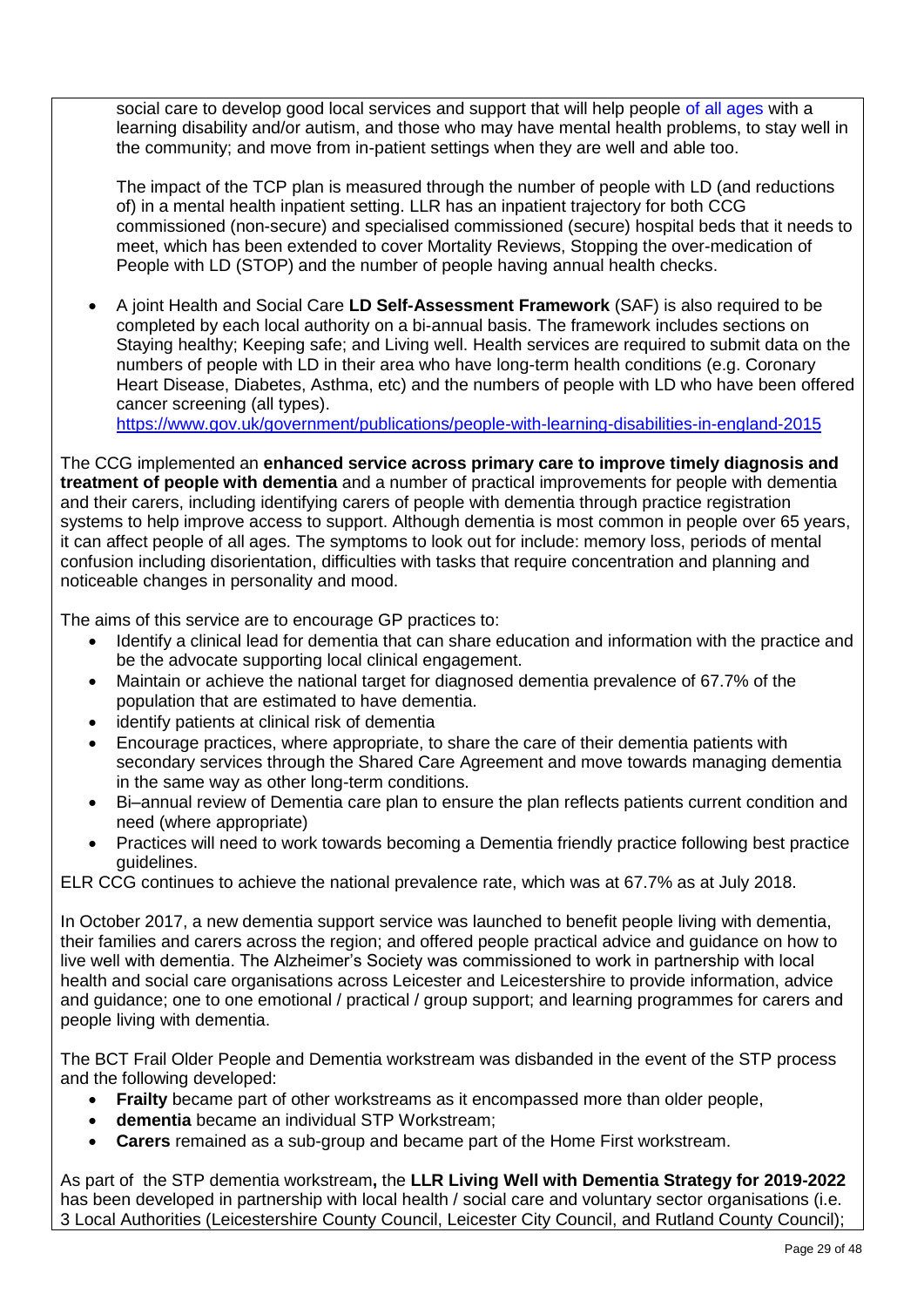3 LLR CCGs; partner organisations such as Healthwatch Rutland, the Alzheimer's Society, Age UK, Leicestershire Partnership NHS Trust (LPT) and the University Hospitals of Leicester (UHL) NHS Trust.) The Strategy aims to create a health and social care system that works together to support people living with dementia in LLR and their carers; and help minimise the impact of dementia for people who have it, their families and their carer, prior to diagnosis, post diagnosis and through to end of life.

As part of the review of this Strategy, an Equality Impact Assessment (EIA) was undertaken in October 2017, which was led by the Leicester City Council, on behalf of all commissioning stakeholders in LLR. Feedback from the EIA has been fed into the draft Strategy, which was disseminated for consultation between April and June 2018 [\(https://eastleicestershireandrutlandccg.nhs.uk/2018/04/24/peoples-views](https://eastleicestershireandrutlandccg.nhs.uk/2018/04/24/peoples-views-sought-new-dementia-strategy/)[sought-new-dementia-strategy/\)](https://eastleicestershireandrutlandccg.nhs.uk/2018/04/24/peoples-views-sought-new-dementia-strategy/). The results of the consultation were reviewed by a task and finish group with membership from all stakeholders; and approved by the CCG's Integrated Governance Committee in December 2018.

The vision of this Strategy is that LLR patients with dementia can live well through guiding principles (i.e. Preventing Well, Diagnosing Well, Supporting Well, Living Well and Dying Well); and key priority actions for LLR across health and social care will include:

- a) dementia friendly communities which will include the roll out of dementia friendly GP Practices
- b) Review of memory assessment pathway and referral processes in line with the aim to improve referral to treatment in 6 weeks
- c) Promote health checks in primary medical care
- d) Work with care homes regarding the dementia diagnosis toolkit
- e) Promote the dementia support service for Leicestershire, Leicester City, and Rutland, including Admiral Nursing
- f) Support work to improve residential provision for people with severe dementia
- g) Work with care homes and other providers to develop training and support to manage crisis and work with reablement principles
- h) Raise awareness of dementia with housing providers.

A template has also been developed and rolled out across GP Practices in LLR CCGs to support them become dementia friendly. Carers forms a large part of the template.

The **Blaby District Alliance Dementia Action won the Dementia Friendly Community of the Year Rural area, village or Town award in November 2018,** which recognises a village or rural community / town or communities of interest leading the way in taking action to ensure that people affected by dementia are included in their community. In particular, we'll celebrate one community that has gone above and beyond in planning, taking action and involving others.

During **Carers Week in May 2018**, the CCG promoted a patient video [\(https://eastleicestershireandrutlandccg.nhs.uk/2018/05/23/dementia-sufferer-urges-people-see-gp/\)](https://eastleicestershireandrutlandccg.nhs.uk/2018/05/23/dementia-sufferer-urges-people-see-gp/)

The **Carers Delivery Group** is a sub-group of the LLR STP, which is responsible for overseeing a plan to improve the health and social care services to reduce inefficiencies, as supporting carers has been identified as a key area of work in the BCT Programme. The Carers Delivery Group sits within the Prevention (Home First) work stream of the STP; links to the work streams for integration, urgent and emergency care, and resilient primary care; and has led the development of the **LLR Joint Carers Strategy for 2018-2021,** which sets out a shared vision and priorities for recognising, valuing and supporting carers by the 3 Local Authorities (Leicestershire County Council, Leicester City Council, and Rutland County Council) and the 3 LLR CCGs. Partner organisations that have been involved in the development of the strategy include Healthwatch (Leicester, Leicestershire and Rutland), Alzheimer's Society, The Carers Centre, Voluntary Action South Leicestershire (VASL) Barnardo's and Age UK Leicestershire to ensure a common approach across both health and social care.

The Carers Strategy is underpinned by the following 8 guiding principles that reflect both the national and local requirements of carers:

- 1. Carer Identification
- 2. Carers are valued and involved
- 3. Carers Are Informed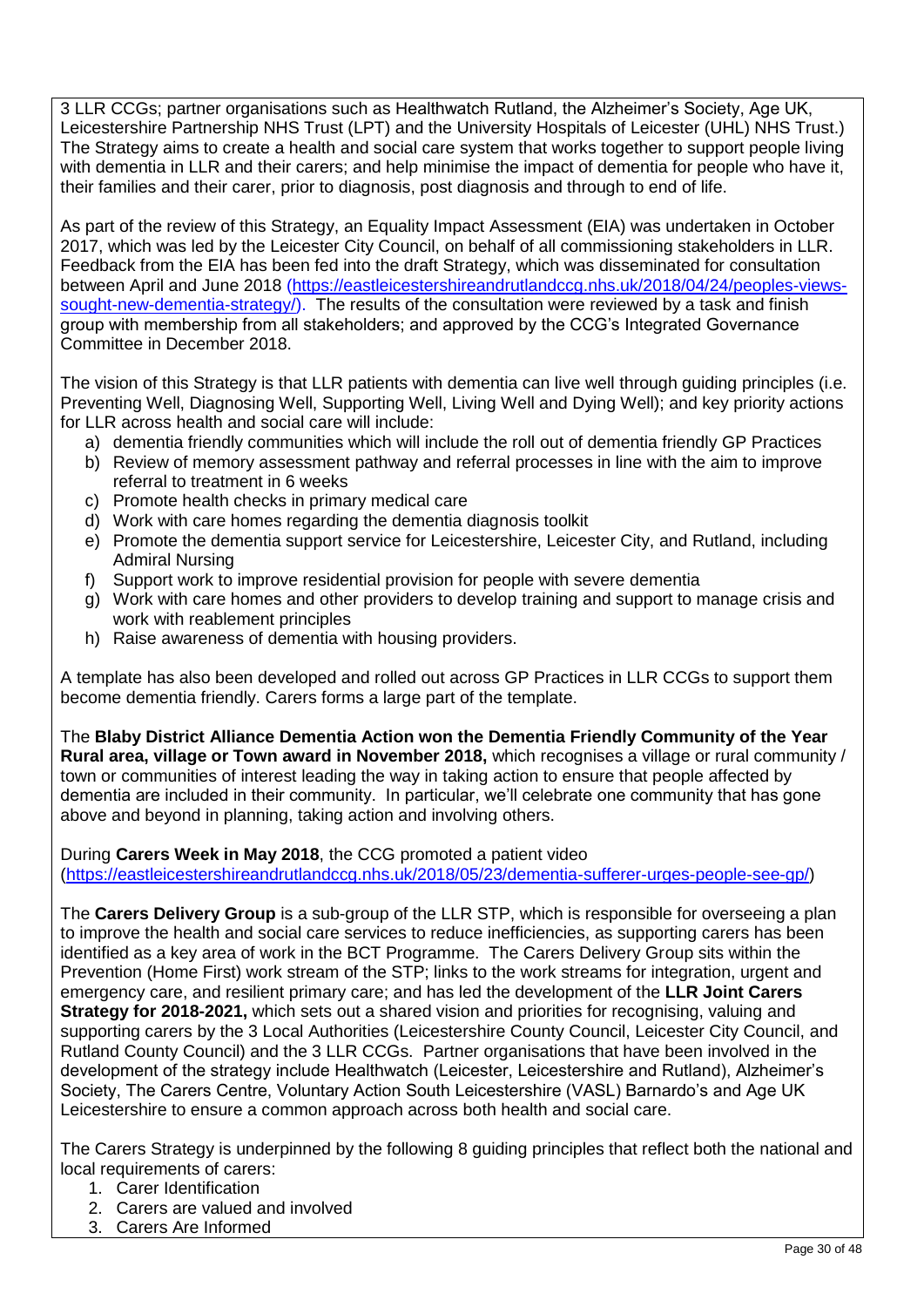- 4. Carer Friendly Communities
- 5. Carers have a life alongside caring
- 6. Carers and the impact of Technology Products and the living space
- 7. Carers can access the right support at the right time
- 8. Supporting young Carers

Delivery plans will be tailored to suit the diverse needs of carers within their locality and to reflect the available resources for each organisation. Prior to the approval of the LLR Joint Carers Strategy by the CCGs IGC in December 2018, a draft version was disseminated for consultation on feedback about the above and our commitments in relation to those. The majority of respondents to the consultation (i.e. 29%) were either a family member / carer of a person with dementia, which was positive.

A **carer's guidance document for GP Practices** has been developed and shared across all practices within LLR to raise awareness; and carers has been included onto the GP educational programme for practice staff. In addition:

- the Leicestershire County Council provided a leaflet for carers providing information and support groups / contacts, which was shared at a Practice Manager's meeting in the Summer 2018 [\(https://eastleicestershireandrutlandccg.nhs.uk/wp-content/uploads/2018/11/S0018A-GP-](https://eastleicestershireandrutlandccg.nhs.uk/wp-content/uploads/2018/11/S0018A-GP-Information-for-Carers-A5.pdf)[Information-for-Carers-A5.pdf\)](https://eastleicestershireandrutlandccg.nhs.uk/wp-content/uploads/2018/11/S0018A-GP-Information-for-Carers-A5.pdf)
- the Carers Quality Marker for LLR entitled 'Does Your Practice Look After Carers has been updated to include information and links to services for young carers ('Carefree'), which was reshared with Practices;
- **Carer's Rights Day (30 November 2018)** was promoted across Practices, which was also celebrated by LPT to which all were invited.
- **Evidence – ELR Practice News 9 November 2018.**

In 2018-19 the CCG has also been working to develop a new **Extended Primary Care Model** to meet the requirements set out in the GP Five Year Forward View and the growing needs of our patients. The CCG has also provided continued communication and engagement support through the working group, including providing initial guidance around engagement, consultation times and supporting with the facilitation of initial engagement with patient in the Emergency Department to determine how (and why) ELR patients were accessing urgent care services.

#### **1.2 Individual people's health needs are assessed and met in appropriate and effective ways**

The **Joint Strategic Needs Assessments (JSNA)** analyses the health needs of populations to inform and guide commissioning of health, wellbeing and social care services within local authority areas. The JSNA for Leicestershire (**http://www.lsr-online.org/leicestershire-2015-jsna.html)** underpins the Joint Health and Wellbeing Strategy (JHWS) and commissioning plans. The main goal of a JSNA is to accurately assess the health needs of a local population in order to improve the physical and mental health and wellbeing of individuals and communities; and to act as the overarching evidence base for health and wellbeing boards to decide on key local health and social care priorities.

The JSNA in 2015 aims to add quality and years to life by improving health throughout people's lives, reducing inequalities and focussing on the needs of the local population. The core principles include reducing inequalities; focussing on prevention; using evidence; sustainability and dignity by improving health and wellbeing through life for all, including vulnerable children and families; people with long term conditions and cancer; frail older people; people affected by poverty; people affected by, or at risk of homelessness ; and carers.

**NHS Right Care Commissioning for Value Guidance** provide CCGs and local health economies practical support in gathering data, evidence and tools to help them improve the way care is delivered for their patients and populations and highlighting areas where the CCG is an outlier to enable the CCG's to focus on these priorities. They provide a comprehensive range of tools to support this work including CCG data packs, STP packs, Atlases, Casebooks, Long Term Condition scenarios and Optimal value pathways.

As part of the **Continuing Healthcare (CHC) process**, the CHC team at Midlands and Lancashire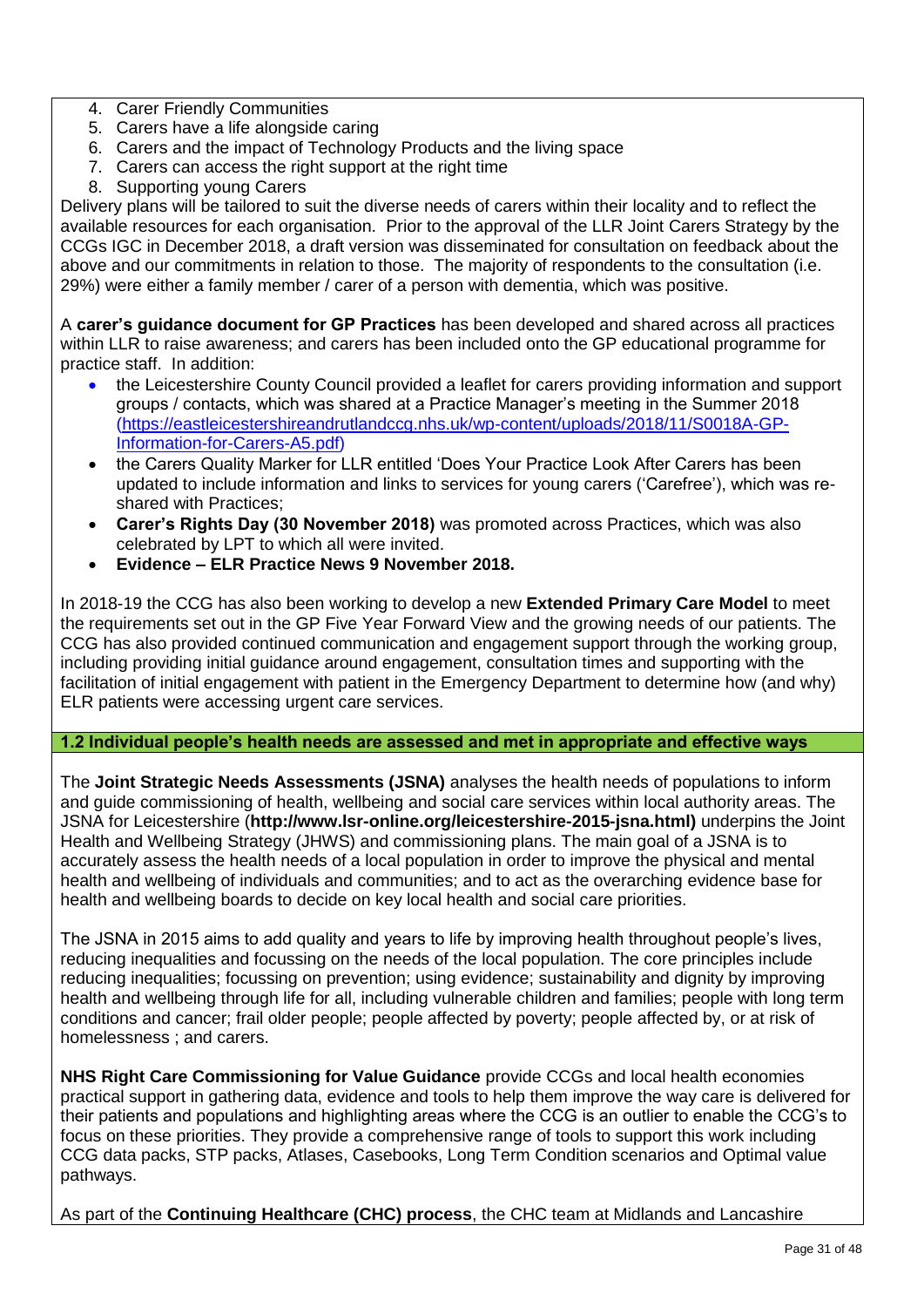Commissioning Support Unit (ML CSU) receive and review individual applications for CHC funding and make recommendations to the CCG, in collaboration with specialist services and evidence based clinical input to ensure a fit for purpose care package is in place to meet the needs of individual patients who are eligible for CHC on a case by case basis. This applies to both children and adults; males and females; identifying suitable placements (e.g. Domiciliary and/or Nursing Care services); and standard / bespoke equipment in support of their needs:

- Children (i.e. patients under the age of 18) CHC team determine **Continuing Care (CC)**  eligibility in accordance with the National Framework for Children and Young People's Continuing Care (25 March 2010). The majority of these cases are tri-funded, which also follow a robust multi-disciplinary team assessment; including Health, Social and Education services.
- Adults (i.e. patients over the age of 18) who are eligible for CHC and require focused **domiciliary and/or nursing care services**, the CHC team will ensure the service providers deliver care in accordance with respect for the individual's capacity / capability and individuality / independence, and taking into consideration; equality of opportunity; rights and choice; fulfilment; privacy and dignity; confidentiality and data protection; service user engagement; person centred care; cultural awareness; including individuals from Black and Minority Ethnic (BME) communities, where English is not the first language and not widely spoken.

CHC / CC also include referrals for patients with complex care needs (e.g. specialist rehabilitation, individual funding requests, acquired and traumatic brain injury). All services are arranged and provided in ways that do not negatively discriminate against patients in terms of race, gender, disability, sexuality, culture, language, religion or age; and will ensure religious, cultural and spiritual needs of all patients are identified, respected and met, wherever possible.

NHS England pilots of **Personal Health Budgets (PHBs)** found that they had the most benefit to individuals with the most complex needs. Benefits are in terms of holistic person centred assessment and planning with the individual at the heart of the process, to ensure needs are met in a way that makes sense to the individual and their lives and families. There are three options for managing a Personalised Health Budget:

- **Notional budget**: the NHS manages the budget and arranges care and support.
- **Third party budget**: an organisation independent of the person, the local authority and NHS commissioners manages the budget and is responsible for ensuring the right care is put in place, working in partnership with the person and their family to ensure the agreed outcomes can be achieved.
- **Direct payment**: the budget holder or their advocate receives monies paid directly into their dedicated bank account, and takes responsibility for purchasing care and support.

For patients in receipt of a Notional or Third Party Budget the CCGs hold an NHS Standard Contract with Providers; and the Service User Care Plan becoming the Service Specification. The NHS Standard Contract Short Version is used as it is more appropriate for CHC funded provision. Where more than one Service User is using the same Provider, each Service User Care Plan is appended to the NHS Standard Contract. As at March 2019, there were 35 Notional Budget and 5 Third Party Contracts in place in relation to PHB Contracts.

The CCG continues to increase the number of PHBs delivered and therefore maximise the effect of choice, control and flexibility for those with complex needs. PHBs are now prominent in CHC services and we are on our way to achieving the ambition of PHB becoming the default offer for CHC eligible patients in receipt of care in their own home by April 2020. In addition to this, currently all children and young people in receipt of continuing care funding have a PHB as the default offer for their package of care, and the CCGs 'Strategy for Personal Health Budgets and Integrated Personalised Commissioning' describes the ambition to expand PHB budgets beyond the CHC as part of the long term plan.

The PHB Team are now able to offer PHBs to those with learning disability and/or autism that are eligible for funding to facilitate discharge from hospital or to maintain them in the community to prevent admission. They are also able to contribute to integrated personal budgets with the local authority for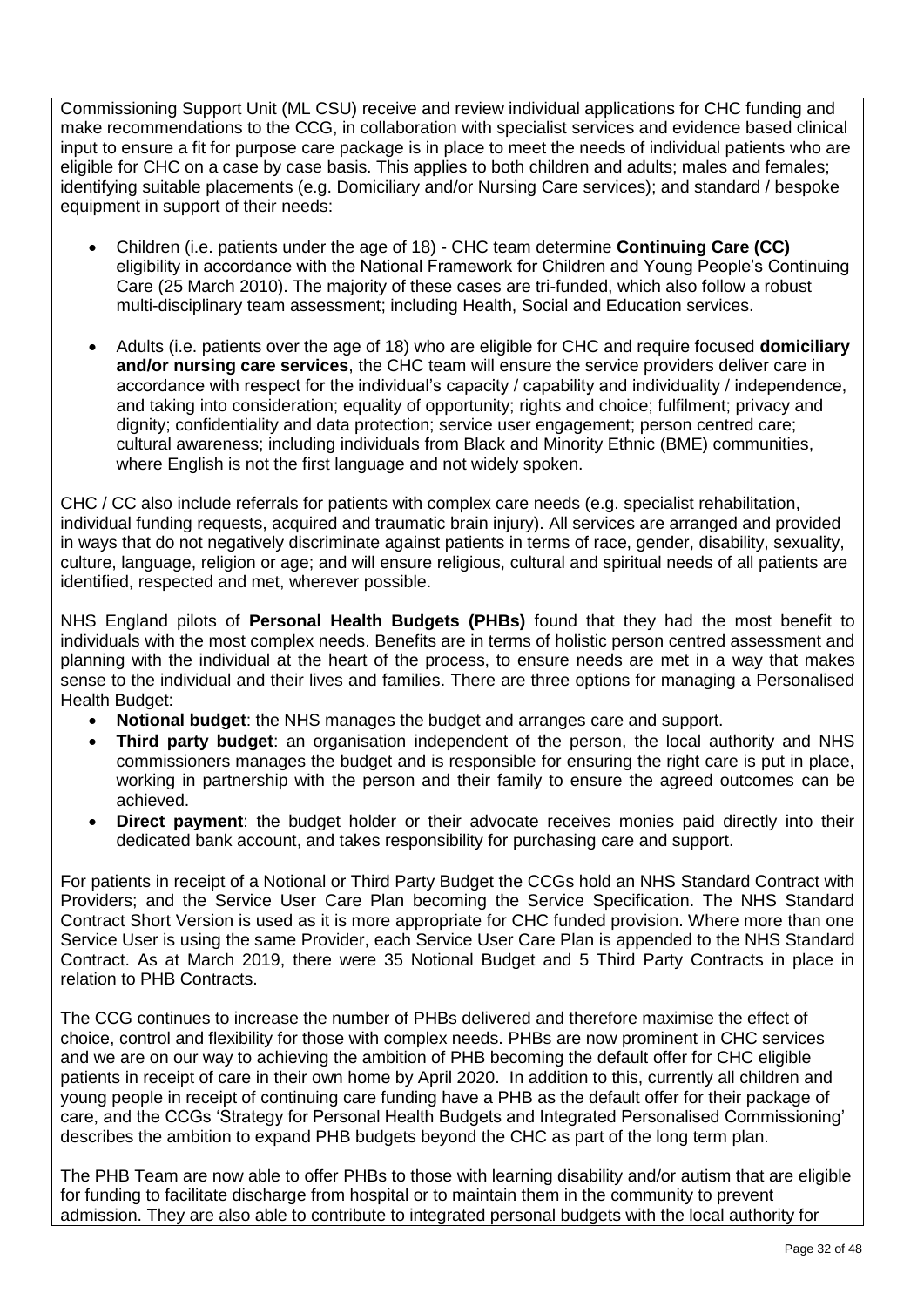individuals with complex needs that warrant a contribution from health, and the PHB Team are working with local authority colleagues to develop integrated processes for person centred assessment and planning to ensure a seamless experience for the individuals in receipt of the budget.

#### **Asylum Service**

During May 2016, an Asylum Dispersal Centre within South Wigston was commissioned by the CCG to meet the demands and needs of this population; and a specialist service for these residents was been commissioned. The Primary Care services are provided through the Leicester City based asylum practice who have experience of providing care to asylum / refugee populations and are well equipped to respond to the needs of the populations and the complexities around providing care. This service 'The South Wigston Asylum Service' was commissioned through an APMS contract directly with Inclusion Healthcare in October 2017 for services to be provided from the Assist Practice site, which was subsequently relocated to the Charles Berry House (headquarters for Inclusion Healthcare) in Leicester City, which could potentially benefit patients residing at Kennedy House due to direct public transport to the new location. Following a 60 day public consultation, the majority of respondents either supported, or did not mind the proposed relocation due to a better location and building, convenience, close to public transport / where they live.

See EDS2 outcome 1.1 for mental health contracts and supporting information.

**1.3Transitions from one service to another, for people on care pathways, are made smoothly with everyone well-informed**

The Personalised Commissioning Team have reestablished a working group with the 3 Local Authorities to develop Integrated Budgets. There are a series of workshops planned in Q1 and Q2 of 2019/20 to look at a joint integrated strategy for integrated budgets and to establish improved financial pathways for these pathways.

The strategy document is a statement of direction to recognise a joint approach for Health and Social Services in Leicester, Leicestershire and Rutland to work together to deliver Integrated Personalised Commissioning, through delivering integrated personal budgets (IPB). The strategy is a key element of the overarching Personalised Commissioning Strategy for Leicester, Leicestershire and Rutland which will be developed in 2019/20. As a result, people and their families will have the same experience of care and support and how services are delivered, regardless of whether their care and support is funded by the local authority or the NHS. The financial element will be looking at the options which will include using pre-payment cards alongside the local authorities who have well established processes and this work will be developed in Q2

In relation to transitions from Children's Continuing Care to adult Continuing Health Care services, the LLR CCGs follow the guidance set out within 'The National Framework for NHS Continuing Healthcare' and the supporting guidance to determine what ongoing care services individuals aged 18 years or over should receive from the NHS. Legislation and the respective responsibilities of the NHS, social care and other services are different in child and adult services. For children and young people, from birth to 18 (i.e. their 18th birthday), needs are assessed against a children's national framework, with a recommendation made to a multi-agency panel. Children's services should identify those young people for whom it is likely that adult NHS Continuing Healthcare will be necessary, and should notify whichever CCG will have responsibility for them as adults. This should occur when a young person reaches the age of 14. This should be followed up by a formal referral for screening to the adult NHS Continuing Healthcare team at the relevant CCG, when the child or young person is 16. As soon as practicable after the young person's 17th birthday, eligibility for adult NHS Continuing Healthcare should be determined in principle by the relevant CCG, so that, wherever applicable, effective packages of care can be commissioned in time for the individual's 18th birthday. The LLR CCGs commission both their Children's Continuing Care and Adults Continuing Health Care services from MLCSU which enables to the service to ensure appropriate communications and pathways are in place and everyone including patients, families and other health and social care professionals is well-informed.

People can also access **mental health and learning disability services** via their GPs or Secondary Care; and support is offered to their Carers too. People can also access support from the Primary Care Liaison Nurses when attending their annual health check at their GP practice. If a person with learning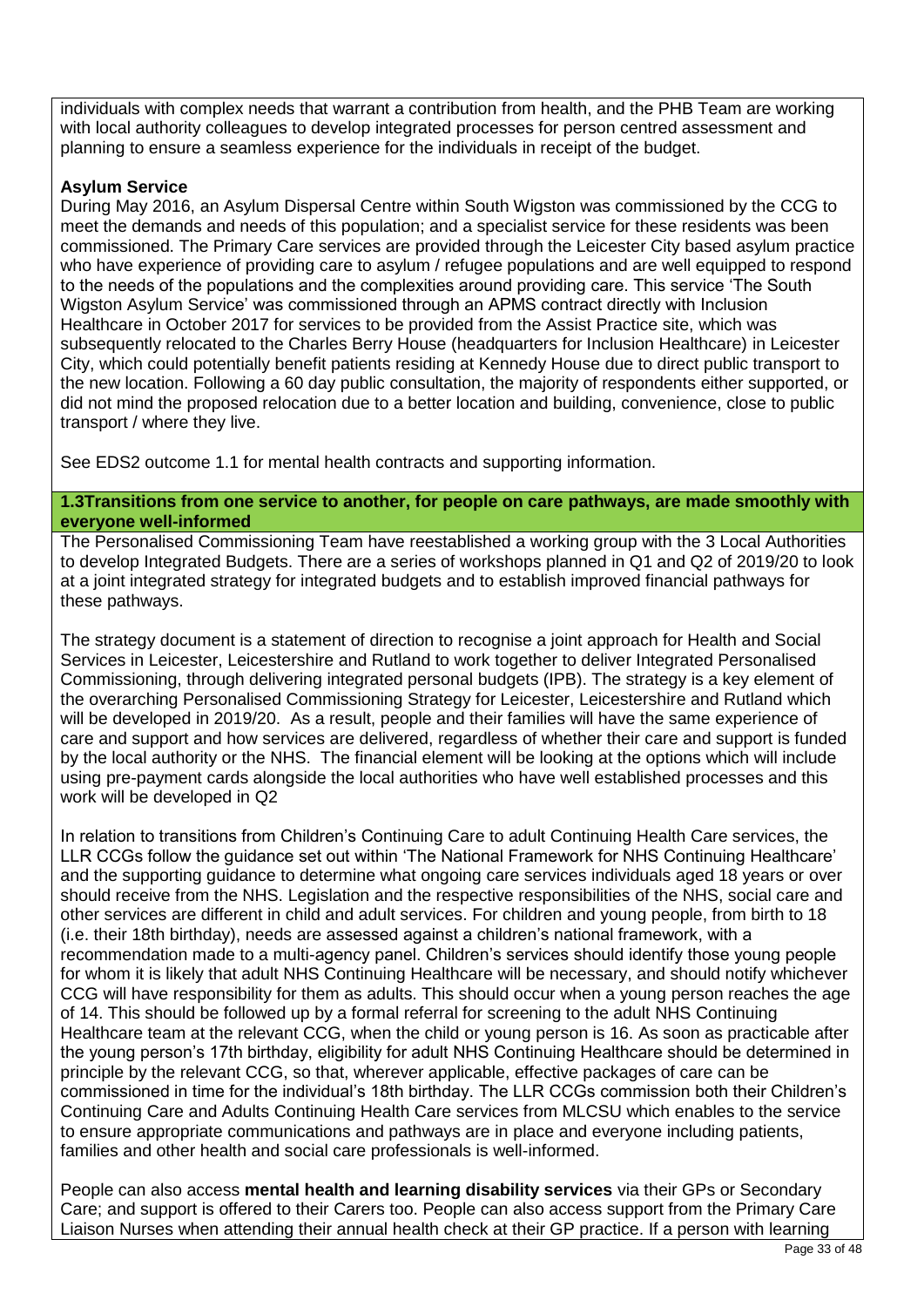disability or their family/carer needs additional support, the Community Learning Disability Team can provide support within the community, through a referral from their GP or another learning disability agency. If people go into crisis they can be referred to the Learning Disability Outreach Team for intensive community support. If intensive support still does not enable the person to remain safe within the community (i.e. they are at risk to themselves or others) then an admission to the Agnes Unit may be required.

The Agnes Unit is an inpatient service for adults with learning disabilities and those whose mental health, behaviour and risk cannot be supported in the community across LLR. The Unit is made up of pods with ensuite bedrooms, a therapy suite, two bathrooms, lounge, dining area, kitchen, courtyard and access to a very large garden. Each pod offers maximum opportunities for single sex areas.

See outcome 1.1 for further information.

The CCG developed and implemented the **annual GP Support and Investment Plan 2017-2018 (GP SIP),** which aims to address the issues of improving safety, quality and medicines optimisation for patients, including those in hospitals, residential and nursing homes, and others receiving carer support in their own homes.

In addition, the Medicines Optimisation Team deal with a number of prescribing queries and concerns from our practices, stakeholders and patients; including many transgender prescribing queries from GPs and patients; for when advice and support is provided in line with local and national equality and diversity policies. With respects to transgender prescribing care, we ensure our prescribing advice is in line with local prescribing guidance (issued by the Leicestershire Medicines Strategy Group) and NHS England national guidance to support the prescribing of life-long hormone therapy, which is warranted for transgender patients and gender dysphoria patients.

#### **1.4 When people use NHS services their safety is prioritised and they are free from mistakes, mistreatment and abuse**

ELR CCG is committed to improving patient experience and fully recognises the importance of gathering and acting on patient experience data. The proactive capture, analysis and interpretation of information about the experience of patients and carers are used to inform all planning and commissioning decisions.

All provider contracts include **quality schedules,** with indicators relating to Patient Safety, Safeguarding (Adults and Children). All providers are expected to be compliant with the **'Local Policy for the Reporting, Investigation and Learning from Serious Incidents (Relating to Commissioned Healthcare Services by LLR CCGs) with regular** reporting as schedule requirements. This includes reporting and investigating on patient safety incidents, serious incidents, and never events. Safeguarding compliance is monitored in the schedule via the hosted CCG Safeguarding Team. The reports are submitted in line with the agreed timescales, reviewed/challenged/verified by the commissioner led quality contracting meetings and reported to the Quality Review Groups for each contract. **A summary from this Group is presented to the LLR CCG's** Provider Performance Assurance Group (PPAG) **-** see summary reports presented to the Governing Body <https://eastleicestershireandrutlandccg.nhs.uk/about-us/publications/governing-body-papers/>

This enables the CCG to have assurance that users' of NHS services safety is prioritised from all contracted providers. Any areas of concern which are identified through the above process or through other sources will be raised with the provider and actions requested to provide assurance that areas of concern will be addressed. As a process of escalation, any concerns can be raised through the contract route to enforce compliance. Failure to meet any of the reporting requirements would eventually be subject to NHS Standard Contract, General Conditions section GC9. A Quality Strategy has been developed for 2019-20, which includes a process for escalating concerns that will be presented to the Governing Body for approval in April 2019.

The 'Duty of Candour' has been included in all contracts with providers, and is monitored in conjunction with the Patient Safety and Contracts Teams.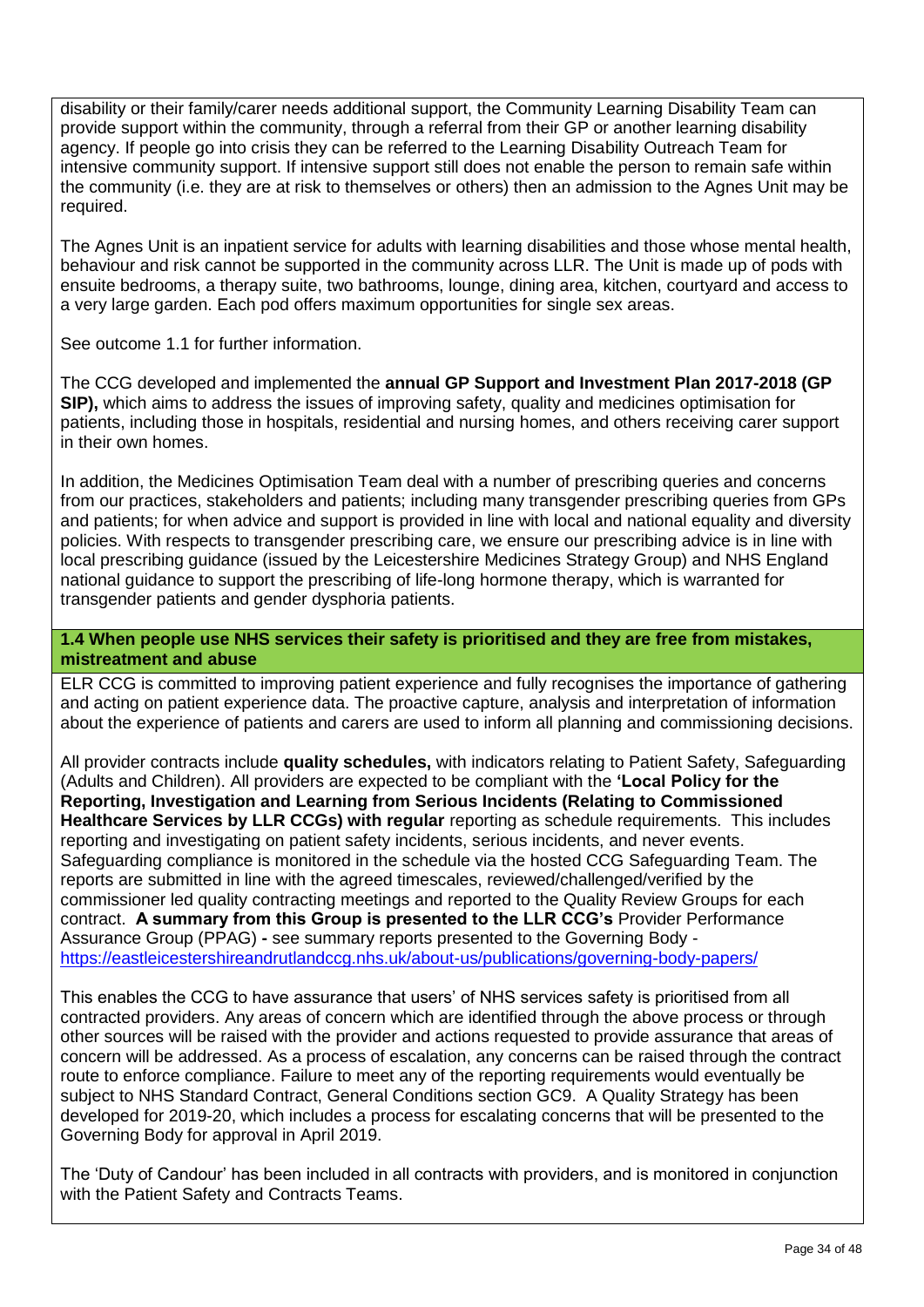Indicators within the Quality Schedules are designed to ensure that, when applicable, providers are collecting and reviewing protected characteristics data and reporting any themes or trends. These are monitored through the lead Quality Review Groups to identify any wards, areas or services where there may be a risk to patient safety or quality, which forms part of the quality visit programme. In addition, the quality schedules will include indicators to ensure that providers report their progress to the CCG, including any actions required to ensure compliance. Where deficits are identified, the CCG will work with the provider to promote improvements.

A system of undertaking **Quality Visits** has been embedded; with visits to all contracted providers. The process of conducting the quality visits allow the CCG to triangulate information and data to assess if there are any areas of concern which they feel need to be addressed, including areas of patient safety. On completion of a visit, the provider will receive a quality visit report and is asked to respond to any recommendations made. This response will then be presented to the respective contract meeting and used as evidence to show the providers compliance with the contract.

The CCG leads a hosted **Patient Safety Team (PST)** on behalf of the 3 CCGs within LLR that is responsible for managing incidents, including serious incidents and GP concerns, across our contracted provider organisations, secondary acute and non-acute organisations; and primary care.

During 2015-2016, NHS England introduced a new Serious Incident Reporting Framework and the Never Events List (revised January 2018). To support the framework, the Patient Safety Team reviewed existing policies and procedures and updated the **'Local Policy for the Reporting, Investigation and Learning from Serious Incidents Relating to Commissioned Healthcare Services by LLR CCGs)'** in August 2018. NHS Improvement is currently revising the Serious Incident Reporting Framework 2015- 16, and local policies will be updated accordingly.

The Team is responsible for implementing the national framework by:

- managing of the **LLR Serious Incident Review Group**, which provides assurance on the management, investigation and learning from serious incidents (including LLR) and out of area contracted providers; and is accountable to the 3 CCGs within LLR. As part of the **quarterly Patient Safety Reports**, a summary of the Group's work is provided to the Chief Nurses and the quality forums of each CCG; along with themes escalated, and a progress and assurance report.
- Overseeing the LLR GP concern process which allows GPs and practice-based healthcare staff to raise concerns around patient safety that affect patient care in services other than their own. The Team also continues to closely monitor the concerns for themes and trends and share as appropriate with the relevant Quality/ Contracting Team. A member of the Patient Safety Team attends the Transferring Care Safely (TCS) Group, which identifies operational problems occurring across the system in relation to transferring care between one provider and another. The group has the overall function of improving the transfer of care processes for patients as they move between providers within LLR. There will be a similar process developed to support providers to raise concerns with regard to out of hospital care i.e. primary care.
- Work collaboratively with the LLR CCG Quality Contract Leads to inform the internal governance processes so that emerging trends, risks and any concerning information can be shared to inform the quality contract monitoring processes. For example, if there are any Patient Safety incidents which may occur, as part of the quality schedule and NHS Standard Contract, providers will be required to complete an investigation into the incident. Following the incident the Commissioners would ask for assurance that processes have been reviewed and lessons learnt have been cascaded to prevent future incidents. The **CCG's Integrated Governance Committee receives quarterly Patient Safety reports,** which includes collation of patient and equality information (i.e. age, gender, disability, race, religion, and sexual orientation). See IGC summary reports presented to Governing Body in September and October 2018 [\(https://eastleicestershireandrutlandccg.nhs.uk/about-us/publications/governing-body-papers/\)](https://eastleicestershireandrutlandccg.nhs.uk/about-us/publications/governing-body-papers/)

The Leicester City CCG hosts a Safeguarding Team on behalf of ELR CCG patients for: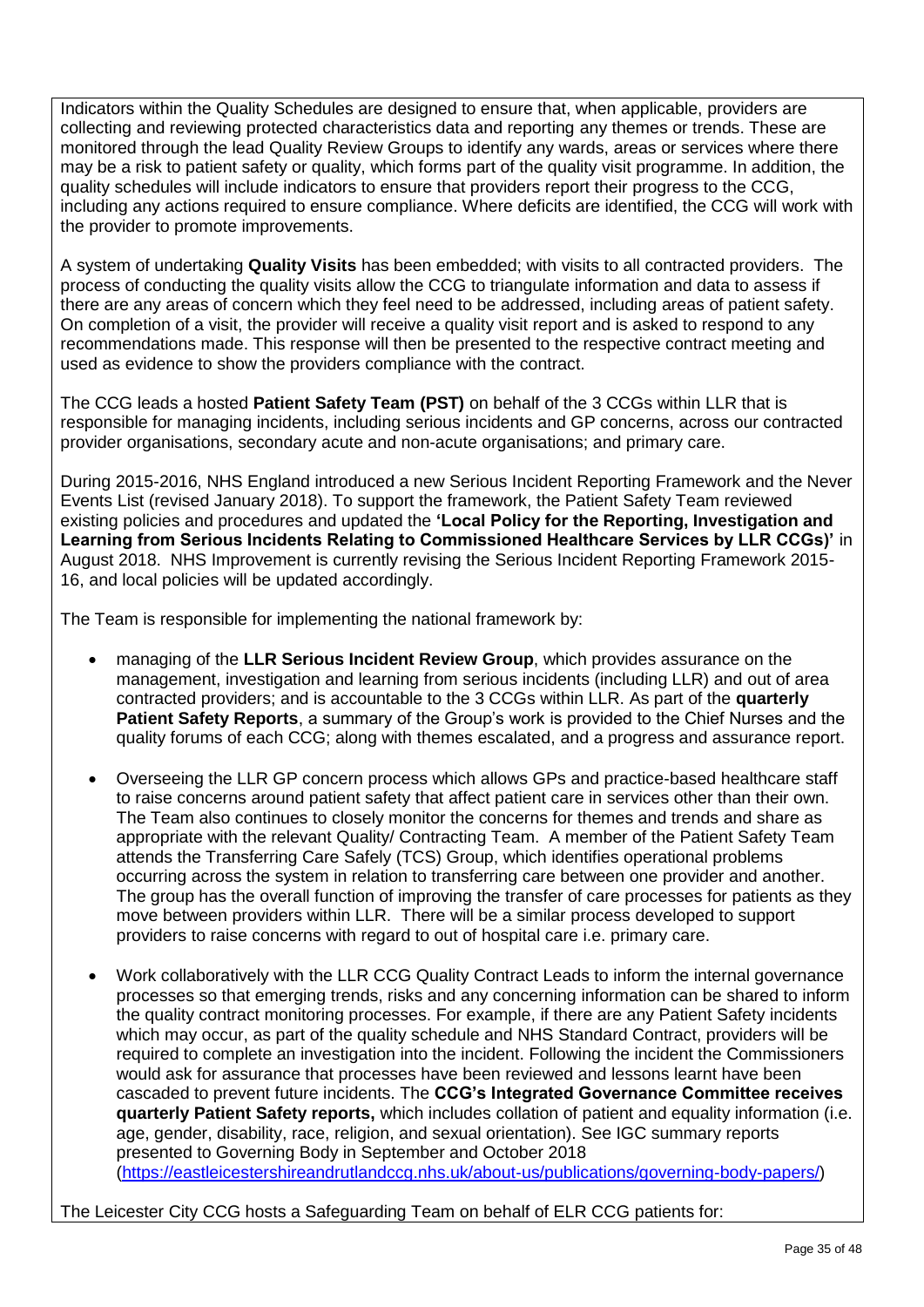- **Safeguarding Adults –** CCG compliance with the Care Act (2014) is monitored by:
	- **a)** the Leicestershire and Rutland Safeguarding Adult Board (LSAB) via completion of the Safeguarding Adults Assurance Framework (SAAF);
	- **b)** NHS England also monitors CCG safeguarding compliance;
	- **c)** All health providers commissioned by the CCG also have their compliance monitored via the LSAB (of which the CCG are members) and by completion of the CCG SAT;
	- **d)** CCG staff and GP compliance with Safeguarding Adults training is monitored by the CCG Safeguarding Team and the LSAB via the Safeguarding Effectiveness Group (SEG)
	- **e)** Referrals to Adult Social Care are monitored by the CCG when they related to Care Homes;
	- **f)** Each of the main inpatients providers (i.e. UHL and LPT currently) has arrangements in place which ensure the LA has oversight of all Sec 42 Care Act enquiries. Data related to the number of queries is also reported to the SEG.
- **Safeguarding Children -** Referrals from health providers to Children's Social Care are monitored by the LSCB SEG for the City and Leicestershire and Rutland LSCBs. Case file audits have taken place across LLR to determine to effectiveness of the use of Children's Safeguarding Thresholds. The CCG Hosted Safeguarding Team has supported the inclusion of the GP to participate in multi-agency audits.
- **Safeguarding Children and Adults -** Cases where it is identified that providers and the local authorities have not worked effectively to protect children or vulnerable adults, including self neglect, are escalated via completion of agreed communication forms to the LSCB/SAB Serious Case Review (SCR) Groups (i.e. Children / Adult / DHRs) where decisions are made about whether to proceed with a Child SCR, Safeguarding Adult Review (SAR), or Domestic Homicide Reviews (DHRs). The CCG Designated Safeguarding Professionals are members of the above LSCB / SAB Groups and all case review panels. The Hosted Safeguarding team also attends the LLR Channel Panel (Leicester City is priority 1 area).

#### **1.5 Screening, vaccination and other health promotion services reach and benefit all local communities**

During 2018-19, ELR CCG supported a number of health promotion campaigns for its local population that are commissioned or provided by Public Health as follows:

- Alcohol & Tobacco Enforcement Programme
- Breast Feeding Service
- C Card Scheme
- Community Based Services
- Community Care Assessment Team
- Community Food Growing Programme
- Community Infection Prevention and Control
- Substance Misuse
- Dental Epidemiology Fieldwork and Oral Health Promotion Service
- First Contact Plus Provider Service
- Food For Life
- Health Checks Software
- Healthy Homes, Advice & Referral Service
- HIV Prevention and Sexual Health (Men who have sex with men MSM; People who are HIV Positive and their Families; Co-Ordination; People of African Heritage)
- In-patient Medically Assisted Withdrawal Service
- Integrated Sexual Health Service
- Integrated Weight Management Service (Children & Adults)
- Physical Literacy for 5-11 Year Olds
- Probation Health Trainers
- Quit Ready Stop Smoking Service (Leicestershire) Provider Service
- Quit Ready QM10 Solution
- Local Area Co-ordination Provider Service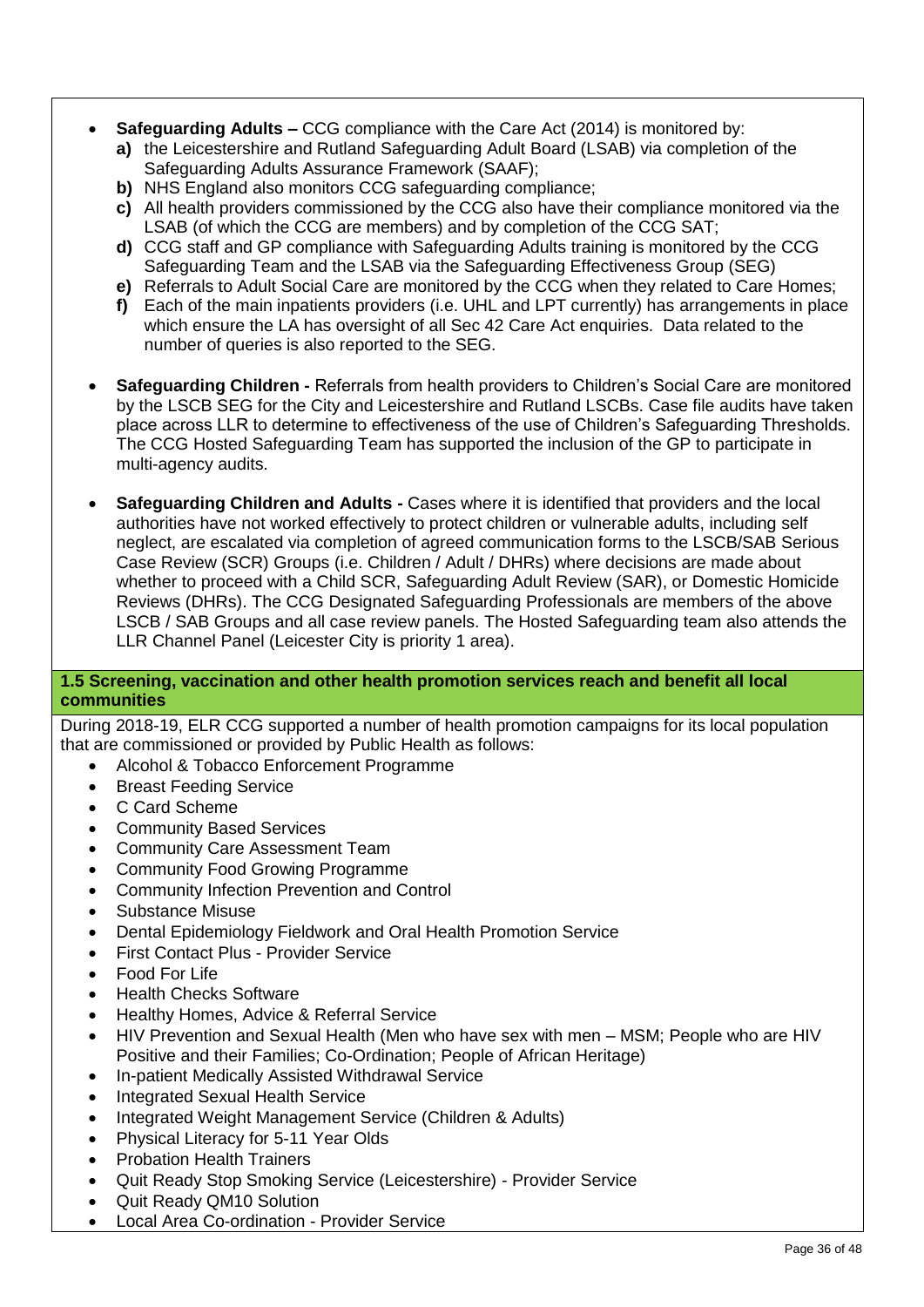- Stop Smoking Service (Rutland)
- Supporting Parent's Under 20
- Teenage Mediation Service
- Travelling Families
- Weight Management on Referral
- $\bullet$  YP 0-19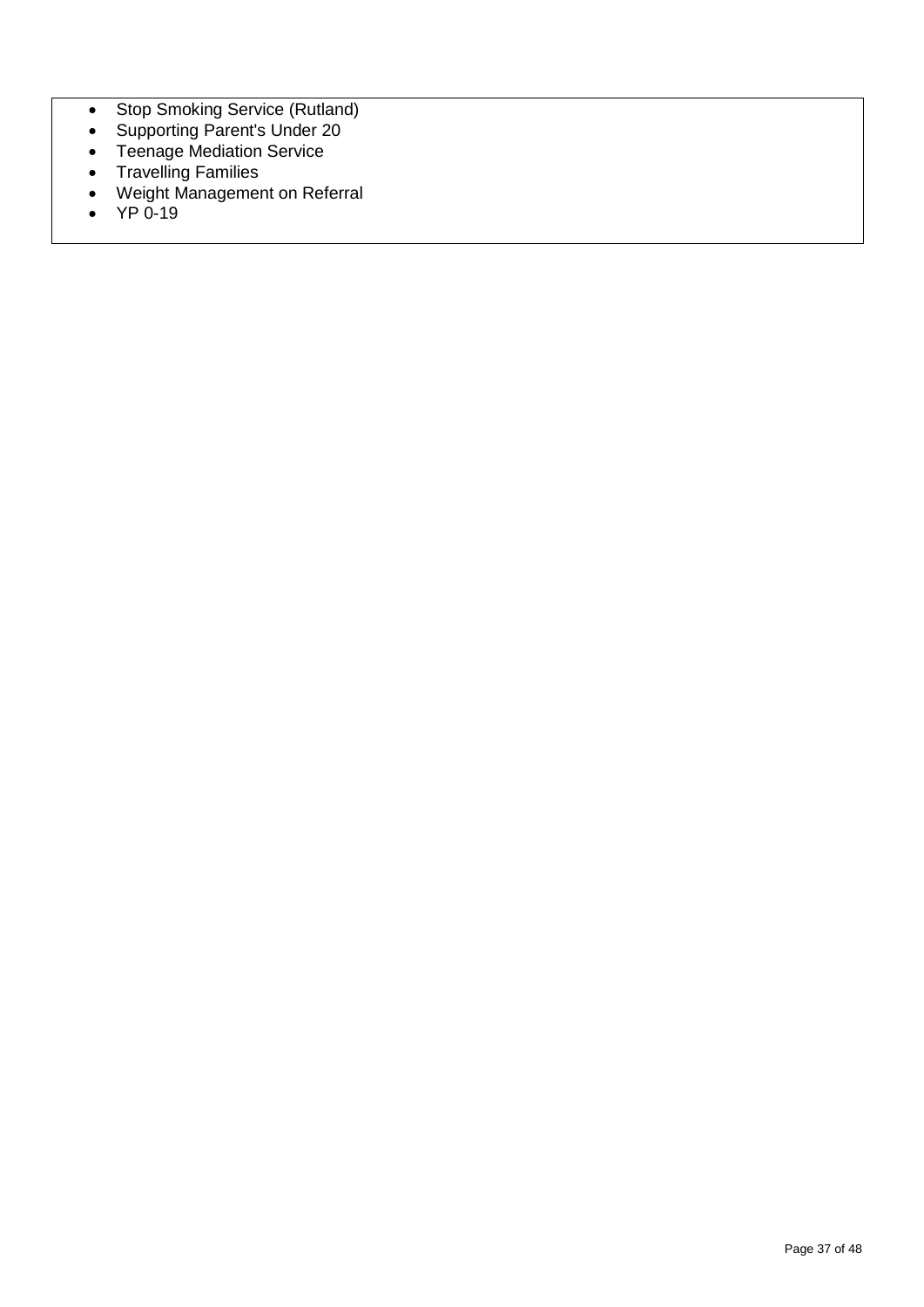#### **Goal 2: Improved patient access and experience**

**2.1 People, carers and communities can readily access hospital, community health or primary care services and should not be denied access on unreasonable grounds**

The **CCG's website** was re-designed with the end-user in mind; with a particular focus on compatibility with all standard assistive software (e.g. nonvisual Desktop Access (NVDA), JAWS, Browsealoud); and feedback to consider the needs of those individuals with visual impairment, learning disability, inexperienced users of technology, non-English speakers, users behind strict firewalls. In line with the Equality Act, "reasonable adjustment" should be made to give the widest scope for access to the sites.

The **LLR Dementia Strategy** aims to create a health and social care system that works together so they every person with dementia, their carers and families have access to and receive compassionate care and support not only prior to diagnosis, but post-diagnosis and through to end of life. See EDS2 outcome 1.1 above.

**Principle 7 of the LLR Carers Strategy (Carers can access the right support at the right time)**  ensures the needs of carers are respected and promoted; they have access to a carer's assessment to determine if social services have a statutory duty to provide assistance; and carers experience is considered on a regular basis.

NHS England launched its **NHS 111 service online** to complement the 111 phone service, which encourages patients and users to access the online services for additional information to help with selfdiagnosis of health care problems. The overall NHS 111 campaign was set up to encourage people to call 111, instead of worrying, self-diagnosing or second guessing what they should do when they have an urgent health care problem. NHS England have now created the website, as an additional resource of help, which were also advertised nationally.

The previously created **'NHS Now' app** was developed and refreshed in 2018 to make it quick and easy for people to discover health and wellbeing services wherever they are within the LLR area, without the need to sign up or login, making it safer and more secure for Users. Once downloaded, users are able to find and save their GP Practice, Dentist and Pharmacy; as well as their local authority and other service providers close to them to obtain instant access to opening hours, contact details, websites, and travel directions, for example. Following engagement exercises in January 2019 with patients and stakeholders, positive feedback was provided as well as constructive ideas, which continue to be reviewed prior to its relaunch in April 2019.

#### **2.2 People are informed and supported to be as involved as they wish to be in decisions about their care**

People are informed and supported with their care via:

 The **Care Programme Approach** is a way that services are assessed, planned, co-ordinated and reviewed for someone with mental health problems or a range of complex needs. Anyone experiencing mental health problems is entitled to an assessment of their needs with a mental healthcare professional (e.g. nurse, social worker, occupational therapist), and to have a care plan in place that is regularly reviewed by that professional. The patient should be involved in the assessment of their needs; the development of the plan; and be informed of different choices for care and support services. In addition, a formal documented care plan should be provided that outlines any risks, including details in the event of an emergency / crisis. The mental health charity Rethink has produced a factsheet, which provides further information.

LLR health and social care developed a STP / BCT Programme in response to NHS England's "Five Year Forward View" (2015), which sets out how hospitals, GP practices, community and social services can work together to improve outcomes for patients. As part of this process, GP practices will provide their patients with access to **Online Consultations** as an alternative to telephone or face-to-face encounters, which forms part of the wider programme of primary care transformation in line with the GP Forward View, and supports the LLR Local Digital Roadmap. As well as improving patient access and experience, this service is seen to support greater practice efficiency in terms of managing workloads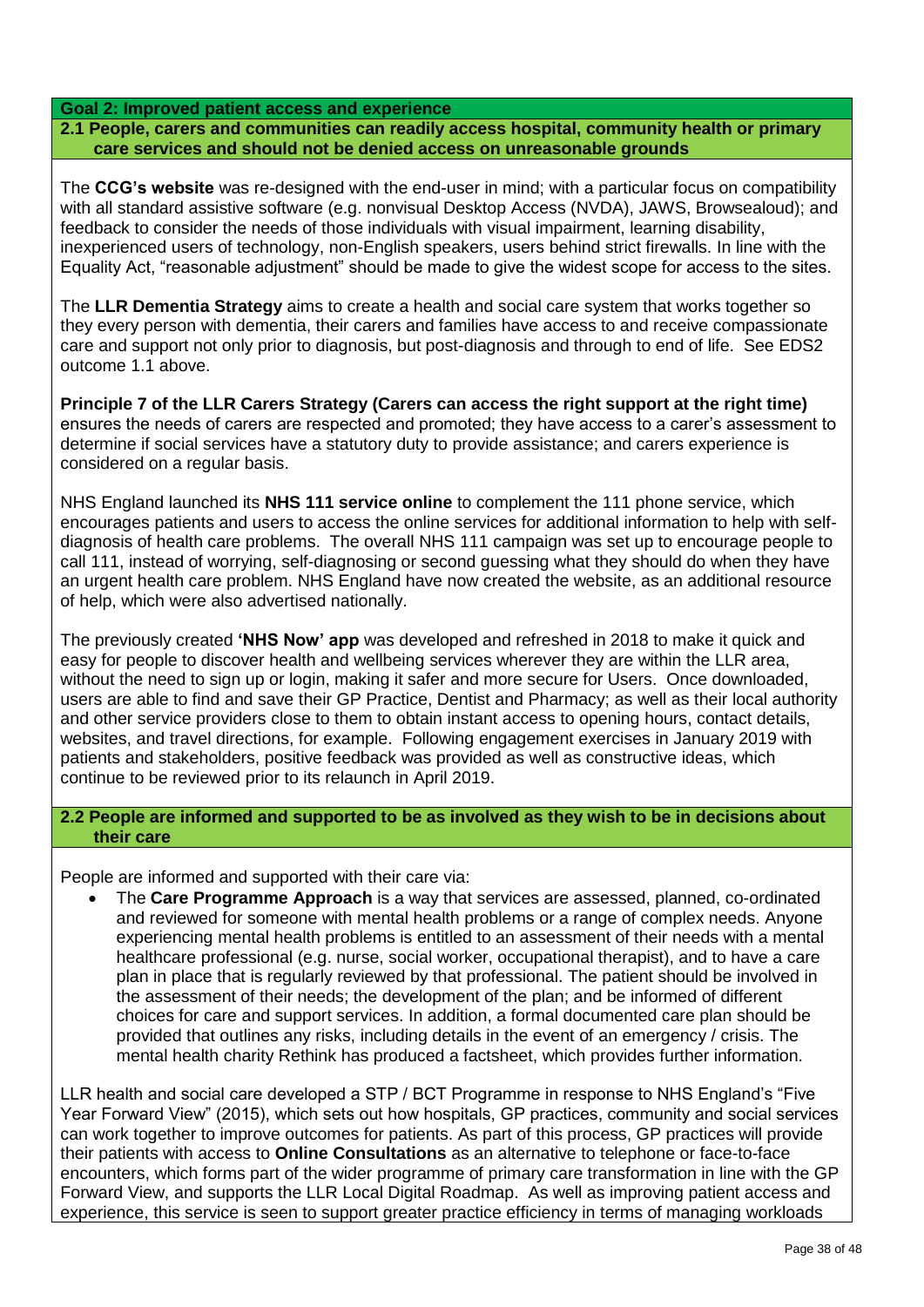better; addressing demand; and reducing pressure within general practice.

#### **2.3 People report positive experiences of the NHS**

All provider **quality schedules,** as included within their contracts**,** include indicators in relation to Patient Experience to ensure that providers collect data and information on patients experience from numerous different sources, such as:

- NHS Friends and Family Test (FFT) a tool for patients to provide feedback about the care and treatment received by using a simple question, which asks how likely (on a scale from 'extremely likely' to 'extremely unlikely'), the person is to recommend the service to a friend or family member. This was implemented nationally across all adult acute hospital inpatients; A&E departments; maternity services; community and mental health services; and GP Practices. Since April 2015, this has included dental; out-patient and ambulance services; as well as children and young people. All data received is published on a monthly basis (https://www.england.nhs.uk/ourwork/pe/fft/friends-and-family-test-data/);
- **Patient surveys**  CQC national surveys.
- **General Practice Patient Survey** A national survey run on behalf of NHS England annually; the result show how people feel about their GP Practice. In response to last years' survey the CCG has offered support to practices scoring below the national average and approached high performing practices to consider and adopt sharing of best practice. All data is published on an annual basis [\(https://www.gp-patient.co.uk/\)](https://www.gp-patient.co.uk/)
- **Listening Booth –** The Listening Booth is a process to gather patient stories, experience and feedback of NHS services they have recently used. Feedback is collated and fed back to Provider contracting teams to prompt quality service improvements ensuring the patient voice is central in all commissioning decisions.

During 2018-19, the **CCG's Listening Booth** continued to be taken to locations across the CCG in order to gain an understanding from members of the public in relation to what went well and what did not go well in relation to NHS services they attended:

- Alzheimer's Memory Café, Melton Mowbray and in Market Harborough
- **Blaby Youth Council**
- Blaby Mind Matters event
- Dementia Forum, Aigburth Residential Home
- **Forest House Medical Centre**
- Glenfield Surgery
- GP Practices as part of the 'Over the Counter' engagement exercise (i.e. Glenfield Surgery, Northfield Medical Practice, Market Harborough Medical Practices, Oakham Medical Practice, Market Overton, Latham House Medical Practice, Wigston Central Surgery)
- Keeping Healthy and Connected Support for Carers
- Lutterworth library
- Lutterworth Market
- Melton library
- Oadby Walk-in Centre
- Oadby library
- **Personal Health Budgets Feedback**  the PHB Team have started to collate quantitative and **qualitative feedback** in conjunction with the Quality Team and the Communications Team. Example feedback received included significantly reducing hospital / GP visits, improved mental health and increased socialisation and meaningful activity across.

The data collated is reviewed to identify themes and trends of both positive and negative examples of patient's experience of NHS services and fed back to the CCG's through the Quality monitoring processes **see 1.4 above).**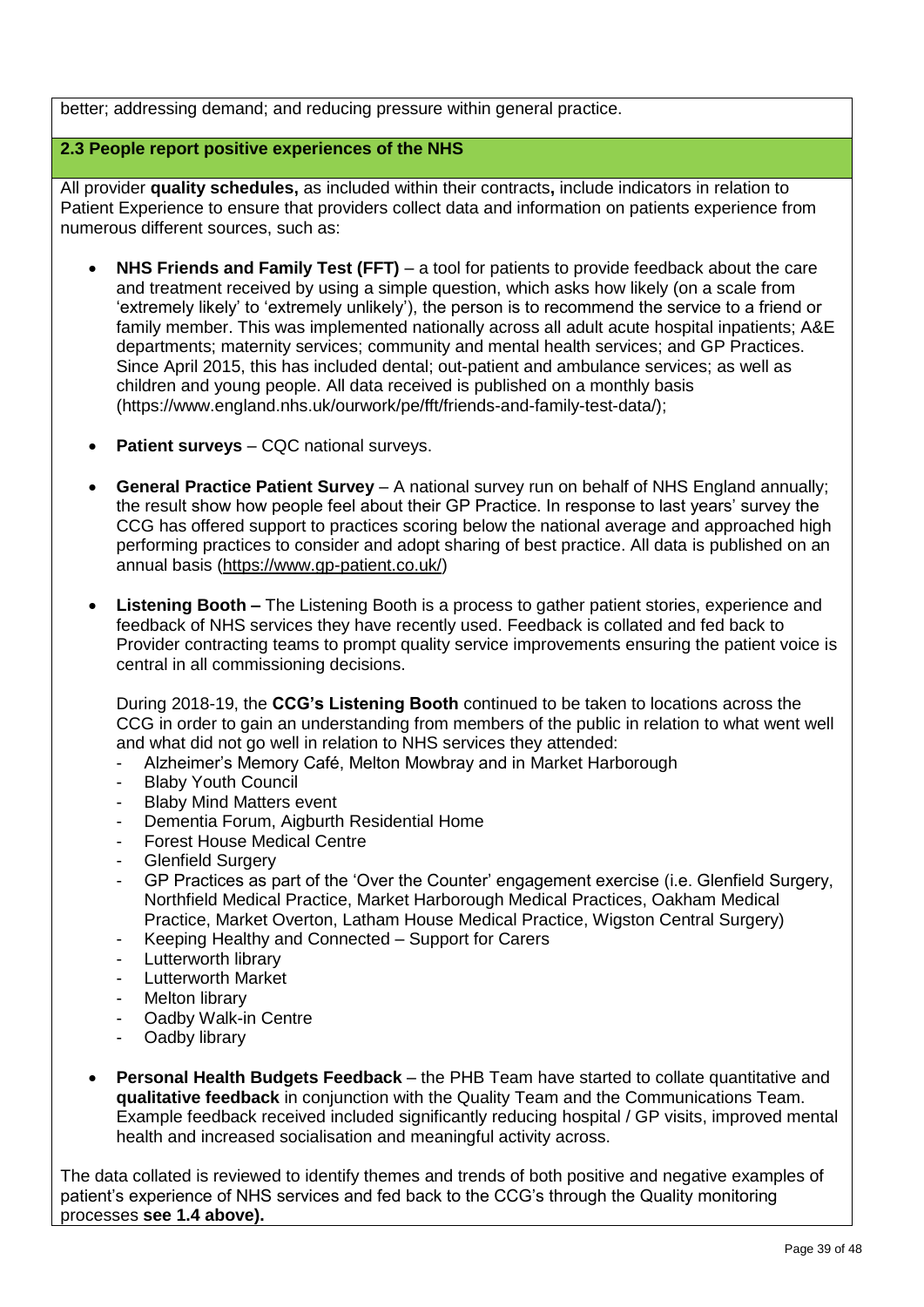#### **2.4 People's complaints about services are handled respectfully and efficiently**

The CCG has in place a **Complaints management Policy (August 2018 - July 2020)**, which aligns to the national complaints regulations and sets out the principles to be applied in the review and investigation of complaints. In the main, the CCG is required to manage and handle complaints about:

- providers that the CCG commissions services from (e.g. hospital trusts, mental health and community trusts etc); or the commissioning decisions made by the CCG.
- The key objectives of the CCG Complaints Management Policy are to:
- ensure ease of access for patients and complainants;
- have a fair, open and transparent process in the handling of complaints;
- ensure complaints are dealt with in a timely manner;
- ensure fairness for staff and complainants alike and ensure non-discrimination against staff or complainants, either those subject to a complaint or those that are making a complaint;
- ensure lessons are identified and there is evidence of learning to improve services for patients and staff;
- maintain confidentiality in accordance with the Data Protection Act 1998 and the NHS Code of **Conduct**
- ensure that complaints involving more than one NHS organisation and joint complaints relating to health and social care are handled in a coordinated manner.

The intentions as extracted from the Policy have been translated into actions, some of which are listed below:

 **Complaints reporting through internal governance processes to ensure transparency and learning:** a quarterly integrated patient experience report is presented to the CCG's Integrated Governance Committee (IGC), which includes complaints data and associated learning. See IGC Summary Reports presented to the CCG's IGC available on the CCG website [\(https://eastleicestershireandrutlandccg.nhs.uk/about-us/governing-body/governing-body](https://eastleicestershireandrutlandccg.nhs.uk/about-us/governing-body/governing-body-papers/)[papers/\)](https://eastleicestershireandrutlandccg.nhs.uk/about-us/governing-body/governing-body-papers/)

An **Equality monitoring form** was developed in conjunction with Commissioning Support Unit to ensure all 9 protected characteristics were considered, which was rolled out in April 2015 and continues to be sent to every complainant along the initial letter of acknowledgement and consent form. This was designed to capture date of birth (age), sex / sexual orientation / gender reassignment, relationship status, long term conditions, ethnic group / background, religious identity and preferred language. The completed equalities forms are logged anonymously and protected characteristics reported on for further analysis and consideration.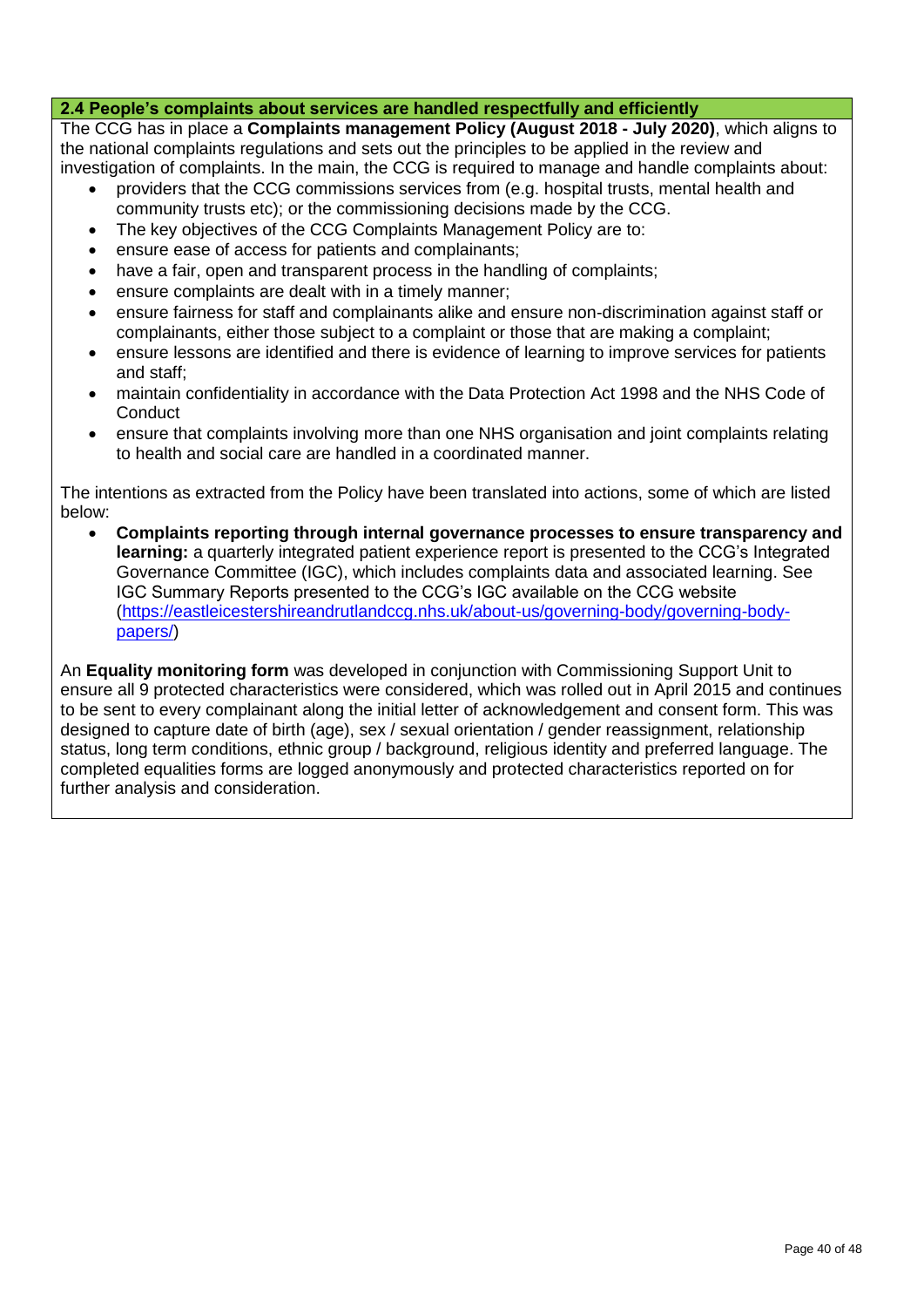#### **Goal 3: A representative and supported workforce**

**3.1 Fair NHS recruitment and selection processes lead to a more representative workforce at all time**

The CCG has a **Recruitment, Selection and Induction policy (HR 014)** which applies to all vacant posts and describes the standard recruitment and selection process. It recognises that sound recruitment and selection procedures and good practice are essential in ensuring that posts are filled by individuals with the required skills, qualifications, abilities and potential to meet the needs of posts within the CCG. The policy promotes equality of opportunity and equal treatment in every respect for all employees and potential employees. The recruitment and selection process is administered by the CCG's Commissioning Support Unit's Recruitment Team using **TRAC (recruitment system).**

The CCG is committed to holding up to date information about its workforce, in line with General Data Protection Regulations (GDPR), and to ensure strategic decisions affecting the workforce are based on accurate reporting and data. The CCG aims to fully understand the diversity of the workforce so that it can ensure non-discriminatory practice, working with staff (and staff representatives) to identify and eliminate barriers and discrimination in line with the Public Sector Equality Duty and the Equality Act 2010. The CCGs workforce is relatively small and as such is not required under the Specific Equality Duty to publish its workforce data. However, the CCG promotes transparency in all of its work and has provided a **summary of the breakdown of the CCG staff by gender (one of the protected characteristics) in Appendix 1.** 

The Executive Management Team (EMT) and Integrated Governance Committee (IGC) receive quarterly updates on key workforce metrics, which include some of the protected characteristics; and information relating to the probability of being appointed. See **Workforce Metrics report presented to the IGC in July 2018.**

The CCG delivered **recruitment and selection training in December 2018** for recruiting managers, which incorporated equality, diversity and inclusion issues and unconscious bias.

The CCG is also required to demonstrate having "due regard" (consideration) to the Workforce Race Equality Standard (WRES) and in meeting its requirements of the CCG Assurance Framework, the CCG monitors and supports the NHS and other large provider organisations with progression of the Standard. The CCG aims to fully understand the diversity of the workforce so that it can ensure nondiscriminatory practice, to identify and eliminate barriers and discrimination in line with the Public Sector Equality Duty, the Equality Act 2010. This means having an inclusion approach with regards to recruitment, training and promotion.

As the CCG has two roles in relation to the WRES (i.e. as commissioners of NHS services and as an employer), the CCG has collated and published WRES information against the nine WRES indicators. The CCG continues to make good progress against the indicators and has continued to monitor on a quarterly basis, the success of White and BME applicants at key stages of the recruitment process and the relative likelihood of appointing a White v BME applicant. The CCG produced and published its latest **WRES report in September 2018, which is available on the CCG's website** and includes an action plan to address some of the issues / concerns raised:

**[https://eastleicestershireandrutlandccg.nhs.uk/get-involved/equality-diversity-and-human](https://eastleicestershireandrutlandccg.nhs.uk/get-involved/equality-diversity-and-human-rights/)[rights/.](https://eastleicestershireandrutlandccg.nhs.uk/get-involved/equality-diversity-and-human-rights/)** 

**3.2 The NHS is committee to equal pay for work of equal value and expects employers to use equal pay audits to help fulfil their legal obligations**

The national Agenda for Change pay system was introduced in October 2004 to ensure that pay in the NHS was consistent with the requirements of equal pay legislation.

Posts within the CCG are evaluated in line with Agenda for Change pay system; and Job Evaluation enables jobs to be matched to national job profiles to determine which Agenda for Change pay band a post should fall within.

Job descriptions and person specifications are sent to an independent panel for review where the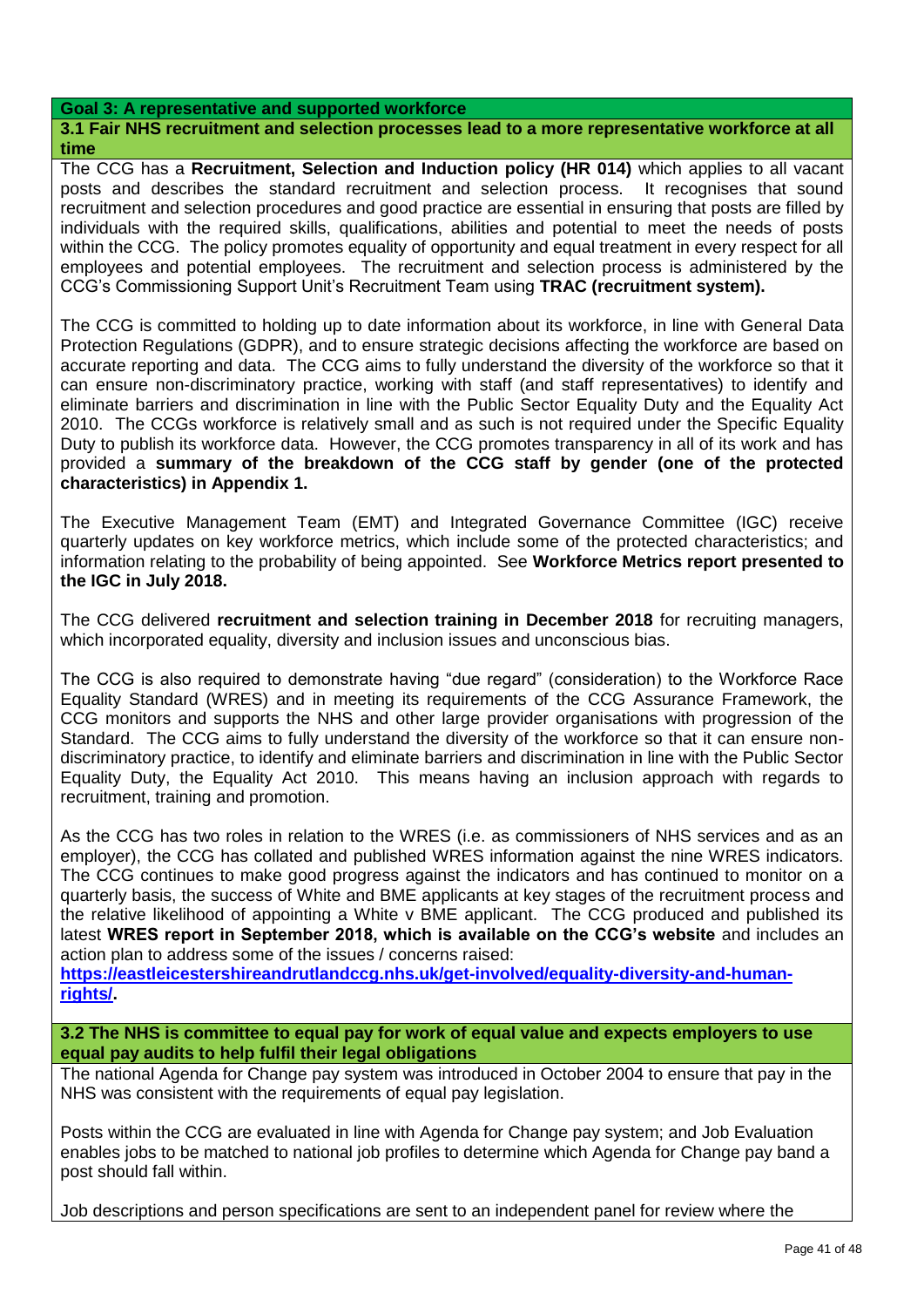information is evaluated and scored against 16 factors. The final score results in the banding applied to the post. The process of evaluation is based solely on the job description and person specification and therefore does not discriminate against the protected characteristics.

All job evaluation scores / outcomes are recorded and held by Midlands and Lancashire Commissioning Support Unit (ML CSU).

#### See **NHS Terms and Conditions of Service (AfC) pay poster 2018/19**

[https://www.nhsemployers.org/-/media/Employers/Documents/Pay-and-reward/NHS-TCS-2018-Pay](https://www.nhsemployers.org/-/media/Employers/Documents/Pay-and-reward/NHS-TCS-2018-Pay-scales-poster-2018-19.pdf)[scales-poster-2018-19.pdf](https://www.nhsemployers.org/-/media/Employers/Documents/Pay-and-reward/NHS-TCS-2018-Pay-scales-poster-2018-19.pdf)

**3.3 Training and development opportunities are taken up and positively evaluated by all staff**

ELR CCG staff also have access to the online Learning Management System (LMS) and are required to undertake a range of statutory training within the first few weeks of their employments, and at regular intervals thereafter. The LMS includes an 'Equality, Diversity and Human Rights' training module at Level 1.

As at December 2018, training uptake across the CCG for the mandatory training modules was as follows:

| <b>Courses</b>                                                 | <b>Certified</b> |
|----------------------------------------------------------------|------------------|
| CSTF: Basic Prevent Awareness - 3 years                        | 93.7%            |
| CSTF: Equality, Diversity and Human Rights - level 1 - 3 years | 95.3%            |
| CSTF: Fire Safety - 1 year                                     | 84.3%            |
| CSTF: Health, Safety and Welfare - 3 years                     | 94.5%            |
| CSTF: Infection Prevention and Control - level 1 - 3 years     | 93.7%            |
| CSTF: Moving and Handling - level 1 - 3 years                  | 95.3%            |
| CSTF: Safeguarding Adults - level 1 - 3 years                  | 92.9%            |
| CSTF: Safeguarding Children - level 1 - 3 years                | 92.9%            |
| IAA: Fraud and Bribery Awareness - 2 years                     | 94.5%            |
| MTPR: Managing Conflicts of Interest Module 1 - 1 year         | 90.6%            |
| <b>Grand Total</b>                                             | 92.8%            |

The annual performance and development process includes a discussion about training needs and results in an individual personal development plan. Training needs can be addressed in a variety of ways and all types of training and development interventions are supported despite the CCGs difficult financial position.

The CCG has supported the attendance of some members of staff on external training, which includes programmes provided by the East Midlands Leadership Academy. The CCG has also supported a small number of developmental secondments.

As part of the WRES the CCG has encouraged staff to register details of attendance at training and development activates in order that we can record training activity.

The CCG generally hosts two development days per annum which all staff are invited to attend and include a mixture of informative, interactive and developmental sessions. The event in December 2018 was attended by c. 100 delegates and was rated overall as 4.5 out of 5 by 80 delegates. See **feedback from the Staff Development Day provided in the Staff Briefing in January 2019.** 

As part of the CCGs' ongoing development, we would like to explore training and learning opportunities to further support the CCGs' commitment to embedded equality and inclusion into the organisations day to day activities.

**3.4 When at work, staff are free from abuse, harassment, bullying and violence from any source** In February 2015, the Freedom to Speak Up report was published by Sir Robert Francis QC. The report outlined the findings of an independent review into creating open and honest reporting cultures in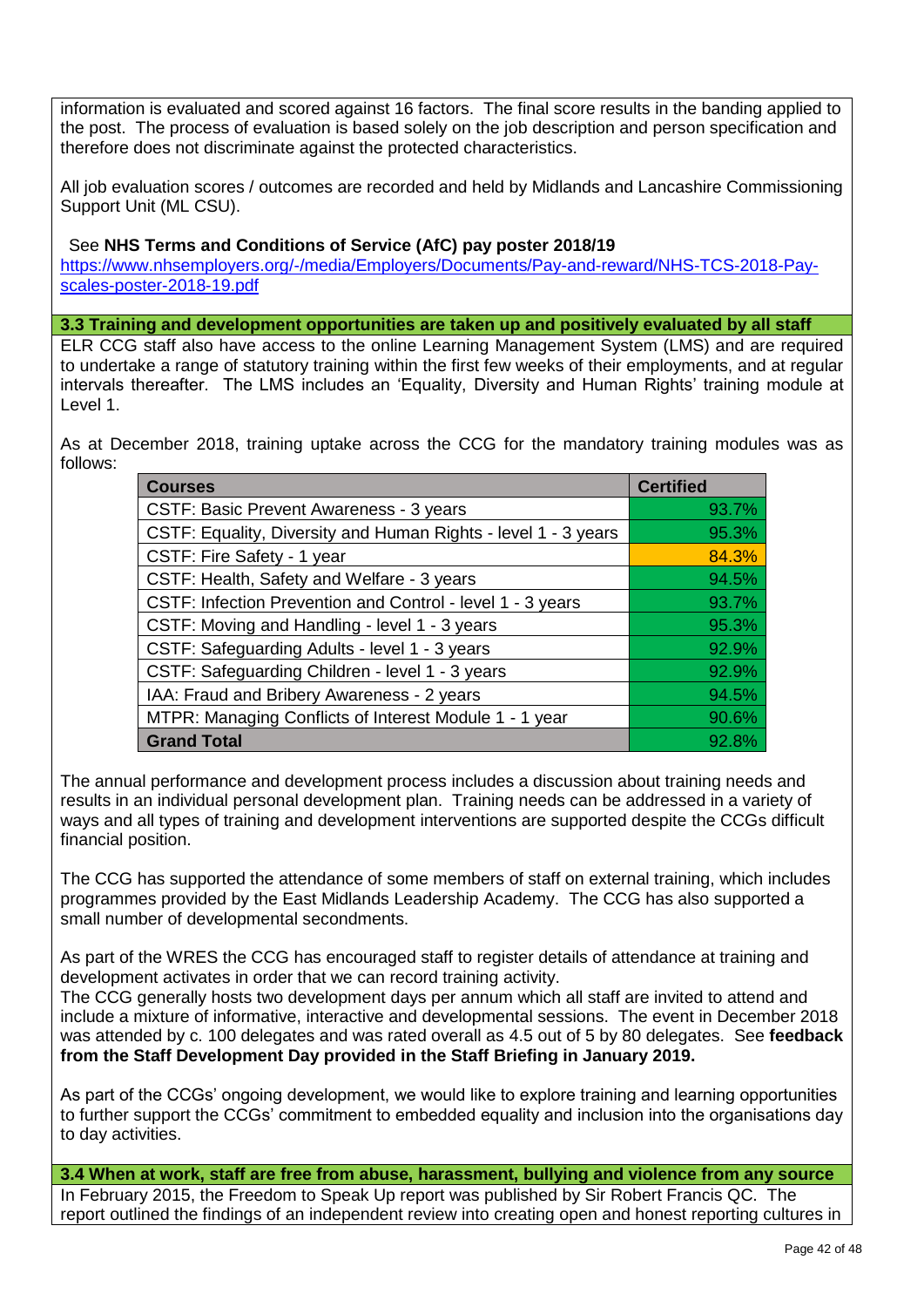the NHS. In response to the Francis Report, the CCG formed the Freedom to Speak Up Steering Group and a Staff Focus Group to address the issues identified in the Freedom to Speak Up report. One of the actions were to refresh the CCG values (i.e. "one team", "Integrity", "patient centred", "ownership" and "excellence"), which have been incorporated in values based leadership and appraisals and were successfully used in 2018 for the first CCG award ceremony.

The CCG encourages staff to complete an annual NHS staff survey, which provides individuals an opportunity to feedback in relation to a range of questions, including abuse, harassment, bullying and violence of any sources. The table below shows a comparison of the results over the last 2 years in relation to this section:

|      | <b>Staff Opinion Survey Historical Comparisons</b>                                                                     | 2017 | 2018 |
|------|------------------------------------------------------------------------------------------------------------------------|------|------|
| Q13b | In the last 12 months how often have you experienced<br>harassment, bullying or abuse at work from managers            | 69%  | 71%  |
| Q13c | In the last 12 months how often have you experienced<br>harassment, bullying or abuse at work from other<br>colleagues | 80%  | 77%  |
| Q13d | The last time you experienced harassment, bullying or<br>abuse at work, did you or a colleague report it?              | 27%  | 44%  |

The CCGs development event in April 2018 included a session on bullying and harassment and some team discussions about encouraging staff to raise any issues and concerns informally. As part of the evaluation, delegates were asked if they found the session helpful, which scored 4 out of 5. One of the actions from the development day was to arrange some internal harassment and bullying training, which was subsequently delivered in July and August 2018.

The objectives of the **Harassment and Bullying Training 2018** were to:

- explore what bullying and harassment in the workplace is;
- raise awareness of the identification and impact of bullying and harassment;
- outline responsibilities of individuals and managers;
- explain the process to be followed if you consider you are being bullied or harassed;
- promote the sources of support available;
- outline the expected standards of behaviour of all CCG staff

The training was attended by 19 delegates and a summary of the course evaluation is detailed below:

|                | Question                                                                                                                    | <b>Replied Yes</b>          |
|----------------|-----------------------------------------------------------------------------------------------------------------------------|-----------------------------|
|                | Did you find the training helpful?                                                                                          | 17/17                       |
| $\overline{2}$ | Do you know more about bullying and harassment and the behaviours that<br>could be regarded as unacceptable?                | 16/17                       |
| $\mathbf{3}$   | Do you understand the difference between bullying and harassment and firm<br>but fair management behaviour?                 | 17/17                       |
| 4              | Do you understand your responsibilities in managing everyday conflict?                                                      | 17/17                       |
| $5\phantom{1}$ | Are you clear about the actions you should take if you ever thought you were<br>being bullied or harassed?                  | 17/17                       |
| $6\phantom{1}$ | Did the training facilitator provide adequate time for discussion?                                                          | 17/17                       |
| $\overline{7}$ | Did the content cover the issues that you would have expected to be<br>included?                                            | 17/17                       |
| 8              | If no, what do you think was missing?                                                                                       |                             |
| $\mathbf{9}$   | As a result of the training would you feel more confident to report any<br>incidents of bullying or harassment?             | 12/17<br>1-No<br>4-No reply |
| 10             | Overall how would you rate the training on a scale of 1-10 where 1 is<br>extremely poor and 10 is exceeds all expectations. | 8.8                         |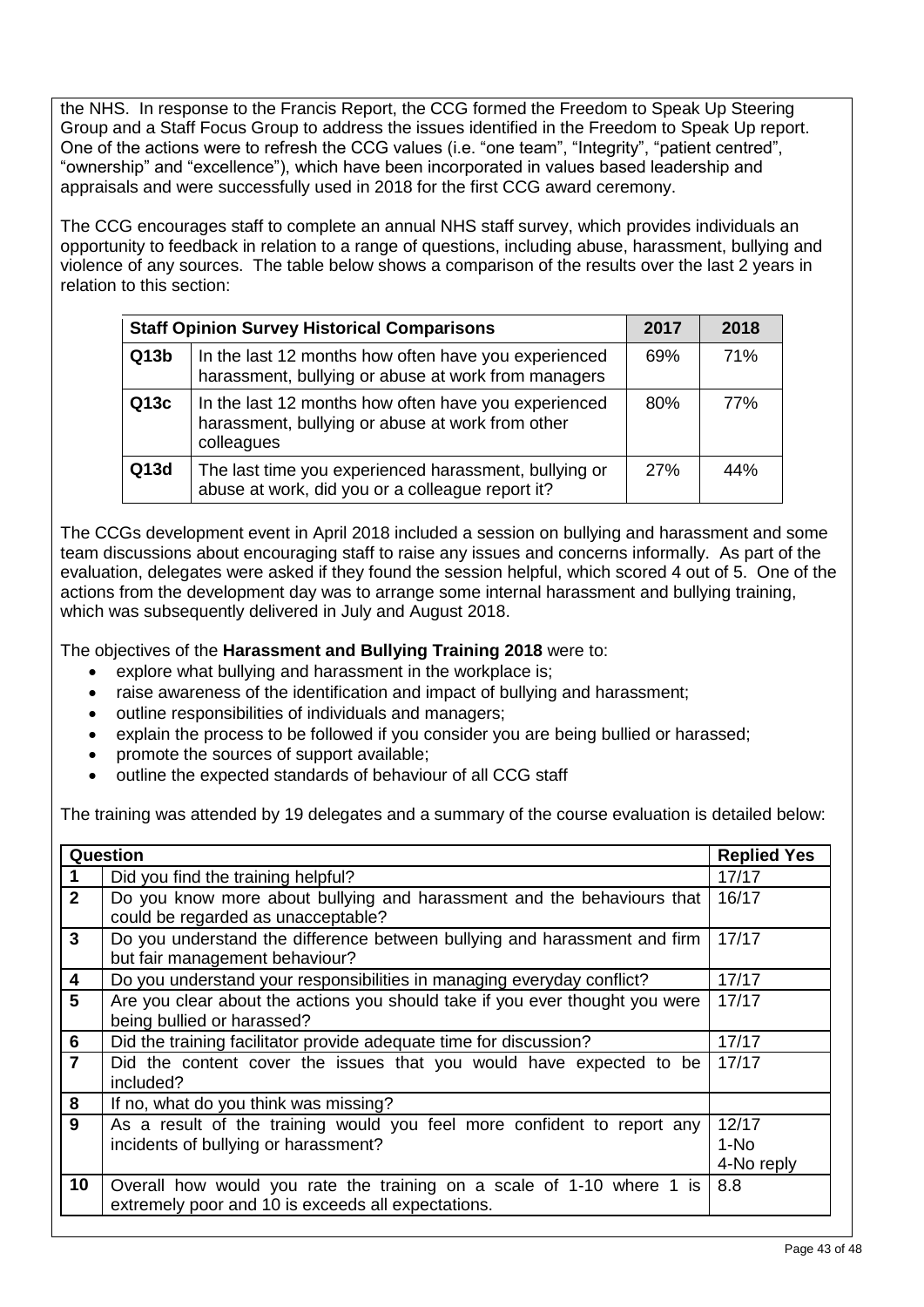The CCG's internal workforce policies continue to be developed, in line with current legislative requirements, including the Equality Act 2010 that includes the following:

- **Harassment & Bullying Policy (HR 006)**
- **Freedom to Speak up: raising concerns (Whistleblowing) policy (HR001)**

#### **3.5 Flexible working options are available to all staff consistent with the needs of the service and the way people lead their lives**

In line with the CCG's **Flexible Working Policy (HR 010 - 2),** that is available to all staff, all applications are considered fairly and no-one who makes a request for flexible working will be discriminated against or suffer any detriment for changing their work pattern in accordance with this policy. This includes the following examples of flexible working patterns, which the CCG may support although any other requests may be considered:

- Home-working;
- Part time working;
- Job share.

As part of the application process, staff are required to state the reason for their request, including as much information as they can about their current and desired working pattern (i.e. working days, hours, start and finish times, start date). In addition, to identify the effect the changes to their working pattern will have on the work they do, that of their colleagues and on service delivery; as well as any suggestions about dealing with any potentially negative effects.

In addition, the CCG also operates under the following policies, which also apply to all staff:

- **Career Break Policy (HR 010 – 1), which aims** to attract, retain and motivate staff by demonstrating a commitment to their long-term career and personal development as there are times when employees need or wish to take time away from work. A career break may be taken for any of the reasons listed below, or simply to have a break from paid employment. Possible reasons for a career break might include (these examples are not exhaustive):
	- Childcare responsibilities:
	- Eldercare responsibilities:
	- Travel:
	- Study:
	- Personal or professional development; or
	- To pursue a personal interest.
- **Special Leave Policy (HR 010 – 3), which applies to e**ligible employees who are able to request leave from work for the following reasons:
	- Urgent Carer's Leave;
	- Emergency Domestic Leave;
	- Bereavement Leave;
	- Domestic Violence;
	- Appointments;
	- Time off for religious holidays;
	- Territorial, Reserves or Cadet Forces:
	- Public Duties.

There are other categories of leave that employees have a statutory right to take, such as Maternity, Paternity, Parental and Adoption Leave, which are detailed in the **Maternity, Paternity, Parental and Adoption Leave Policy (HR 011).**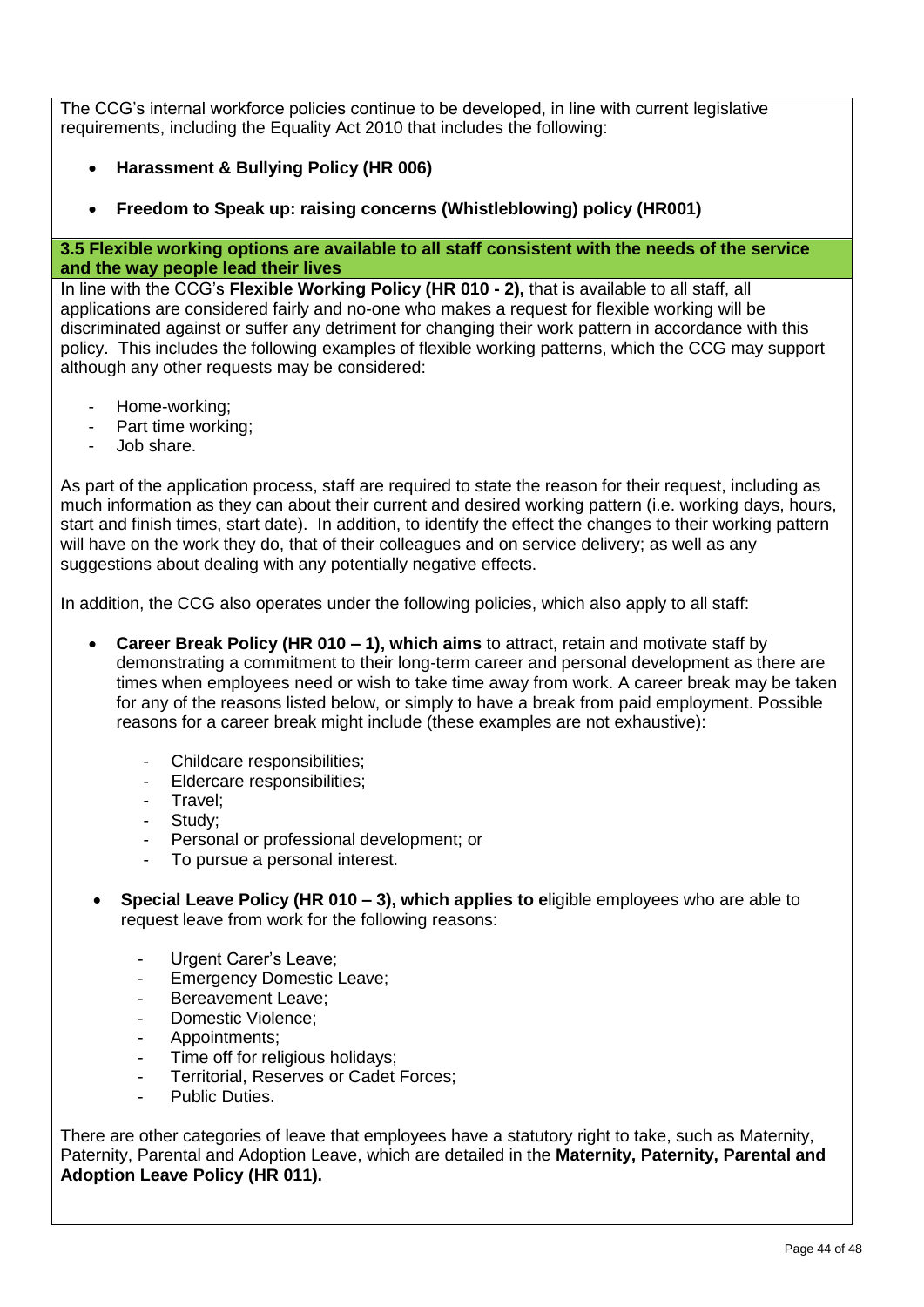#### **3.6 Staff report positive experiences of their membership of the workforce**

The CCG encourages staff to complete an annual NHS staff survey, which provides individuals with the opportunity to feedback in relation to development, appraisals and support which has been provided. The annual survey includes a range of questions in relation to appraisals / training for staff; and includes both positive and negative comments.

In 2018, all members of staff remunerated via payroll on 1 September 2018 (i.e. 104) were invited to complete the **National NHS Staff Opinion Survey,** which was open from 8 October to 30 November 2018. 103 members of staff were eligible to complete the survey - 82 members of staff (80%) returned a completed questionnaire.

Comparing results over time, the two tables below shows the question against which the CCG has most improved since the previous survey undertaken in 2017:

| <b>Most improved from last survey</b> |                                                                                                                                      |      |      |
|---------------------------------------|--------------------------------------------------------------------------------------------------------------------------------------|------|------|
|                                       |                                                                                                                                      | 2017 | 2018 |
| Q13d                                  | The last time you experienced harassment, bullying or<br>abuse at work, did you or a colleague report it?                            | 27%  | 44%  |
| Q2b                                   | I am enthusiastic about my job                                                                                                       | 55%  | 65%  |
| Q22b                                  | I receive regular updates on service user experience<br>feedback in my department                                                    | 61%  | 70%  |
| Q19a                                  | In the last 12 months, have you had an appraisal, annual<br>review, development review, or Knowledge and Skills<br>Framework review? | 89%  | 96%  |
| Q <sub>2</sub> a                      | I look forward to going to work                                                                                                      | 45%  | 50%  |

The average response rate for the 66 CCG organisations was 78% against which ELR CCG continues to perform well with a response rate of 80%. Although this was lower than the 2017 response rate (84.8%) and 2016 response rate (81.3%).

In addition to the core questions, the CCG added some additional local questions to the survey, for example, whether the Executive Management Team operate an 'open door' policy. At the time of writing the report the results of the local questions have not been provided. This info is available now Comparing results over time, the table below shows the top 5 and bottom 5 scores compared to the average scores of other similar organisations:

|                  | Top 5 scores compared to the average scores of other<br>similar organisations                                                               | <b>CCG</b> | Average |
|------------------|---------------------------------------------------------------------------------------------------------------------------------------------|------------|---------|
| Q19a             | In the last 12 months, have you had an appraisal,<br>annual review, development review, or Knowledge and<br><b>Skills Framework review?</b> | 96%        | 84%     |
| Q22b             | I receive regular updates on service user experience<br>feedback in my department                                                           | 70%        | 60%     |
| Q <sub>19e</sub> | The review or training included a discussion of the<br>values of my organisation, as part of the appraisal<br>process                       | 42%        | 32%     |
| Q4f              | I have adequate materials to do my work                                                                                                     | 77%        | 68%     |
| Q13a             | In the last 12 months how often have you experienced<br>harassment, bullying or abuse at work from the public                               | 95%        | 90%     |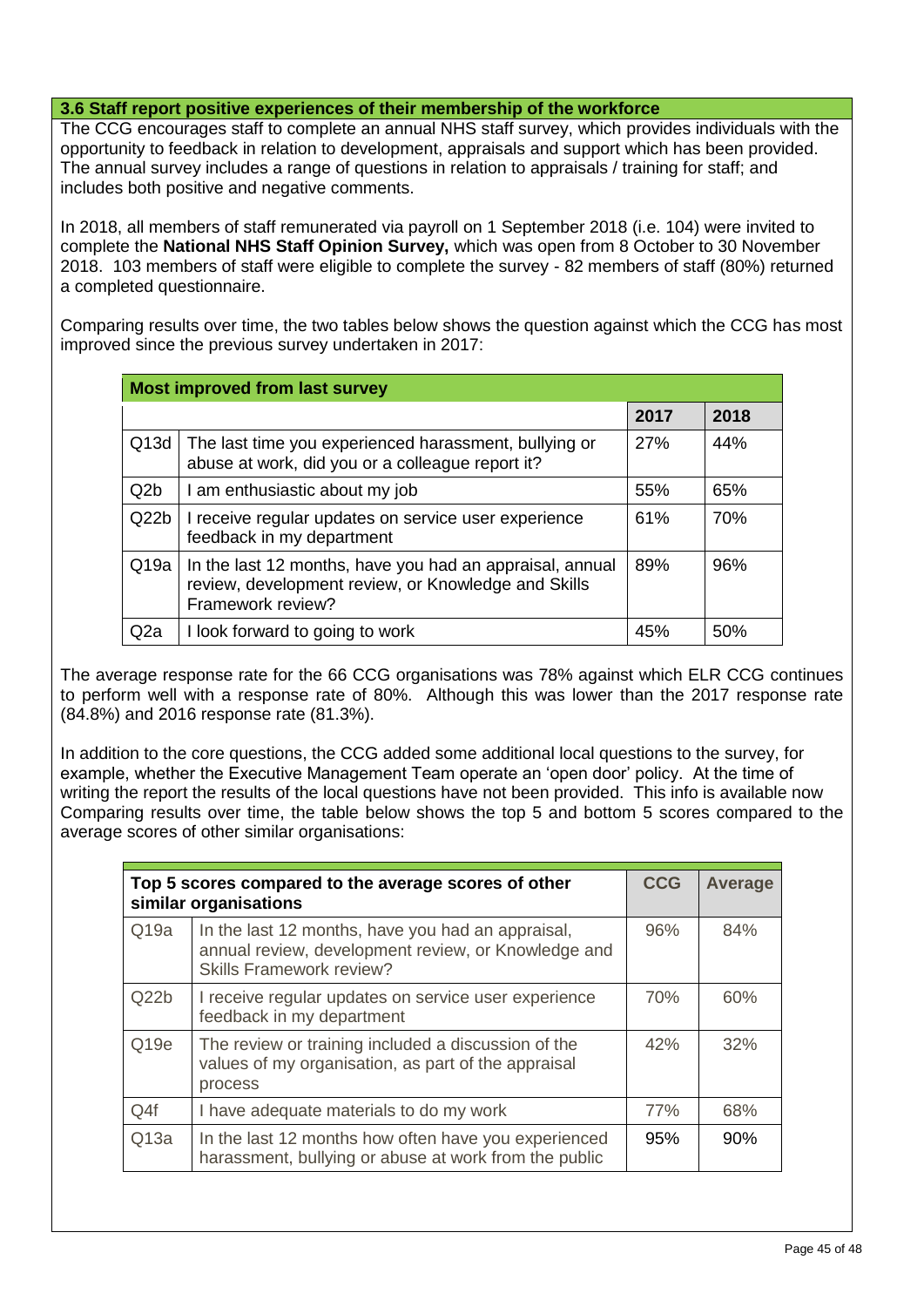|                  | Bottom 5 scores compared to the average scores of other<br>similar organisations | <b>CCG</b> | Average |
|------------------|----------------------------------------------------------------------------------|------------|---------|
| Q <sub>6</sub> c | Relationships at work are strained                                               | 26%        | 50%     |
| Q19q             | My manager supported me to receive this training,<br>learning or development     | 36%        | 57%     |
| Q23c             | As soon as I can find another job, I will leave this<br>organisation             | 35%        | 54%     |
| Q4j              | I receive the respect I deserve from my colleagues                               | 57%        | 74%     |
| Q23b             | I will probably look for a job at a new organisation in the<br>next 12 months    | 25%        | 42%     |

The key facts of the survey were shared with staff at a **Staff Briefing in January 2019 (see 3.3 above).** Teams will shortly be asked to review the results and identify any areas they want to address locally.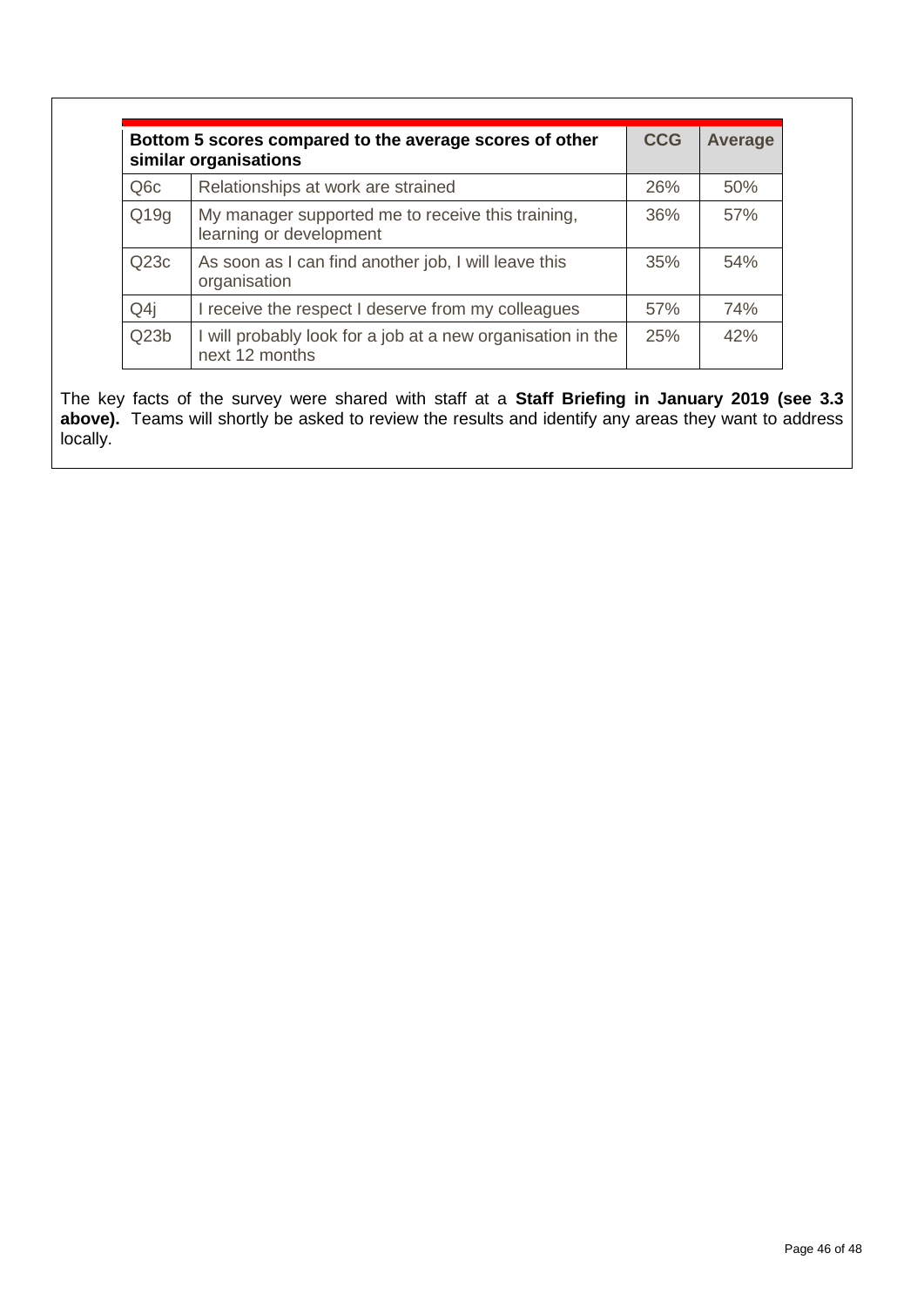#### **Goal 4: Inclusive leadership at all times**

**4.1 Boards and senior leaders routinely demonstrate their commitment to promoting equality within and beyond their organisations**

The Governing Body demonstrates its commitment to promoting equality within and beyond the CCG in the following ways:

- approving the new CCG values in 2016, which supports behaviours of equity and fairness, including inclusion ensuring we work as one team;
- approving the Equality and Diversity Strategy for 2017 2021 and the revised equality objectives, which were extended for the duration of the E&I Strategy in February 2018 [\(https://eastleicestershireandrutlandccg.nhs.uk/wp-content/uploads/2018/02/ELR-CCG-](https://eastleicestershireandrutlandccg.nhs.uk/wp-content/uploads/2018/02/ELR-CCG-Governing-Body-papers-public-13-Feb-2018.pdf)[Governing-Body-papers-public-13-Feb-2018.pdf](https://eastleicestershireandrutlandccg.nhs.uk/wp-content/uploads/2018/02/ELR-CCG-Governing-Body-papers-public-13-Feb-2018.pdf) - Paper H);
- supporting with the publication of the equalities information and receipt of Patient Stories at Board;
- continuing to promote equality and inclusion within meetings across the LLR CCG's and wider as part of partnership working (i.e. Local Authorities, Health and Well Being Board).

**4.2 Papers that come before the Board and other major Committee identify equality-related impacts, including risks, and say how these are managed**

A **corporate report template** has been designed for the Governing Body and its sub-Committees, which requires authors to consider due regard to the 9 protected characteristics when compiling their report; and in relation to the project / programme being reported on.

In addition, **reports being presented to the Governing Body** and the key corporate Committees are aligned to the **corporate risk register** as the report template requires authors to make reference to the appropriate risk within the **Board Assurance Framework (BAF).**  [https://eastleicestershireandrutlandccg.nhs.uk/wp-content/uploads/2018/03/ELR-CCG-](https://eastleicestershireandrutlandccg.nhs.uk/wp-content/uploads/2018/03/ELR-CCG-Governing-Body-papers-PUBLIC-13-March-2018.pdf)[Governing-Body-papers-PUBLIC-13-March-2018.pdf](https://eastleicestershireandrutlandccg.nhs.uk/wp-content/uploads/2018/03/ELR-CCG-Governing-Body-papers-PUBLIC-13-March-2018.pdf) (Paper K); and summary reports from the Audit Committee on a monthly basis thereafter.

#### **4.3 Middle Manager and other Line Managers support their staff to work in culturally competent ways within a work environment free from discrimination**

The CCG believes that everyone has a right to be treated with consideration, dignity and respect; and is committed to providing a work environment where all employees feel supported and equipped to challenge harassment, bullying, stereotyping and discriminatory behaviour; where it is expected that all employees will treat each other fairly and with mutual respect.

See Outcome 3.4 above for the CCG's **Harassment and Bullying Policy 2017 – 2020 (HR 006),**  which applies to all staff, including line managers and middle managers. The policy ensures that all members of staff are treated with dignity and respect, free from harassment or other forms of bullying at work. It sets out examples of the types of behaviour that may constitute harassment or bullying and our commitment to eliminating such behaviour.

In order to promote a positive working environment, managers should:

- Conduct themselves in a way which does not intimidate or cause offence or embarrassment to others, and to be aware of behaviour which may cause offence, even if unintentional;
- Promote attendance on relevant training programmes;
- Promote awareness that bullying or harassment will not be tolerated;

• Take all reasonable steps to ensure that bullying or harassment does not occur in the workplace for which they are responsible;

- To take appropriate action if they become aware of or witness any acts of bullying or harassment;
- Treat all complaints of bullying or harassment seriously, sensitively and confidentially and ensure complaints are dealt with promptly.

The Policy supports individuals to work in an environment free from discrimination and ensures a